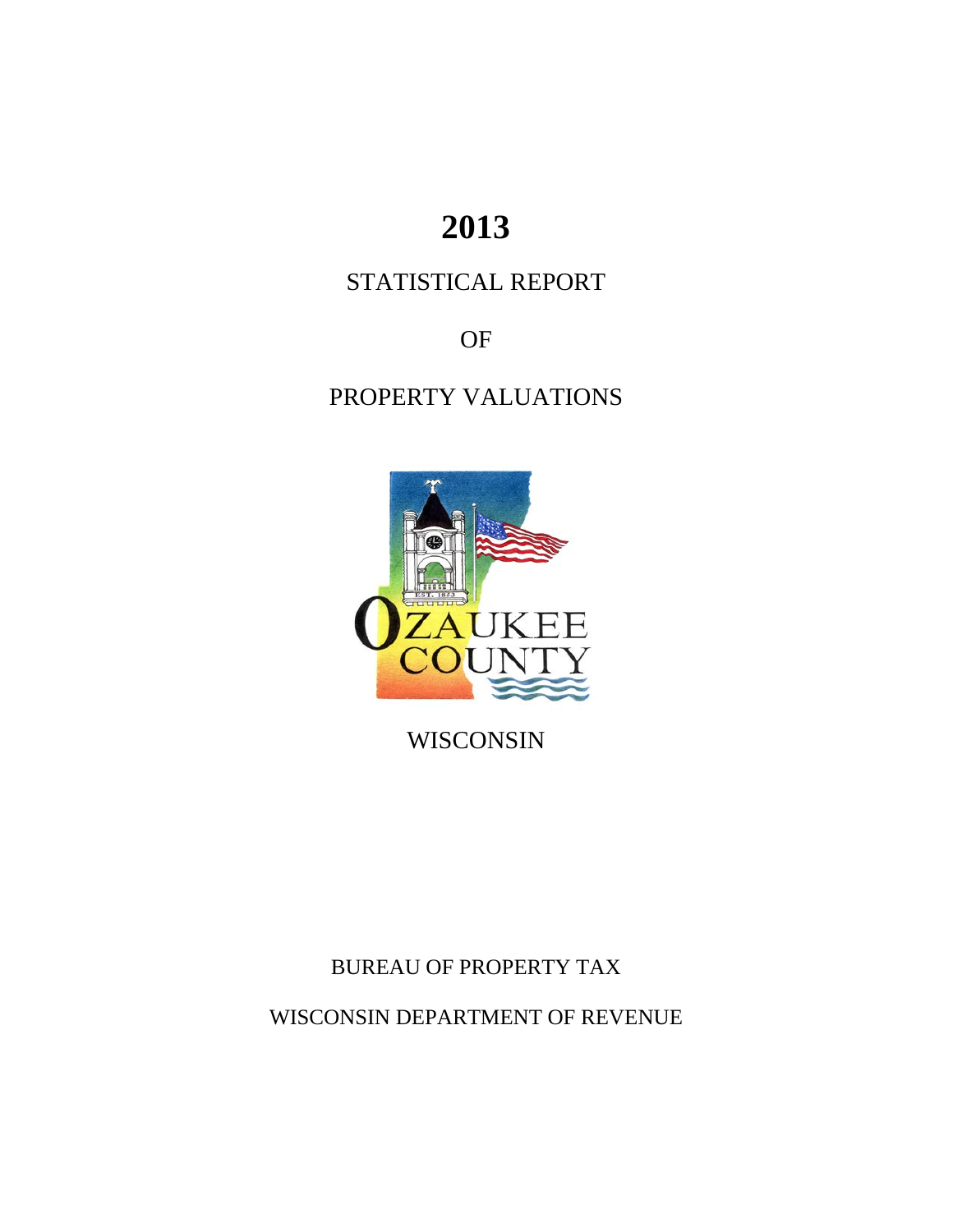**STATE OF WISCONSIN** 

#### **DANE COUNTY**

The undersigned Secretary of Revenue of the State of Wisconsin does hereby certify that the annexed tabular statement, containing a list of all the counties of the State, together with valuation of the real and personal property set opposite the name of each county, constitutes and is the county assessment of all the real and personal general property subject to taxation in the counties of the State, as made and determined by the Department of Revenue for the year 2013, according to the provisions of Section 70.57 of the Statutes; and that the total of the values of the general property of the counties of the State, as shown in said statement is \$467,502,564,000 and constitutes the State assessment of all general taxable property of the State as determined by the Department of Revenue under the authority of Section 70.575 of the Statutes.

Dated at Madison, Wisconsin, 15th day of August, 2013

Richard Eliandler

Richard G. Chandler Secretary of Revenue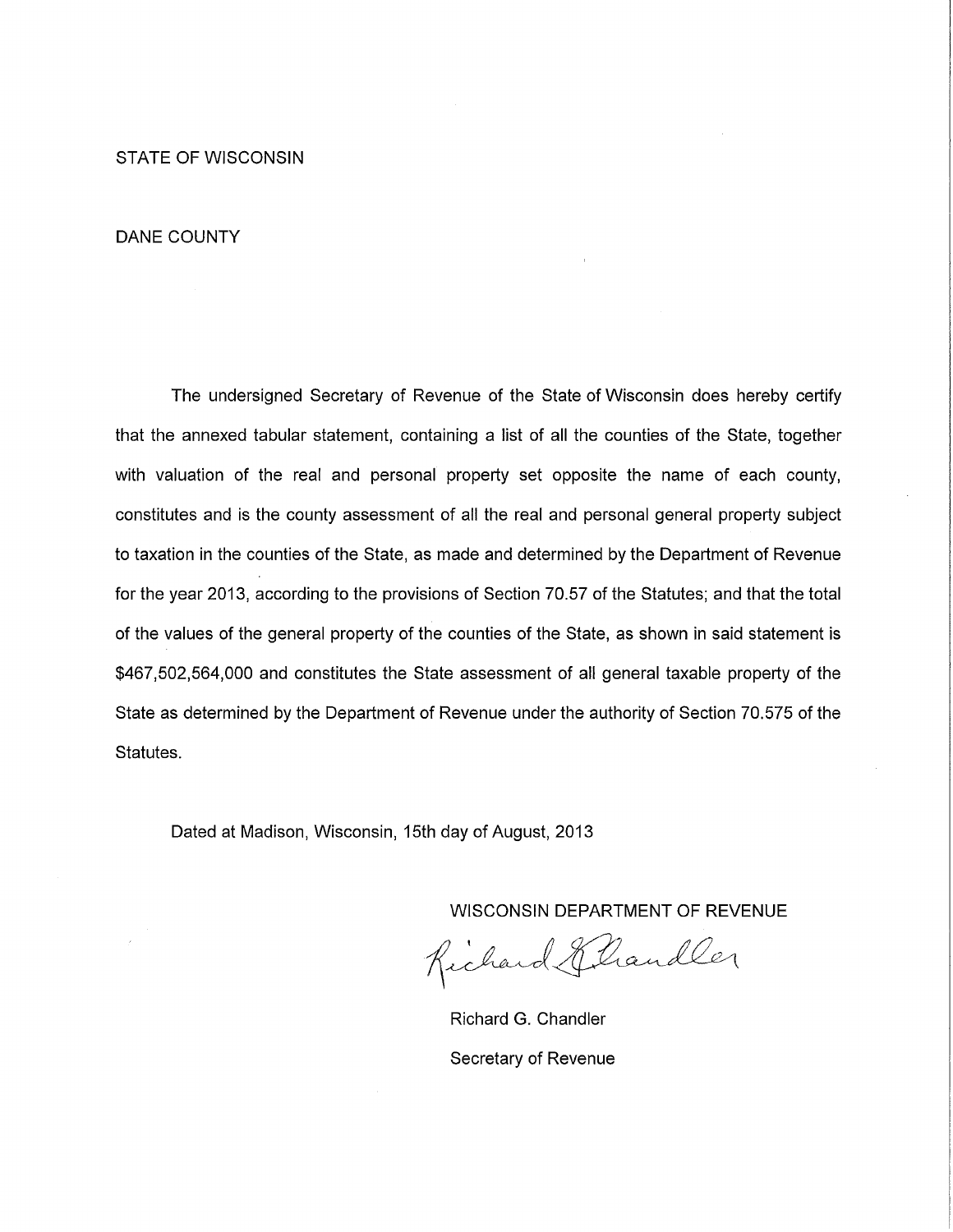#### 2013 EQUALIZED VALUES **BY COUNTIES** REAL ESTATE AND PERSONAL PROPERTY

DATE: 08/15/2013

EQVAL914WI

PAGE 1 OF 2

| <b>COUNTY</b>     | <b>ALL</b><br>PROPERTY | <b>REAL</b><br><b>ESTATE</b> | PERSONAL<br><b>PROPERTY</b> | PERCENT<br>TO TOTAL OF<br>ALL PROPERTY |
|-------------------|------------------------|------------------------------|-----------------------------|----------------------------------------|
| <b>ADAMS</b>      | 2,340,354,500          | 2,315,569,100                | 24,785,400                  | 0.50                                   |
| <b>ASHLAND</b>    | 1,191,563,400          | 1,165,205,000                | 26,358,400                  | 0.26                                   |
| <b>BARRON</b>     | 3,579,455,200          | 3,491,958,300                | 87,496,900                  | 0.77                                   |
| <b>BAYFIELD</b>   | 2,538,481,500          | 2,525,824,000                | 12,657,500                  | 0.54                                   |
| <b>BROWN</b>      | 18,231,223,100         | 17,588,665,000               | 642,558,100                 | 3.90                                   |
| <b>BUFFALO</b>    | 1,005,292,300          | 987,350,300                  | 17,942,000                  | 0.22                                   |
| <b>BURNETT</b>    | 2,452,995,000          | 2,433,592,500                | 19,402,500                  | 0.53                                   |
| <b>CALUMET</b>    | 3,446,863,600          | 3,377,385,300                | 69,478,300                  | 0.74                                   |
| <b>CHIPPEWA</b>   | 4,653,303,700          | 4,512,912,500                | 140,391,200                 | 1.00                                   |
| <b>CLARK</b>      | 1,848,724,600          | 1,783,475,300                | 65,249,300                  | 0.40                                   |
| <b>COLUMBIA</b>   | 4,756,930,000          | 4,674,037,500                | 82,892,500                  | 1.02                                   |
| CRAWFORD          | 1,064,664,500          | 1,030,698,200                | 33,966,300                  | 0.23                                   |
| <b>DANE</b>       | 49,755,216,400         | 48,439,137,600               | 1,316,078,800               | 10.64                                  |
| <b>DODGE</b>      | 5,799,344,700          | 5,624,376,400                | 174,968,300                 | 1.24                                   |
| <b>DOOR</b>       | 6,987,135,000          | 6,926,363,300                | 60,771,700                  | 1.50                                   |
| <b>DOUGLAS</b>    | 3,224,522,400          | 3,079,874,400                | 144,648,000                 | 0.69                                   |
| <b>DUNN</b>       | 2,613,740,200          | 2,532,673,100                | 81,067,100                  | 0.56                                   |
| <b>EAU CLAIRE</b> | 6,907,862,700          | 6,633,726,700                | 274,136,000                 | 1.48                                   |
| <b>FLORENCE</b>   | 591,789,900            | 585,194,900                  | 6,595,000                   | 0.13                                   |
| FOND DU LAC       | 6,773,848,400          | 6,584,578,400                | 189,270,000                 | 1.45                                   |
| <b>FOREST</b>     | 1,097,316,700          | 1,087,806,100                | 9,510,600                   | 0.24                                   |
| <b>GRANT</b>      | 2,743,804,400          | 2,682,142,800                | 61,661,600                  | 0.59                                   |
| <b>GREEN</b>      | 2,608,297,600          | 2,536,018,600                | 72,279,000                  | 0.56                                   |
| <b>GREEN LAKE</b> | 2,217,552,300          | 2,187,549,400                | 30,002,900                  | 0.47                                   |
| <b>IOWA</b>       | 1,849,531,000          | 1,810,480,000                | 39,051,000                  | 0.40                                   |
| <b>IRON</b>       | 912,052,500            | 902,321,800                  | 9,730,700                   | 0.20                                   |
| <b>JACKSON</b>    | 1,471,277,300          | 1,412,751,600                | 58,525,700                  | 0.32                                   |
| <b>JEFFERSON</b>  | 6,186,989,100          | 6,060,681,600                | 126,307,500                 | 1.32                                   |
| JUNEAU            | 1,882,377,300          | 1,849,343,800                | 33,033,500                  | 0.40                                   |
| <b>KENOSHA</b>    | 12,236,191,300         | 11,940,490,700               | 295,700,600                 | 2.62                                   |
| <b>KEWAUNEE</b>   | 1,454,689,200          | 1,432,518,500                | 22,170,700                  | 0.31                                   |
| LA CROSSE         | 8,063,740,700          | 7,777,441,700                | 286,299,000                 | 1.73                                   |
| LAFAYETTE         | 1,012,837,600          | 994,569,200                  | 18,268,400                  | 0.22                                   |
| LANGLADE          | 1,661,686,300          | 1,629,794,700                | 31,891,600                  | 0.36                                   |
| LINCOLN           | 2,240,194,500          | 2,195,764,100                | 44,430,400                  | 0.48                                   |
| MANITOWOC         | 5,115,896,200          | 4,984,917,900                | 130,978,300                 | 1.09                                   |
| <b>MARATHON</b>   | 9,468,196,600          | 9,187,447,800                | 280,748,800                 | 2.03                                   |
| <b>MARINETTE</b>  | 3,618,807,800          | 3,520,185,300                | 98,622,500                  | 0.77                                   |
| <b>MARQUETTE</b>  | 1,530,558,500          | 1,509,235,300                | 21,323,200                  | 0.33                                   |
| MILWAUKEE         | 57, 127, 524, 400      | 55,336,984,600               | 1,790,539,800               | 12.22                                  |
| <b>MONROE</b>     | 2,823,710,500          | 2,697,647,200                | 126,063,300                 | 0.60                                   |
| <b>OCONTO</b>     | 3,512,155,600          | 3,473,728,400                | 38,427,200                  | 0.75                                   |
| <b>ONEIDA</b>     | 6,633,464,400          | 6,524,674,600                | 108,789,800                 | 1.42                                   |
| <b>OUTAGAMIE</b>  | 13,042,231,600         | 12,637,022,600               | 405,209,000                 | 2.79                                   |
| OZAUKEE           | 10,226,456,100         | 10,066,203,800               | 160,252,300                 | 2.19                                   |
| <b>PEPIN</b>      | 550,723,900            | 540,383,500                  | 10,340,400                  | 0.12                                   |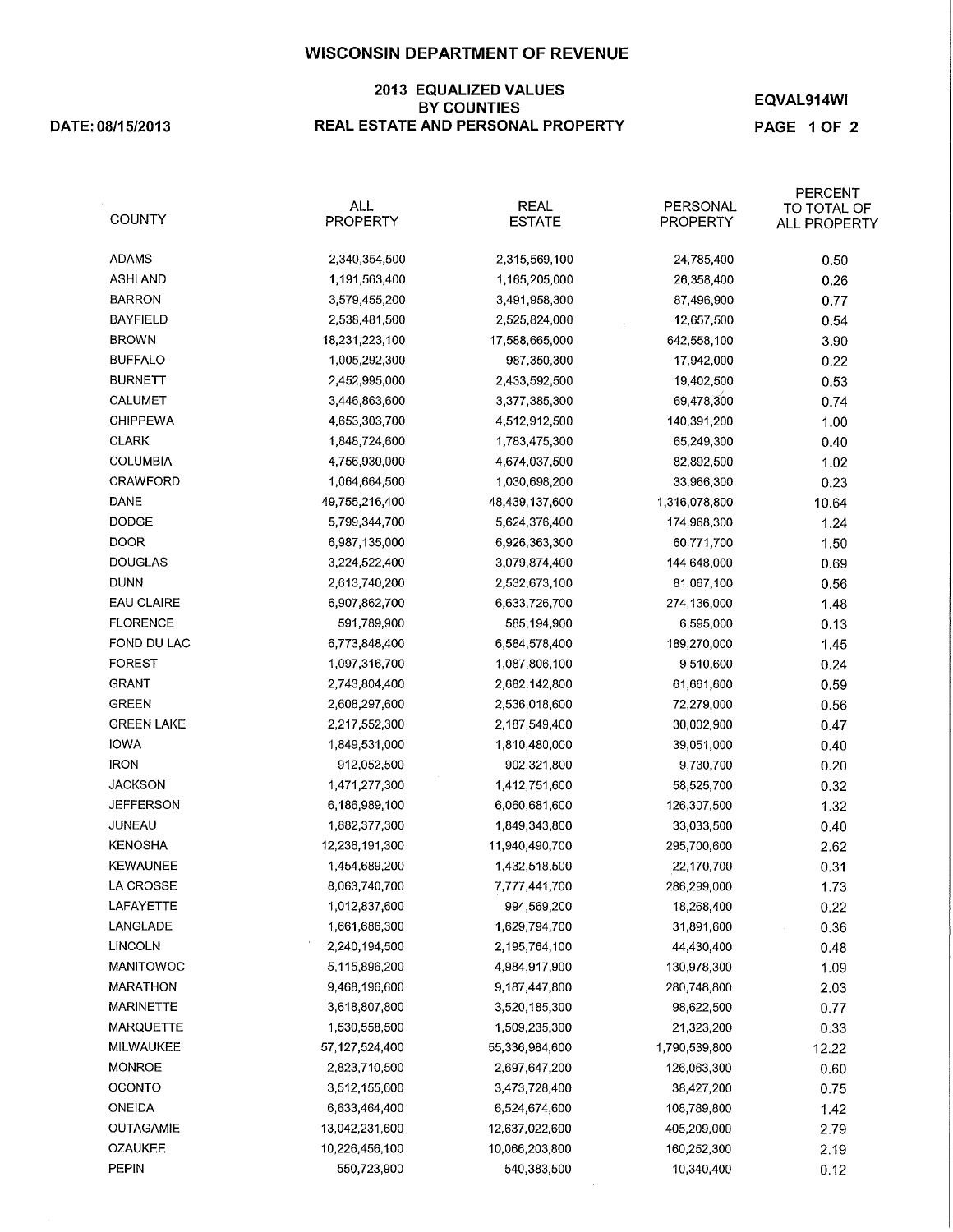#### 2013 EQUALIZED VALUES BY COUNTIES REAL ESTATE AND PERSONAL PROPERTY

DATE: 08/15/2013

 $\sim 100$  km s  $^{-1}$ 

# EQVAL914WI

PAGE 2 OF 2

| <b>TOTAL</b>                   | 467,502,564,000                  | 455,740,384,800                  | 11,762,179,200               | 100.00              |
|--------------------------------|----------------------------------|----------------------------------|------------------------------|---------------------|
|                                |                                  |                                  |                              |                     |
| <b>MENOMINEE</b>               | 288,848,100                      | 287,704,900                      | 1,143,200                    | 0.06                |
| <b>WOOD</b>                    | 4,661,457,400                    | 4,473,951,400                    | 187,506,000                  | 2.52<br>1.00        |
| <b>WINNEBAGO</b>               | 2,389,076,800<br>11,791,572,500  | 2,359,352,600<br>11,370,586,500  | 29,724,200<br>420,986,000    | 0.51                |
| <b>WAUSHARA</b>                |                                  |                                  |                              | 0.81                |
| <b>WAUPACA</b>                 | 3,801,204,500                    | 3,713,236,900                    | 87,967,600                   | 10.10               |
| <b>WAUKESHA</b>                | 12,619,779,200<br>47,217,366,700 | 12,403,938,300<br>46,111,460,700 | 215,840,900<br>1,105,906,000 | 2.70                |
| <b>WASHINGTON</b>              | 2,362,255,200                    | 2,343,657,800                    | 18,597,400                   | 0.51                |
| <b>WASHBURN</b>                |                                  |                                  |                              | 2.82                |
| <b>WALWORTH</b>                | 6,666,485,900<br>13,183,359,700  | 13,018,605,100                   | 59,759,800<br>164,754,600    | 1.43                |
| <b>VILAS</b>                   |                                  | 6,606,726,100                    |                              |                     |
| <b>VERNON</b>                  | 1,783,775,000                    | 1,744,089,800                    | 39,685,200                   | 0.38                |
| TREMPEALEAU                    | 1,833,518,100                    | 1,776,470,700                    | 57,047,400                   | 0.39                |
| <b>TAYLOR</b>                  | 1,339,908,600                    | 1,306,020,800                    | 33,887,800                   | 0.29                |
| SHEBOYGAN                      | 8,526,701,100                    | 8,256,897,800                    | 269,803,300                  | 1.82                |
| SHAWANO                        | 2,942,274,900                    | 2,890,940,400                    | 51,334,500                   | 0.63                |
| <b>SAWYER</b>                  | 3,373,194,400                    | 3,345,071,900                    | 28,122,500                   | 0.72                |
| <b>SAUK</b>                    | 6,442,658,700                    | 6,251,239,500                    | 191,419,200                  | 1.53<br>1.38        |
| <b>ST CROIX</b>                | 1,145,460,100<br>7,154,298,100   | 1,127,053,700<br>7,022,057,300   | 18,406,400<br>132,240,800    | 0.25                |
| <b>RUSK</b>                    | 9,351,401,300                    | 9,066,765,400                    | 284,635,900                  | 2.00                |
| <b>RICHLAND</b><br><b>ROCK</b> | 1,037,181,300                    | 1,010,650,600                    | 26,530,700                   | 0.22                |
| <b>RACINE</b>                  | 13,438,849,400                   | 13, 144, 575, 500                | 294,273,900                  | 2.88                |
| <b>PRICE</b>                   | 1,408,916,000                    | 1,385,392,600                    | 23,523,400                   | 0.30                |
| PORTAGE                        | 4,882,392,000                    | 4,744,771,600                    | 137,620,400                  | 1.04                |
| <b>POLK</b>                    | 4,084,905,800                    | 4,027,760,300                    | 57,145,500                   | 0.87                |
| PIERCE                         | 2,724,148,700                    | 2,680,703,200                    | 43,445,500                   | 0.58                |
|                                |                                  |                                  |                              |                     |
| <b>COUNTY</b>                  | <b>PROPERTY</b>                  | <b>ESTATE</b>                    | <b>PROPERTY</b>              | <b>ALL PROPERTY</b> |
|                                | <b>ALL</b>                       | <b>REAL</b>                      | PERSONAL                     | TO TOTAL OF         |
|                                |                                  |                                  |                              | <b>PERCENT</b>      |

467,502,564,000

455,740,384,800

11,762,179,200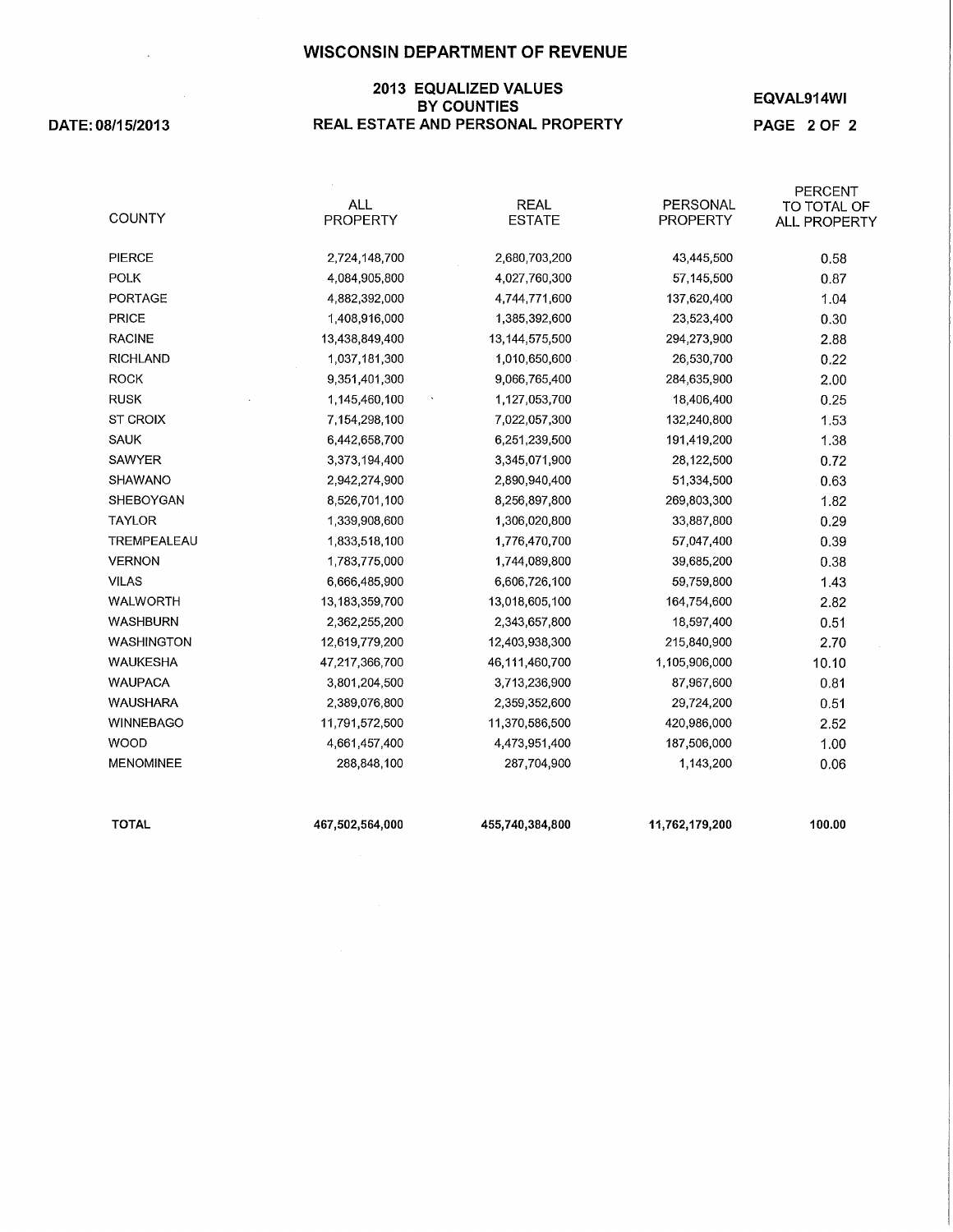**STATEMENT OF ASSESSMENT FOR 2013**

|       | פחח   | 1211    |
|-------|-------|---------|
| 7 ° ∩ | MI IN | ACCT NO |

|                | <b>FOR</b>                                                                                                            | <b>TOWN OF</b><br>OF                                                                                                                                                                         | <b>BELGIUM</b>           |                                           | <b>OZAUKEE COUNTY</b>                        |                         |                                        | WHEN COMPLETING THIS DOCUMENT            |
|----------------|-----------------------------------------------------------------------------------------------------------------------|----------------------------------------------------------------------------------------------------------------------------------------------------------------------------------------------|--------------------------|-------------------------------------------|----------------------------------------------|-------------------------|----------------------------------------|------------------------------------------|
|                |                                                                                                                       | Town - Village - City                                                                                                                                                                        | <b>Municipality Name</b> |                                           | <b>County Name</b>                           |                         |                                        | DO NOT WRITE OVER X's OR IN SHADED AREAS |
| Line           |                                                                                                                       | <b>REAL ESTATE</b><br>(See Lines 18 - 22 for                                                                                                                                                 |                          | PARCEL COUNT<br>TOTAL LAND   IMPROVEMENTS | NO. OF ACRES<br><b>WHOLE</b><br>NUMBERS ONLY | VALUE OF<br><b>LAND</b> | <b>VALUE OF</b><br><b>IMPROVEMENTS</b> | TOTAL VALUE OF LAND<br>AND IMPROVEMENTS  |
| No.            |                                                                                                                       | other Real Estate)                                                                                                                                                                           | Col. A                   | Col. B                                    | Col. C                                       | Col. D                  | Col. E                                 | Col. F                                   |
|                |                                                                                                                       | <b>RESIDENTIAL - Class 1</b>                                                                                                                                                                 | 727                      | 626                                       | 1,333                                        | 140,556,400             | 114, 167, 200                          | 254,723,600                              |
| 2              |                                                                                                                       | <b>COMMERCIAL - Class 2</b>                                                                                                                                                                  | 14                       | 12                                        | 40                                           | 882,600                 | 1,805,100                              | 2,687,700                                |
| 3              |                                                                                                                       | <b>MANUFACTURING - Class 3</b>                                                                                                                                                               | 4                        | 3                                         | 172                                          | 129,500                 | 286,300                                | 415,800                                  |
| 4              |                                                                                                                       | <b>AGRICULTURAL - Class 4</b>                                                                                                                                                                | 461                      |                                           | 16,151                                       | 3,607,300               |                                        | 3,607,300                                |
| 5              |                                                                                                                       | <b>UNDEVELOPED - Class 5</b>                                                                                                                                                                 | 362                      |                                           | 1,423                                        | 1,690,700               |                                        | 1,690,700                                |
| 6              |                                                                                                                       | AGRICULTURAL FOREST - Class 5m                                                                                                                                                               | 103                      |                                           | 804                                          | 986,000                 |                                        | 986,000                                  |
| $\overline{7}$ |                                                                                                                       | FOREST LANDS - Class 6                                                                                                                                                                       | 20                       |                                           | 141                                          | 342,000                 |                                        | 342,000                                  |
| 8              |                                                                                                                       | OTHER - Class 7                                                                                                                                                                              | 77                       | 77                                        | 201                                          | 4,563,900               | 12,950,800                             | 17,514,700                               |
| 9              |                                                                                                                       | TOTAL - ALL COLUMNS                                                                                                                                                                          | 1,768                    | 718                                       | 20,265                                       | 152,758,400             | 129,209,400                            | 281,967,800                              |
| 10             |                                                                                                                       | NUMBER OF PERSONAL PROPERTY ACCOUNTS IN ROLL                                                                                                                                                 |                          |                                           | 28                                           | <b>LOCALLY ASSESSED</b> | <b>MANUFACTURING</b>                   | <b>MERGED</b>                            |
| 11             |                                                                                                                       | BOATS AND OTHER WATERCRAFT NOT EXEMPT - Code 1                                                                                                                                               |                          |                                           |                                              | 0                       | 0                                      | $\Omega$                                 |
| 12             |                                                                                                                       | MACHINERY, TOOLS AND PATTERNS - Code 2                                                                                                                                                       |                          |                                           |                                              | 361,926                 | 15,200                                 | 377,126                                  |
| 13             | FURNITURE, FIXTURES AND EQUIPMENT - Code 3                                                                            |                                                                                                                                                                                              |                          |                                           |                                              | 45,083                  | 19,400                                 | 64,483                                   |
| 14             | ALL OTHER PERSONAL PROPERTY NOT EXEMPT - Codes 4A, 4B, 4C                                                             |                                                                                                                                                                                              |                          |                                           |                                              | 300,237                 | 141,700                                | 441,937                                  |
| 15             | TOTAL OF PERSONAL PROPERTY NOT EXEMPT (Total of Lines 11-14)                                                          |                                                                                                                                                                                              |                          |                                           |                                              | 707,246                 | 176,300                                | 883,546                                  |
| 16             |                                                                                                                       | AGGREGATE ASSESSED VALUE OF ALL PROPERTY SUBJECT TO THE GENERAL PROPERTY TAX (Total of Lines 9F and 15D)<br>MUST EQUAL TOTAL VALUE OF THE SCHOOL DISTRICTS (K-12 PLUS K-8) - Line 50, Col. D |                          |                                           |                                              |                         |                                        | 282,851,346                              |
| 17             | Name of Assessor<br><b>BOARD OF REVIEW</b><br>DATE OF FINAL ADJOURNMENT<br>05/30/2013<br>Grota Appraisals, Mike Grota |                                                                                                                                                                                              |                          |                                           |                                              |                         | Telephone #                            | (262) 253-1142                           |

REMARKS

The Assessment Ratio to be used in calculating the estimated Fair Market Value on tax bills for this tax district is 1.133959730

This ratio should be used to convert assessed values to "Calculate Equalized Values" in Step 1 of the Lottery and Gaming Credit Calculations.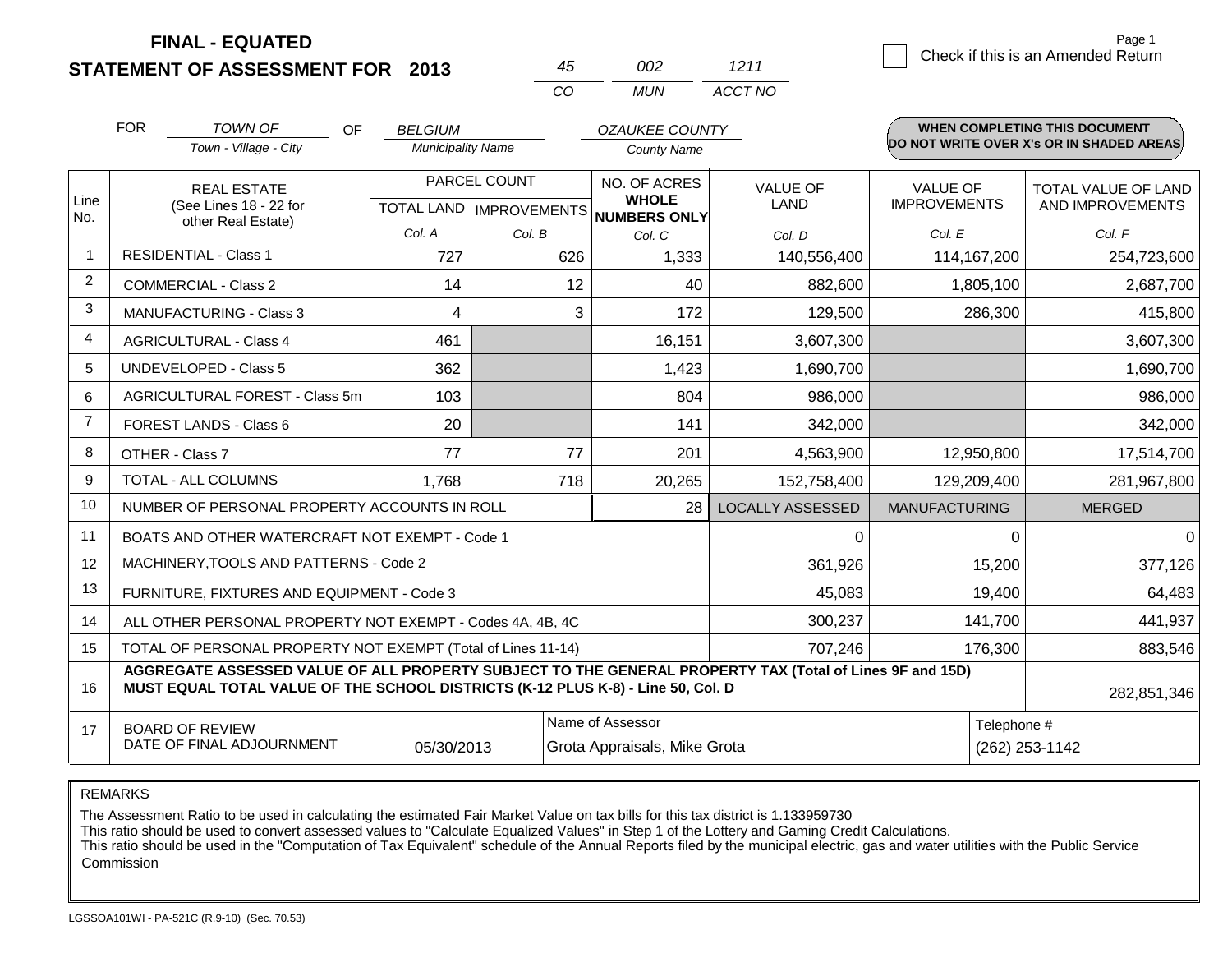**STATEMENT OF ASSESSMENT FOR 2013 FINAL - EQUATED**

|                | <b>FOR</b><br><b>TOWN OF</b><br>OF<br>Town - Village - City                                                                                                                                  | <b>CEDARBURG</b><br><b>Municipality Name</b> |                           | <b>OZAUKEE COUNTY</b>               |                         |                      | <b>WHEN COMPLETING THIS DOCUMENT</b><br>DO NOT WRITE OVER X's OR IN SHADED AREAS. |
|----------------|----------------------------------------------------------------------------------------------------------------------------------------------------------------------------------------------|----------------------------------------------|---------------------------|-------------------------------------|-------------------------|----------------------|-----------------------------------------------------------------------------------|
|                |                                                                                                                                                                                              |                                              |                           | <b>County Name</b>                  |                         |                      |                                                                                   |
|                | <b>REAL ESTATE</b>                                                                                                                                                                           |                                              | PARCEL COUNT              | NO. OF ACRES                        | <b>VALUE OF</b>         | <b>VALUE OF</b>      | <b>TOTAL VALUE OF LAND</b>                                                        |
| Line<br>No.    | (See Lines 18 - 22 for<br>other Real Estate)                                                                                                                                                 |                                              | TOTAL LAND   IMPROVEMENTS | <b>WHOLE</b><br><b>NUMBERS ONLY</b> | LAND                    | <b>IMPROVEMENTS</b>  | AND IMPROVEMENTS                                                                  |
|                |                                                                                                                                                                                              | Col. A                                       | Col. B                    | Col. C                              | Col. D                  | Col. E               | Col. F                                                                            |
| -1             | <b>RESIDENTIAL - Class 1</b>                                                                                                                                                                 | 2,397                                        | 2,160                     | 6,108                               | 266,604,200             | 490,328,600          | 756,932,800                                                                       |
| 2              | <b>COMMERCIAL - Class 2</b>                                                                                                                                                                  | 67                                           | 50                        | 188                                 | 8,724,400               | 24,427,100           | 33,151,500                                                                        |
| 3              | <b>MANUFACTURING - Class 3</b>                                                                                                                                                               | $\overline{2}$                               | $\overline{2}$            | 13                                  | 591,900                 | 2,957,500            | 3,549,400                                                                         |
| 4              | <b>AGRICULTURAL - Class 4</b>                                                                                                                                                                | 286                                          |                           | 5,392                               | 1,111,000               |                      | 1,111,000                                                                         |
| 5              | <b>UNDEVELOPED - Class 5</b>                                                                                                                                                                 | 288                                          |                           | 1,389                               | 4,431,200               |                      | 4,431,200                                                                         |
| 6              | AGRICULTURAL FOREST - Class 5m                                                                                                                                                               | 85                                           |                           | 776                                 | 1,963,600               |                      | 1,963,600                                                                         |
| $\overline{7}$ | FOREST LANDS - Class 6                                                                                                                                                                       | 18                                           |                           | 159                                 | 800,300                 |                      | 800,300                                                                           |
| 8              | OTHER - Class 7                                                                                                                                                                              | 24                                           | 24                        | 49                                  | 1,973,600               | 2,801,100            | 4,774,700                                                                         |
| 9              | <b>TOTAL - ALL COLUMNS</b>                                                                                                                                                                   | 3,167                                        | 2,236                     | 14,074                              | 286,200,200             | 520,514,300          | 806,714,500                                                                       |
| 10             | NUMBER OF PERSONAL PROPERTY ACCOUNTS IN ROLL                                                                                                                                                 |                                              |                           | 106                                 | <b>LOCALLY ASSESSED</b> | <b>MANUFACTURING</b> | <b>MERGED</b>                                                                     |
| 11             | BOATS AND OTHER WATERCRAFT NOT EXEMPT - Code 1                                                                                                                                               |                                              |                           |                                     | $\Omega$                | $\Omega$             |                                                                                   |
| 12             | MACHINERY, TOOLS AND PATTERNS - Code 2                                                                                                                                                       |                                              |                           |                                     | 1,485,718               | 291,500              | 1,777,218                                                                         |
| 13             | FURNITURE, FIXTURES AND EQUIPMENT - Code 3                                                                                                                                                   |                                              |                           |                                     | 1,117,529               | 181,100              | 1,298,629                                                                         |
| 14             | ALL OTHER PERSONAL PROPERTY NOT EXEMPT - Codes 4A, 4B, 4C                                                                                                                                    |                                              |                           | 1,845,279                           | 101,400                 | 1,946,679            |                                                                                   |
| 15             | TOTAL OF PERSONAL PROPERTY NOT EXEMPT (Total of Lines 11-14)                                                                                                                                 |                                              |                           | 4,448,526                           | 574,000                 | 5,022,526            |                                                                                   |
| 16             | AGGREGATE ASSESSED VALUE OF ALL PROPERTY SUBJECT TO THE GENERAL PROPERTY TAX (Total of Lines 9F and 15D)<br>MUST EQUAL TOTAL VALUE OF THE SCHOOL DISTRICTS (K-12 PLUS K-8) - Line 50, Col. D |                                              |                           |                                     |                         |                      | 811,737,026                                                                       |
| 17             | <b>BOARD OF REVIEW</b>                                                                                                                                                                       |                                              |                           | Name of Assessor                    |                         | Telephone #          |                                                                                   |
|                | DATE OF FINAL ADJOURNMENT                                                                                                                                                                    | 05/13/2013                                   |                           | Grota Appraisals, Mike Grota        |                         |                      | (262) 253-1142                                                                    |

*CO MUN*

*ACCT NO*

*45 004*

REMARKS

The Assessment Ratio to be used in calculating the estimated Fair Market Value on tax bills for this tax district is 1.049805006

This ratio should be used to convert assessed values to "Calculate Equalized Values" in Step 1 of the Lottery and Gaming Credit Calculations.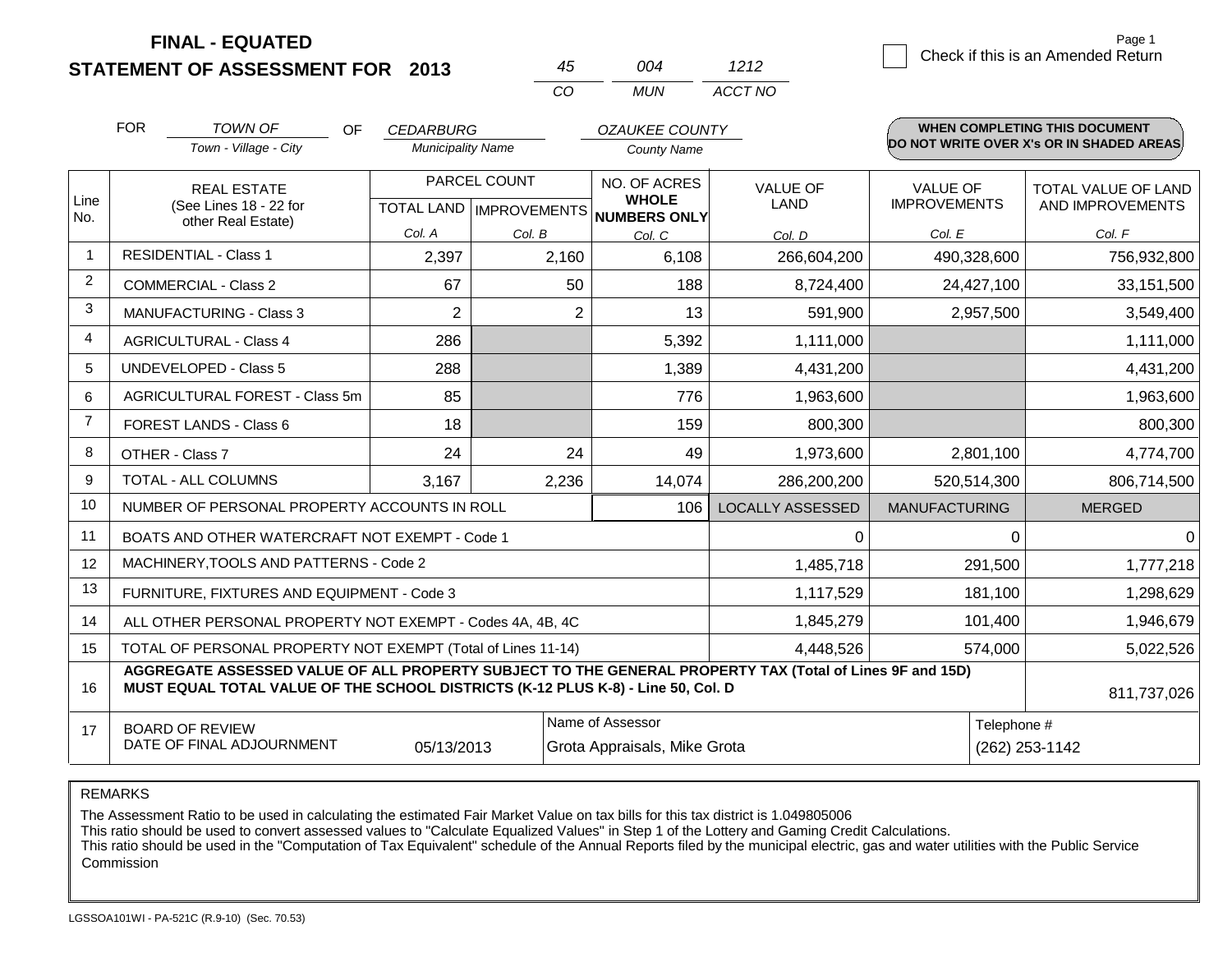**STATEMENT OF ASSESSMENT FOR 2013**

|     | ററഞ | 1213    |
|-----|-----|---------|
| CO. | MUN | ACCT NO |

|             | <b>FOR</b>                                                                                       | <b>TOWN OF</b><br>OF.                                                                                                                                                                        | <b>FREDONIA</b>          |                | <b>OZAUKEE COUNTY</b>                               |                         |                      | <b>WHEN COMPLETING THIS DOCUMENT</b>      |
|-------------|--------------------------------------------------------------------------------------------------|----------------------------------------------------------------------------------------------------------------------------------------------------------------------------------------------|--------------------------|----------------|-----------------------------------------------------|-------------------------|----------------------|-------------------------------------------|
|             |                                                                                                  | Town - Village - City                                                                                                                                                                        | <b>Municipality Name</b> |                | <b>County Name</b>                                  |                         |                      | DO NOT WRITE OVER X's OR IN SHADED AREAS. |
|             |                                                                                                  | <b>REAL ESTATE</b>                                                                                                                                                                           |                          | PARCEL COUNT   | NO. OF ACRES                                        | <b>VALUE OF</b>         | <b>VALUE OF</b>      | TOTAL VALUE OF LAND                       |
| Line<br>No. |                                                                                                  | (See Lines 18 - 22 for<br>other Real Estate)                                                                                                                                                 |                          |                | <b>WHOLE</b><br>TOTAL LAND MPROVEMENTS NUMBERS ONLY | LAND                    | <b>IMPROVEMENTS</b>  | AND IMPROVEMENTS                          |
|             |                                                                                                  |                                                                                                                                                                                              | Col. A                   | Col. B         | Col. C                                              | Col. D                  | Col. E               | Col. F                                    |
|             |                                                                                                  | <b>RESIDENTIAL - Class 1</b>                                                                                                                                                                 | 838                      | 761            | 2,436                                               | 62,197,800              | 141,439,200          | 203,637,000                               |
| 2           |                                                                                                  | <b>COMMERCIAL - Class 2</b>                                                                                                                                                                  | 48                       | 45             | 191                                                 | 3,241,500               | 6,442,100            | 9,683,600                                 |
| 3           |                                                                                                  | <b>MANUFACTURING - Class 3</b>                                                                                                                                                               | 3                        | $\overline{2}$ | 50                                                  | 75,000                  | 3,120,100            | 3,195,100                                 |
| 4           |                                                                                                  | <b>AGRICULTURAL - Class 4</b>                                                                                                                                                                | 465                      |                | 12,771                                              | 2,534,500               |                      | 2,534,500                                 |
| 5           |                                                                                                  | <b>UNDEVELOPED - Class 5</b>                                                                                                                                                                 | 395                      |                | 3,083                                               | 4,211,800               |                      | 4,211,800                                 |
| 6           |                                                                                                  | AGRICULTURAL FOREST - Class 5m                                                                                                                                                               | 161                      |                | 1,353                                               | 1,398,500               |                      | 1,398,500                                 |
| 7           |                                                                                                  | FOREST LANDS - Class 6                                                                                                                                                                       | 12                       |                | 96                                                  | 163,300                 |                      | 163,300                                   |
| 8           |                                                                                                  | OTHER - Class 7                                                                                                                                                                              | 69                       | 69             | 164                                                 | 3,747,400               | 10,194,700           | 13,942,100                                |
| 9           |                                                                                                  | TOTAL - ALL COLUMNS                                                                                                                                                                          | 1,991                    | 877            | 20,144                                              | 77,569,800              | 161,196,100          | 238,765,900                               |
| 10          |                                                                                                  | NUMBER OF PERSONAL PROPERTY ACCOUNTS IN ROLL                                                                                                                                                 |                          |                | 51                                                  | <b>LOCALLY ASSESSED</b> | <b>MANUFACTURING</b> | <b>MERGED</b>                             |
| 11          |                                                                                                  | BOATS AND OTHER WATERCRAFT NOT EXEMPT - Code 1                                                                                                                                               |                          |                |                                                     | 1,150                   | $\Omega$             | 1,150                                     |
| 12          |                                                                                                  | MACHINERY, TOOLS AND PATTERNS - Code 2                                                                                                                                                       |                          |                |                                                     | 390,304                 | 1,046,000            | 1,436,304                                 |
| 13          | FURNITURE, FIXTURES AND EQUIPMENT - Code 3                                                       |                                                                                                                                                                                              |                          |                |                                                     | 267,473                 | 174,000              | 441,473                                   |
| 14          | ALL OTHER PERSONAL PROPERTY NOT EXEMPT - Codes 4A, 4B, 4C                                        |                                                                                                                                                                                              |                          |                |                                                     | 259,973                 | 14,800               | 274,773                                   |
| 15          | TOTAL OF PERSONAL PROPERTY NOT EXEMPT (Total of Lines 11-14)                                     |                                                                                                                                                                                              |                          |                | 918,900                                             | 1,234,800               | 2,153,700            |                                           |
| 16          |                                                                                                  | AGGREGATE ASSESSED VALUE OF ALL PROPERTY SUBJECT TO THE GENERAL PROPERTY TAX (Total of Lines 9F and 15D)<br>MUST EQUAL TOTAL VALUE OF THE SCHOOL DISTRICTS (K-12 PLUS K-8) - Line 50, Col. D |                          |                |                                                     |                         |                      | 240,919,600                               |
| 17          |                                                                                                  | <b>BOARD OF REVIEW</b>                                                                                                                                                                       |                          |                | Name of Assessor                                    |                         | Telephone #          |                                           |
|             | DATE OF FINAL ADJOURNMENT<br>(262) 253-1142<br>05/20/2013<br><b>GROTA APPRAISALS, MIKE GROTA</b> |                                                                                                                                                                                              |                          |                |                                                     |                         |                      |                                           |

REMARKS

The Assessment Ratio to be used in calculating the estimated Fair Market Value on tax bills for this tax district is 1.165976172

This ratio should be used to convert assessed values to "Calculate Equalized Values" in Step 1 of the Lottery and Gaming Credit Calculations.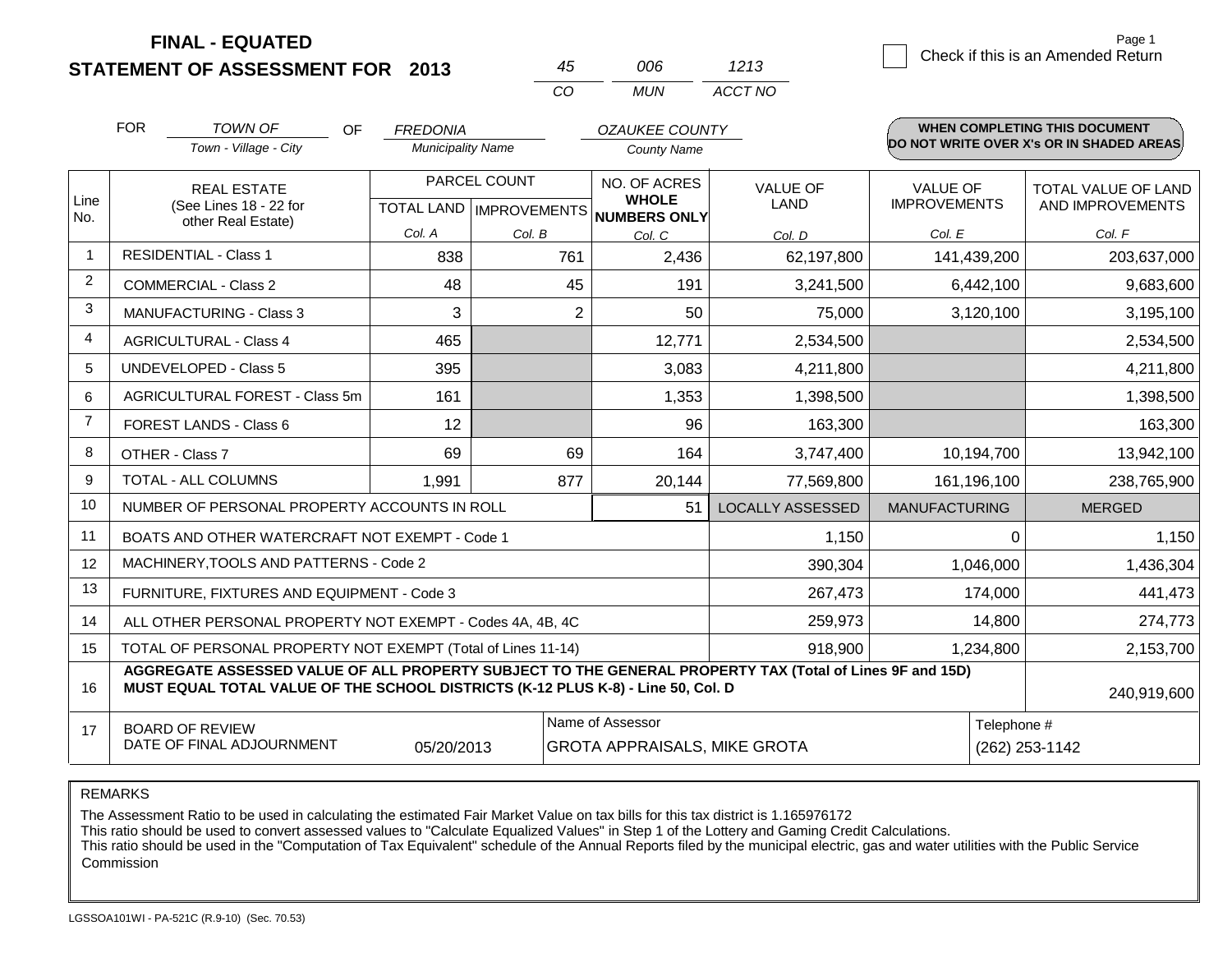| STATEMENT OF ASSESSMENT FOR 2013 |
|----------------------------------|
|----------------------------------|

| 45  | NO R  | 1214    |
|-----|-------|---------|
| CO. | MI IN | ACCT NO |

|                | <b>FOR</b>                                                                                                                                                                                                  | TOWN OF<br><b>OF</b>                           | <b>GRAFTON</b>           |                                           | <b>OZAUKEE COUNTY</b>                               |                         |                                        | <b>WHEN COMPLETING THIS DOCUMENT</b>     |
|----------------|-------------------------------------------------------------------------------------------------------------------------------------------------------------------------------------------------------------|------------------------------------------------|--------------------------|-------------------------------------------|-----------------------------------------------------|-------------------------|----------------------------------------|------------------------------------------|
|                |                                                                                                                                                                                                             | Town - Village - City                          | <b>Municipality Name</b> |                                           | <b>County Name</b>                                  |                         |                                        | DO NOT WRITE OVER X's OR IN SHADED AREAS |
| Line<br>No.    |                                                                                                                                                                                                             | <b>REAL ESTATE</b><br>(See Lines 18 - 22 for   |                          | PARCEL COUNT<br>TOTAL LAND   IMPROVEMENTS | NO. OF ACRES<br><b>WHOLE</b><br><b>NUMBERS ONLY</b> | VALUE OF<br><b>LAND</b> | <b>VALUE OF</b><br><b>IMPROVEMENTS</b> | TOTAL VALUE OF LAND<br>AND IMPROVEMENTS  |
|                |                                                                                                                                                                                                             | other Real Estate)                             | Col. A                   | Col. B                                    | Col. C                                              | Col. D                  | Col. E                                 | Col. F                                   |
|                |                                                                                                                                                                                                             | <b>RESIDENTIAL - Class 1</b>                   | 1,723                    | 1,496                                     | 3,988                                               | 159,007,100             | 306,461,600                            | 465,468,700                              |
| $\overline{c}$ |                                                                                                                                                                                                             | <b>COMMERCIAL - Class 2</b>                    | 102                      | 77                                        | 607                                                 | 10,125,700              | 18,993,900                             | 29,119,600                               |
| 3              |                                                                                                                                                                                                             | <b>MANUFACTURING - Class 3</b>                 | 9                        | 9                                         | 42                                                  | 914,200                 | 4,438,100                              | 5,352,300                                |
| 4              |                                                                                                                                                                                                             | <b>AGRICULTURAL - Class 4</b>                  | 166                      |                                           | 3,148                                               | 502,500                 |                                        | 502,500                                  |
| 5              |                                                                                                                                                                                                             | UNDEVELOPED - Class 5                          | 167                      |                                           | 1,072                                               | 1,729,300               |                                        | 1,729,300                                |
| 6              |                                                                                                                                                                                                             | AGRICULTURAL FOREST - Class 5m                 | 63                       |                                           | 357                                                 | 658,400                 |                                        | 658,400                                  |
| $\overline{7}$ |                                                                                                                                                                                                             | FOREST LANDS - Class 6                         | 14                       |                                           | 159                                                 | 690,200                 |                                        | 690,200                                  |
| 8              |                                                                                                                                                                                                             | OTHER - Class 7                                | 35                       | 35                                        | 85                                                  | 1,751,600               | 6,036,300                              | 7,787,900                                |
| 9              |                                                                                                                                                                                                             | TOTAL - ALL COLUMNS                            | 2,279                    | 1,617                                     | 9,458                                               | 175,379,000             | 335,929,900                            | 511,308,900                              |
| 10             |                                                                                                                                                                                                             | NUMBER OF PERSONAL PROPERTY ACCOUNTS IN ROLL   |                          |                                           | 84                                                  | <b>LOCALLY ASSESSED</b> | <b>MANUFACTURING</b>                   | <b>MERGED</b>                            |
| 11             |                                                                                                                                                                                                             | BOATS AND OTHER WATERCRAFT NOT EXEMPT - Code 1 |                          |                                           |                                                     | 0                       | $\Omega$                               | $\Omega$                                 |
| 12             |                                                                                                                                                                                                             | MACHINERY, TOOLS AND PATTERNS - Code 2         |                          |                                           |                                                     | 1,785,390               | 121,300                                | 1,906,690                                |
| 13             |                                                                                                                                                                                                             | FURNITURE, FIXTURES AND EQUIPMENT - Code 3     |                          |                                           |                                                     | 874,058                 | 41,100                                 | 915,158                                  |
| 14             | ALL OTHER PERSONAL PROPERTY NOT EXEMPT - Codes 4A, 4B, 4C                                                                                                                                                   |                                                |                          |                                           |                                                     | 1,817,527               | 44,100                                 | 1,861,627                                |
| 15             | TOTAL OF PERSONAL PROPERTY NOT EXEMPT (Total of Lines 11-14)                                                                                                                                                |                                                |                          |                                           |                                                     | 4,476,975               | 206,500                                | 4,683,475                                |
| 16             | AGGREGATE ASSESSED VALUE OF ALL PROPERTY SUBJECT TO THE GENERAL PROPERTY TAX (Total of Lines 9F and 15D)<br>MUST EQUAL TOTAL VALUE OF THE SCHOOL DISTRICTS (K-12 PLUS K-8) - Line 50, Col. D<br>515,992,375 |                                                |                          |                                           |                                                     |                         |                                        |                                          |
| 17             | Name of Assessor<br><b>BOARD OF REVIEW</b><br>DATE OF FINAL ADJOURNMENT<br>05/14/2013<br>Grota Appraisals, Mike Grota                                                                                       |                                                |                          |                                           |                                                     |                         | Telephone #                            | (262) 253-1142                           |

REMARKS

The Assessment Ratio to be used in calculating the estimated Fair Market Value on tax bills for this tax district is 0.966150748

This ratio should be used to convert assessed values to "Calculate Equalized Values" in Step 1 of the Lottery and Gaming Credit Calculations.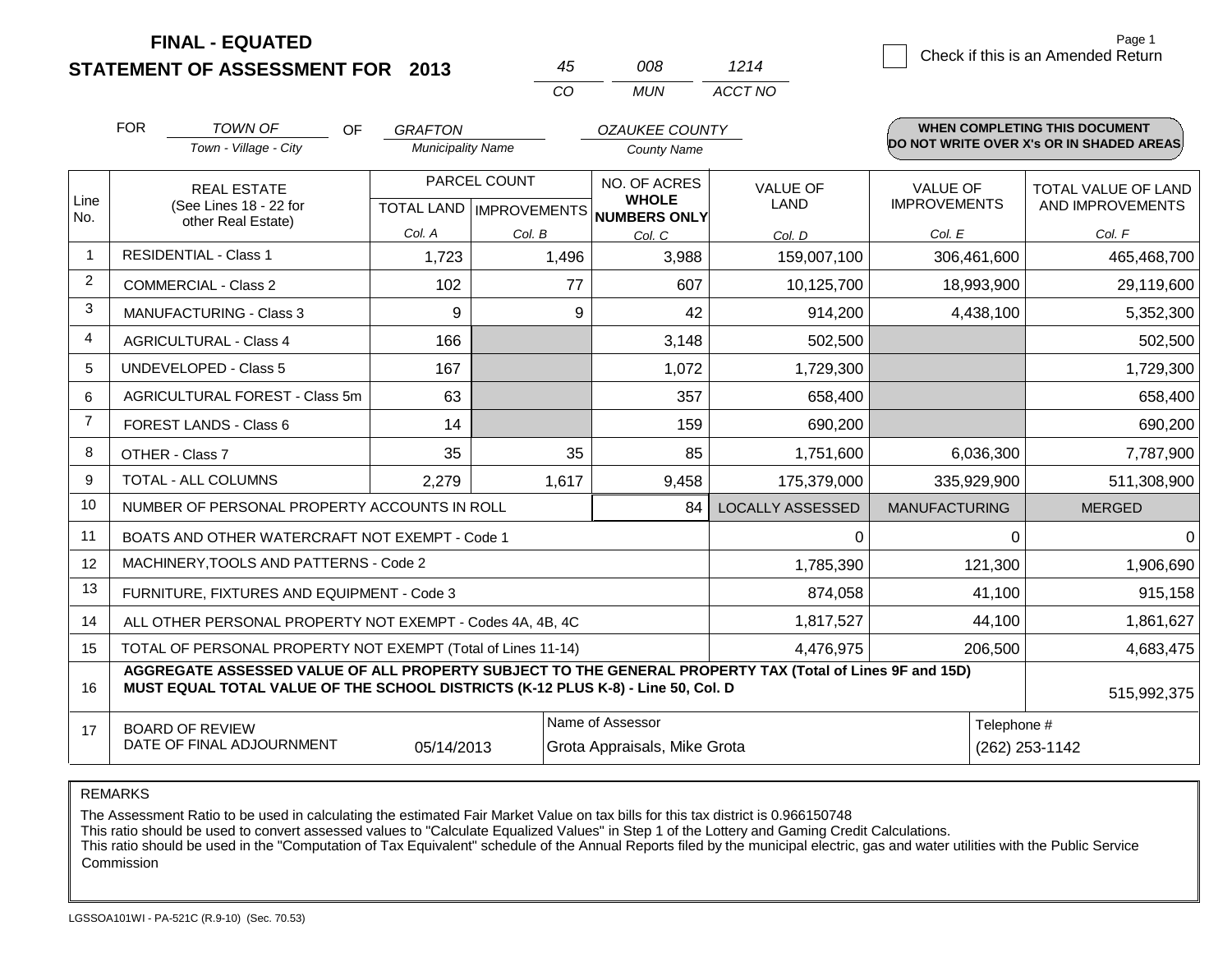**FINAL - EQUATED**

1215 **Check if this is an Amended Return** Page 1

|                | <b>FOR</b>                                                                   | TOWN OF<br>OF                                                                                                                                                                                | <b>PORT WASHINGTON</b>   |              | <b>OZAUKEE COUNTY</b>               |                         |                      | <b>WHEN COMPLETING THIS DOCUMENT</b>     |
|----------------|------------------------------------------------------------------------------|----------------------------------------------------------------------------------------------------------------------------------------------------------------------------------------------|--------------------------|--------------|-------------------------------------|-------------------------|----------------------|------------------------------------------|
|                |                                                                              | Town - Village - City                                                                                                                                                                        | <b>Municipality Name</b> |              | <b>County Name</b>                  |                         |                      | DO NOT WRITE OVER X's OR IN SHADED AREAS |
| Line           |                                                                              | <b>REAL ESTATE</b>                                                                                                                                                                           |                          | PARCEL COUNT | NO. OF ACRES<br><b>WHOLE</b>        | <b>VALUE OF</b>         | <b>VALUE OF</b>      | <b>TOTAL VALUE OF LAND</b>               |
| No.            |                                                                              | (See Lines 18 - 22 for<br>other Real Estate)                                                                                                                                                 |                          |              | TOTAL LAND MPROVEMENTS NUMBERS ONLY | <b>LAND</b>             | <b>IMPROVEMENTS</b>  | AND IMPROVEMENTS                         |
|                |                                                                              |                                                                                                                                                                                              | Col. A                   | Col. B       | Col. C                              | Col. D                  | Col. E               | Col. F                                   |
| -1             |                                                                              | <b>RESIDENTIAL - Class 1</b>                                                                                                                                                                 | 615                      | 529          | 1,193                               | 62,153,800              | 100,181,100          | 162,334,900                              |
| 2              |                                                                              | <b>COMMERCIAL - Class 2</b>                                                                                                                                                                  | 103                      |              | 95<br>138                           | 5,441,000               | 10,334,800           | 15,775,800                               |
| 3              |                                                                              | <b>MANUFACTURING - Class 3</b>                                                                                                                                                               | 6                        |              | 5<br>60                             | 908,000                 | 2,788,600            | 3,696,600                                |
| $\overline{4}$ |                                                                              | <b>AGRICULTURAL - Class 4</b>                                                                                                                                                                | 292                      |              | 7,749                               | 1,857,800               |                      | 1,857,800                                |
| 5              |                                                                              | <b>UNDEVELOPED - Class 5</b>                                                                                                                                                                 | 209                      |              | 1,023                               | 214,600                 |                      | 214,600                                  |
| 6              |                                                                              | AGRICULTURAL FOREST - Class 5m                                                                                                                                                               | 36                       |              | 192                                 | 576,800                 |                      | 576,800                                  |
| $\overline{7}$ |                                                                              | <b>FOREST LANDS - Class 6</b>                                                                                                                                                                | 6                        |              | 34                                  | 188,200                 |                      | 188,200                                  |
| 8              |                                                                              | OTHER - Class 7                                                                                                                                                                              | 84                       |              | 82<br>126                           | 4,173,100               | 13,283,500           | 17,456,600                               |
| 9              |                                                                              | TOTAL - ALL COLUMNS                                                                                                                                                                          | 1,351                    | 711          | 10,515                              | 75,513,300              | 126,588,000          | 202,101,300                              |
| 10             |                                                                              | NUMBER OF PERSONAL PROPERTY ACCOUNTS IN ROLL                                                                                                                                                 |                          |              | 55                                  | <b>LOCALLY ASSESSED</b> | <b>MANUFACTURING</b> | <b>MERGED</b>                            |
| 11             |                                                                              | BOATS AND OTHER WATERCRAFT NOT EXEMPT - Code 1                                                                                                                                               |                          |              |                                     | 0                       | $\Omega$             | $\Omega$                                 |
| 12             |                                                                              | MACHINERY, TOOLS AND PATTERNS - Code 2                                                                                                                                                       |                          |              |                                     | 613,925                 | 123,000              | 736,925                                  |
| 13             | FURNITURE, FIXTURES AND EQUIPMENT - Code 3                                   |                                                                                                                                                                                              |                          |              |                                     | 120,650                 | 38,700               | 159,350                                  |
| 14             | ALL OTHER PERSONAL PROPERTY NOT EXEMPT - Codes 4A, 4B, 4C                    |                                                                                                                                                                                              |                          |              |                                     | 59,450                  | 83,000               | 142,450                                  |
| 15             | TOTAL OF PERSONAL PROPERTY NOT EXEMPT (Total of Lines 11-14)                 |                                                                                                                                                                                              |                          |              | 794,025                             | 244,700                 | 1,038,725            |                                          |
| 16             |                                                                              | AGGREGATE ASSESSED VALUE OF ALL PROPERTY SUBJECT TO THE GENERAL PROPERTY TAX (Total of Lines 9F and 15D)<br>MUST EQUAL TOTAL VALUE OF THE SCHOOL DISTRICTS (K-12 PLUS K-8) - Line 50, Col. D |                          |              |                                     |                         |                      | 203,140,025                              |
| 17             |                                                                              | <b>BOARD OF REVIEW</b>                                                                                                                                                                       |                          |              | Name of Assessor                    |                         | Telephone #          |                                          |
|                | DATE OF FINAL ADJOURNMENT<br>06/04/2013<br><b>Magnan Assessment Services</b> |                                                                                                                                                                                              |                          |              |                                     |                         |                      | (262) 542-3332                           |

*CO MUN*

*ACCT NO*

*45 012*

REMARKS

The Assessment Ratio to be used in calculating the estimated Fair Market Value on tax bills for this tax district is 1.093134473

This ratio should be used to convert assessed values to "Calculate Equalized Values" in Step 1 of the Lottery and Gaming Credit Calculations.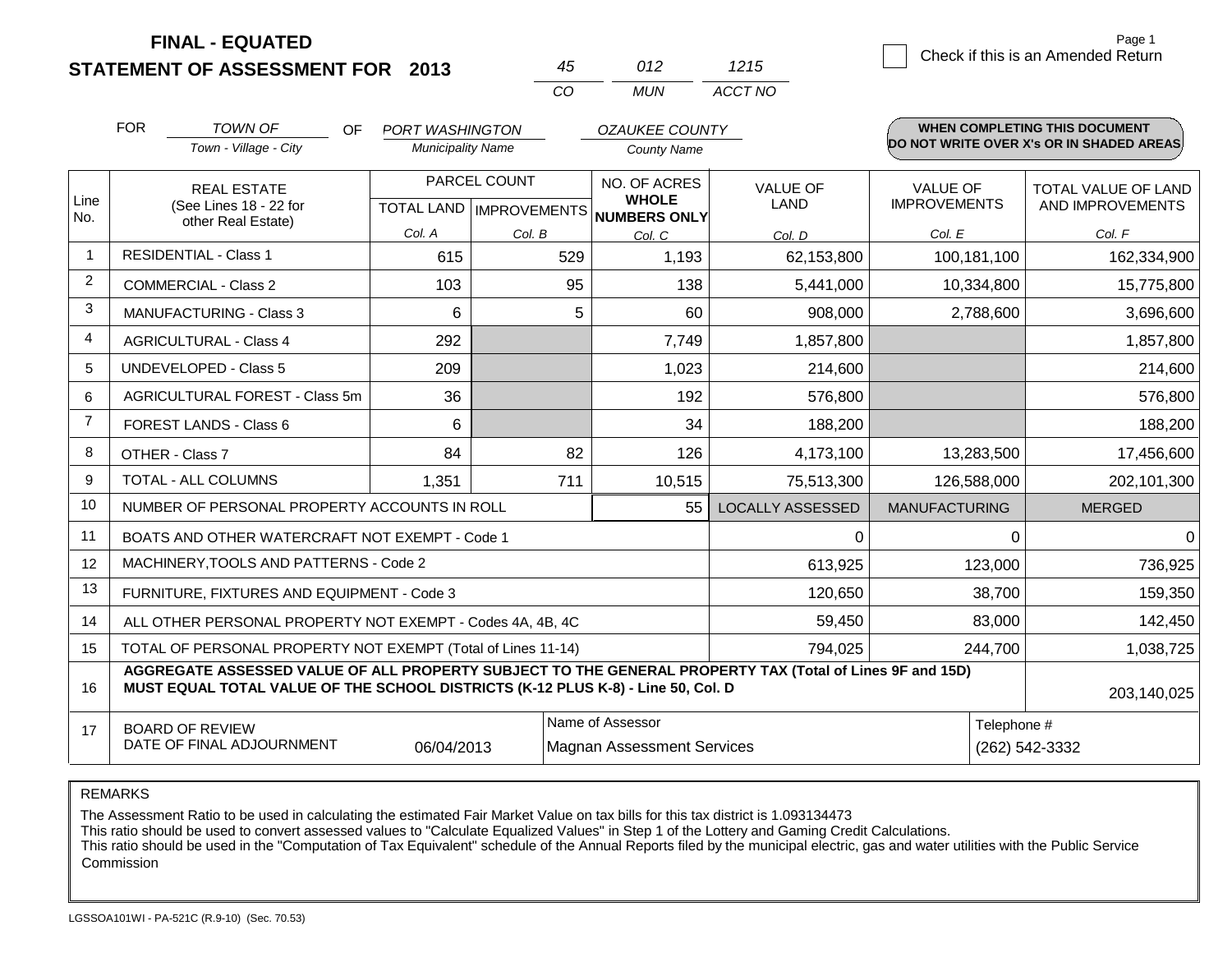**STATEMENT OF ASSESSMENT FOR 2013**

| 45          | 014   | 1216    |
|-------------|-------|---------|
| $($ . $($ ) | MI IN | ACCT NO |

|                | <b>FOR</b><br><b>TOWN OF</b><br><b>OF</b><br>Town - Village - City                                                                                                                           | <b>SAUKVILLE</b><br><b>Municipality Name</b> |                                           | <b>OZAUKEE COUNTY</b><br><b>County Name</b>             |                                |                                 | <b>WHEN COMPLETING THIS DOCUMENT</b><br>DO NOT WRITE OVER X's OR IN SHADED AREAS |
|----------------|----------------------------------------------------------------------------------------------------------------------------------------------------------------------------------------------|----------------------------------------------|-------------------------------------------|---------------------------------------------------------|--------------------------------|---------------------------------|----------------------------------------------------------------------------------|
| Line<br>No.    | <b>REAL ESTATE</b><br>(See Lines 18 - 22 for                                                                                                                                                 |                                              | PARCEL COUNT<br>TOTAL LAND   IMPROVEMENTS | NO. OF ACRES<br><b>WHOLE</b><br><b>NUMBERS ONLY</b>     | <b>VALUE OF</b><br><b>LAND</b> | VALUE OF<br><b>IMPROVEMENTS</b> | <b>TOTAL VALUE OF LAND</b><br>AND IMPROVEMENTS                                   |
|                | other Real Estate)                                                                                                                                                                           | Col. A                                       | Col. B                                    | Col. C                                                  | Col. D                         | Col. E                          | Col. F                                                                           |
|                | <b>RESIDENTIAL - Class 1</b>                                                                                                                                                                 | 717                                          | 652                                       | 3,452                                                   | 46,832,500                     | 124,361,300                     | 171,193,800                                                                      |
| 2              | <b>COMMERCIAL - Class 2</b>                                                                                                                                                                  | 22                                           | 19                                        | 307                                                     | 2,526,500                      | 6,598,400                       | 9,124,900                                                                        |
| 3              | <b>MANUFACTURING - Class 3</b>                                                                                                                                                               |                                              |                                           | 5                                                       | 59,000                         | 524,300                         | 583,300                                                                          |
| 4              | <b>AGRICULTURAL - Class 4</b>                                                                                                                                                                | 339                                          |                                           | 8,500                                                   | 1,741,500                      |                                 | 1,741,500                                                                        |
| 5              | <b>UNDEVELOPED - Class 5</b>                                                                                                                                                                 | 373                                          |                                           | 2,818                                                   | 4,480,900                      |                                 | 4,480,900                                                                        |
| 6              | AGRICULTURAL FOREST - Class 5m                                                                                                                                                               | 96                                           |                                           | 884                                                     | 1,242,300                      |                                 | 1,242,300                                                                        |
| $\overline{7}$ | FOREST LANDS - Class 6                                                                                                                                                                       | 12                                           |                                           | 134                                                     | 393,800                        |                                 | 393,800                                                                          |
| 8              | OTHER - Class 7                                                                                                                                                                              | 81                                           | 81                                        | 183                                                     | 3,167,200                      | 11,306,500                      | 14,473,700                                                                       |
| 9              | TOTAL - ALL COLUMNS                                                                                                                                                                          | 1,641                                        | 753                                       | 16,283                                                  | 60,443,700                     | 142,790,500                     | 203,234,200                                                                      |
| 10             | NUMBER OF PERSONAL PROPERTY ACCOUNTS IN ROLL                                                                                                                                                 |                                              |                                           | 31                                                      | <b>LOCALLY ASSESSED</b>        | <b>MANUFACTURING</b>            | <b>MERGED</b>                                                                    |
| 11             | BOATS AND OTHER WATERCRAFT NOT EXEMPT - Code 1                                                                                                                                               |                                              |                                           |                                                         | $\Omega$                       | $\Omega$                        | $\Omega$                                                                         |
| 12             | MACHINERY, TOOLS AND PATTERNS - Code 2                                                                                                                                                       |                                              |                                           |                                                         | 1,000,910                      | 21,800                          | 1,022,710                                                                        |
| 13             | FURNITURE, FIXTURES AND EQUIPMENT - Code 3                                                                                                                                                   |                                              |                                           |                                                         | 141,405                        | 5,600                           | 147,005                                                                          |
| 14             | ALL OTHER PERSONAL PROPERTY NOT EXEMPT - Codes 4A, 4B, 4C                                                                                                                                    |                                              |                                           |                                                         | 178,628                        | 700                             | 179,328                                                                          |
| 15             | TOTAL OF PERSONAL PROPERTY NOT EXEMPT (Total of Lines 11-14)                                                                                                                                 |                                              |                                           |                                                         | 1,320,943                      | 28,100                          | 1,349,043                                                                        |
| 16             | AGGREGATE ASSESSED VALUE OF ALL PROPERTY SUBJECT TO THE GENERAL PROPERTY TAX (Total of Lines 9F and 15D)<br>MUST EQUAL TOTAL VALUE OF THE SCHOOL DISTRICTS (K-12 PLUS K-8) - Line 50, Col. D |                                              |                                           |                                                         |                                |                                 | 204,583,243                                                                      |
| 17             | <b>BOARD OF REVIEW</b><br>DATE OF FINAL ADJOURNMENT                                                                                                                                          | 05/29/2013                                   |                                           | Name of Assessor<br><b>GROTA APPRAISALS, MIKE GROTA</b> |                                | Telephone #                     | (262) 253-1142                                                                   |

REMARKS

The Assessment Ratio to be used in calculating the estimated Fair Market Value on tax bills for this tax district is 0.975351955

This ratio should be used to convert assessed values to "Calculate Equalized Values" in Step 1 of the Lottery and Gaming Credit Calculations.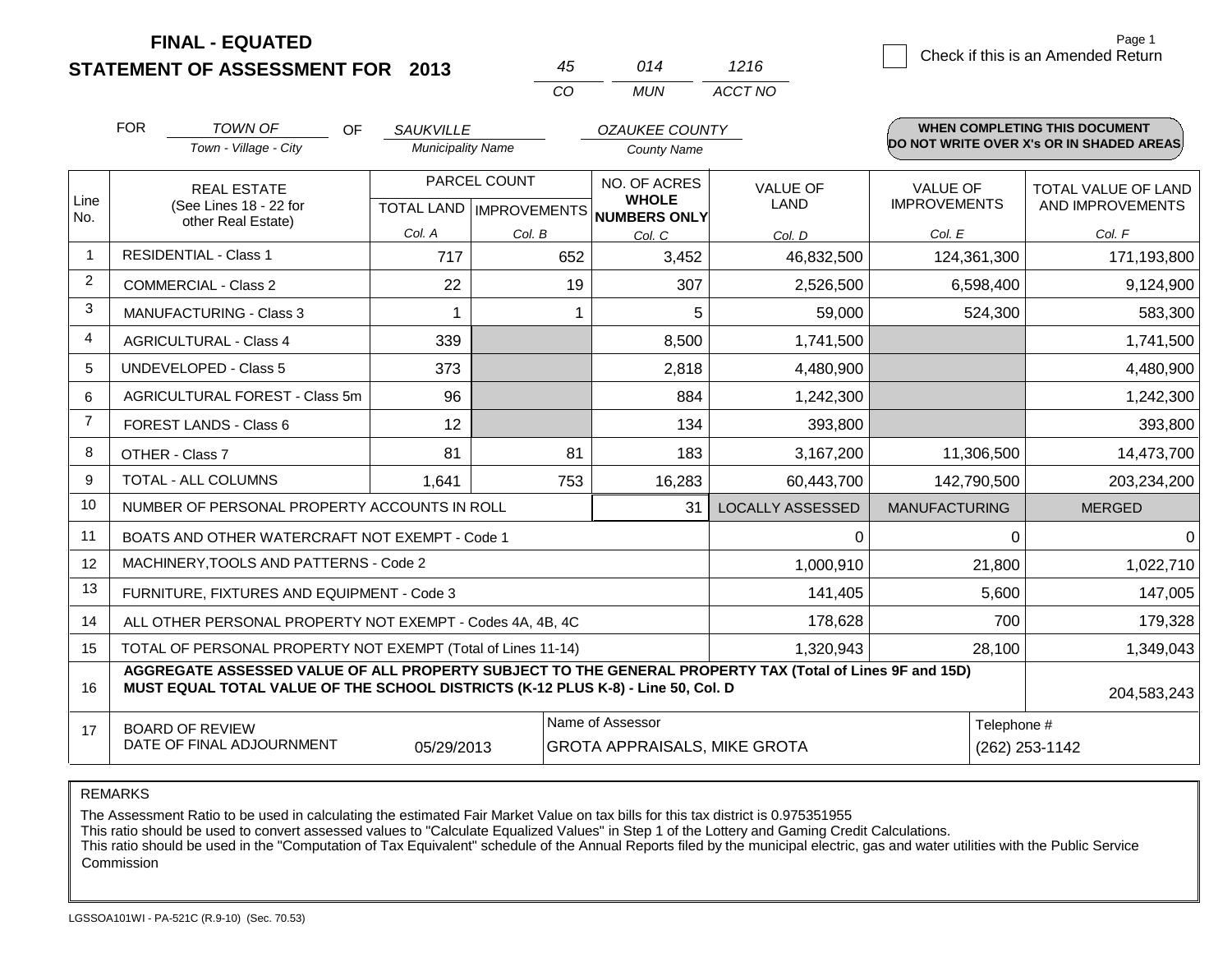**FINAL - EQUATED**

1217 Check if this is an Amended Return Page 1

|                | <b>FOR</b> | <b>VILLAGE OF</b><br>OF                                                                                                                                                                      | <b>BAYSIDE</b>           |                           | <b>OZAUKEE COUNTY</b>             |                         |                      | <b>WHEN COMPLETING THIS DOCUMENT</b>     |
|----------------|------------|----------------------------------------------------------------------------------------------------------------------------------------------------------------------------------------------|--------------------------|---------------------------|-----------------------------------|-------------------------|----------------------|------------------------------------------|
|                |            | Town - Village - City                                                                                                                                                                        | <b>Municipality Name</b> |                           | <b>County Name</b>                |                         |                      | DO NOT WRITE OVER X's OR IN SHADED AREAS |
|                |            | <b>REAL ESTATE</b>                                                                                                                                                                           |                          | PARCEL COUNT              | NO. OF ACRES                      | <b>VALUE OF</b>         | <b>VALUE OF</b>      | <b>TOTAL VALUE OF LAND</b>               |
| Line<br>No.    |            | (See Lines 18 - 22 for<br>other Real Estate)                                                                                                                                                 |                          | TOTAL LAND   IMPROVEMENTS | <b>WHOLE</b><br>NUMBERS ONLY      | LAND                    | <b>IMPROVEMENTS</b>  | AND IMPROVEMENTS                         |
|                |            |                                                                                                                                                                                              | Col. A                   | Col. B                    | Col. C                            | Col. D                  | Col. E               | Col. F                                   |
| $\overline{1}$ |            | <b>RESIDENTIAL - Class 1</b>                                                                                                                                                                 | 41                       | 38                        | 48                                | 13,767,200              | 9,420,400            | 23,187,600                               |
| $\overline{2}$ |            | <b>COMMERCIAL - Class 2</b>                                                                                                                                                                  | 0                        | 0                         | $\Omega$                          | 0                       |                      | $\Omega$                                 |
| 3              |            | <b>MANUFACTURING - Class 3</b>                                                                                                                                                               | 0                        | $\Omega$                  | $\Omega$                          | 0                       | $\Omega$             | $\Omega$                                 |
| 4              |            | <b>AGRICULTURAL - Class 4</b>                                                                                                                                                                | 0                        |                           | $\Omega$                          | 0                       |                      |                                          |
| 5              |            | <b>UNDEVELOPED - Class 5</b>                                                                                                                                                                 | $\Omega$                 |                           | $\Omega$                          | 0                       |                      | $\Omega$                                 |
| 6              |            | AGRICULTURAL FOREST - Class 5m                                                                                                                                                               | 0                        |                           | $\Omega$                          | 0                       |                      | $\mathbf 0$                              |
| $\overline{7}$ |            | <b>FOREST LANDS - Class 6</b>                                                                                                                                                                | $\Omega$                 |                           | $\mathbf 0$                       | 0                       |                      | $\overline{0}$                           |
| 8              |            | OTHER - Class 7                                                                                                                                                                              | $\Omega$                 | $\Omega$                  | $\Omega$                          | $\Omega$                |                      | $\Omega$                                 |
| 9              |            | <b>TOTAL - ALL COLUMNS</b>                                                                                                                                                                   | 41                       | 38                        | 48                                | 13,767,200              | 9,420,400            | 23,187,600                               |
| 10             |            | NUMBER OF PERSONAL PROPERTY ACCOUNTS IN ROLL                                                                                                                                                 |                          |                           | $\Omega$                          | <b>LOCALLY ASSESSED</b> | <b>MANUFACTURING</b> | <b>MERGED</b>                            |
| 11             |            | BOATS AND OTHER WATERCRAFT NOT EXEMPT - Code 1                                                                                                                                               |                          |                           |                                   | 0                       | 0                    | 0                                        |
| 12             |            | MACHINERY, TOOLS AND PATTERNS - Code 2                                                                                                                                                       |                          |                           |                                   | 0                       | $\Omega$             | $\mathbf 0$                              |
| 13             |            | FURNITURE, FIXTURES AND EQUIPMENT - Code 3                                                                                                                                                   |                          |                           |                                   | 0                       | $\Omega$             | $\mathbf 0$                              |
| 14             |            | ALL OTHER PERSONAL PROPERTY NOT EXEMPT - Codes 4A, 4B, 4C                                                                                                                                    |                          |                           |                                   | 0                       | 0                    | $\mathbf 0$                              |
| 15             |            | TOTAL OF PERSONAL PROPERTY NOT EXEMPT (Total of Lines 11-14)                                                                                                                                 |                          |                           |                                   | $\Omega$                | $\Omega$             | $\mathbf 0$                              |
| 16             |            | AGGREGATE ASSESSED VALUE OF ALL PROPERTY SUBJECT TO THE GENERAL PROPERTY TAX (Total of Lines 9F and 15D)<br>MUST EQUAL TOTAL VALUE OF THE SCHOOL DISTRICTS (K-12 PLUS K-8) - Line 50, Col. D |                          |                           |                                   |                         |                      | 23,187,600                               |
| 17             |            | <b>BOARD OF REVIEW</b>                                                                                                                                                                       |                          |                           | Name of Assessor                  |                         | Telephone #          |                                          |
|                |            | DATE OF FINAL ADJOURNMENT                                                                                                                                                                    | 07/25/2013               |                           | Accurate Appraisal, Jim Danielson |                         |                      | (414) 351-8811                           |

*CO MUN*

*ACCT NO*

*45 105*

REMARKS

The Assessment Ratio to be used in calculating the estimated Fair Market Value on tax bills for this tax district is 0.992700605

This ratio should be used to convert assessed values to "Calculate Equalized Values" in Step 1 of the Lottery and Gaming Credit Calculations.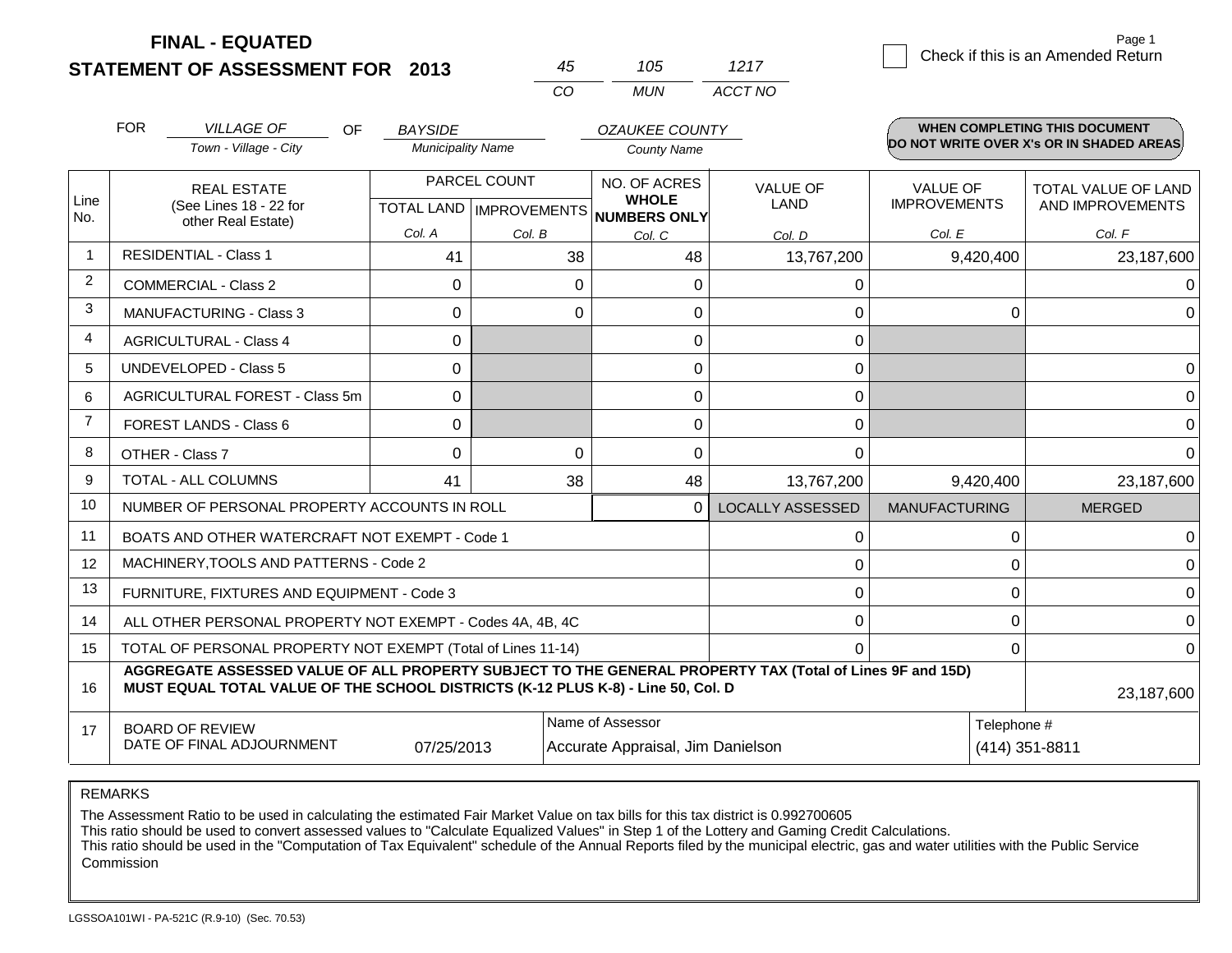**FINAL - EQUATED**

|      |                                    | Page 1 |
|------|------------------------------------|--------|
| 1218 | Check if this is an Amended Return |        |

|                | <b>FOR</b> | <b>VILLAGE OF</b><br><b>OF</b><br>Town - Village - City                                                                                                                                      | <b>BELGIUM</b><br><b>Municipality Name</b> |                                           |                                      | <b>OZAUKEE COUNTY</b><br><b>County Name</b>         |                                |                                        |                | WHEN COMPLETING THIS DOCUMENT<br>DO NOT WRITE OVER X's OR IN SHADED AREAS. |
|----------------|------------|----------------------------------------------------------------------------------------------------------------------------------------------------------------------------------------------|--------------------------------------------|-------------------------------------------|--------------------------------------|-----------------------------------------------------|--------------------------------|----------------------------------------|----------------|----------------------------------------------------------------------------|
| Line<br>No.    |            | <b>REAL ESTATE</b><br>(See Lines 18 - 22 for<br>other Real Estate)                                                                                                                           |                                            | PARCEL COUNT<br>TOTAL LAND   IMPROVEMENTS |                                      | NO. OF ACRES<br><b>WHOLE</b><br><b>NUMBERS ONLY</b> | <b>VALUE OF</b><br><b>LAND</b> | <b>VALUE OF</b><br><b>IMPROVEMENTS</b> |                | TOTAL VALUE OF LAND<br>AND IMPROVEMENTS                                    |
|                |            |                                                                                                                                                                                              | Col. A                                     | Col. B                                    |                                      | Col. C                                              | Col. D                         | Col. E                                 |                | Col. F                                                                     |
|                |            | <b>RESIDENTIAL - Class 1</b>                                                                                                                                                                 | 895                                        |                                           | 737                                  | 341                                                 | 32,229,400                     |                                        | 115,131,900    | 147,361,300                                                                |
| 2              |            | <b>COMMERCIAL - Class 2</b>                                                                                                                                                                  | 98                                         |                                           | 65                                   | 163                                                 | 6,081,900                      |                                        | 21,336,300     | 27,418,200                                                                 |
| 3              |            | <b>MANUFACTURING - Class 3</b>                                                                                                                                                               | 9                                          |                                           | 8                                    | 56                                                  | 748,300                        |                                        | 6,251,600      | 6,999,900                                                                  |
| $\overline{4}$ |            | <b>AGRICULTURAL - Class 4</b>                                                                                                                                                                | 32                                         |                                           |                                      | 522                                                 | 113,500                        |                                        |                | 113,500                                                                    |
| 5              |            | <b>UNDEVELOPED - Class 5</b>                                                                                                                                                                 | 0                                          |                                           |                                      | 0                                                   | 0                              |                                        |                | $\Omega$                                                                   |
| 6              |            | AGRICULTURAL FOREST - Class 5m                                                                                                                                                               |                                            |                                           |                                      | 5                                                   | 4,800                          |                                        |                | 4,800                                                                      |
| $\overline{7}$ |            | FOREST LANDS - Class 6                                                                                                                                                                       | 3                                          |                                           |                                      | 17                                                  | 14,900                         |                                        |                | 14,900                                                                     |
| 8              |            | OTHER - Class 7                                                                                                                                                                              | 3                                          |                                           | 3                                    | 4                                                   | 120,000                        |                                        | 468,200        | 588,200                                                                    |
| 9              |            | TOTAL - ALL COLUMNS                                                                                                                                                                          | 1,041                                      |                                           | 813                                  | 1,108                                               | 39,312,800                     |                                        | 143,188,000    | 182,500,800                                                                |
| 10             |            | NUMBER OF PERSONAL PROPERTY ACCOUNTS IN ROLL                                                                                                                                                 |                                            |                                           |                                      | 86                                                  | <b>LOCALLY ASSESSED</b>        | <b>MANUFACTURING</b>                   |                | <b>MERGED</b>                                                              |
| 11             |            | BOATS AND OTHER WATERCRAFT NOT EXEMPT - Code 1                                                                                                                                               |                                            |                                           |                                      |                                                     | $\Omega$                       |                                        | $\Omega$       | $\Omega$                                                                   |
| 12             |            | MACHINERY, TOOLS AND PATTERNS - Code 2                                                                                                                                                       |                                            |                                           |                                      |                                                     | 1,992,800                      |                                        | 1,222,500      | 3,215,300                                                                  |
| 13             |            | FURNITURE, FIXTURES AND EQUIPMENT - Code 3                                                                                                                                                   |                                            |                                           |                                      |                                                     | 647,000                        |                                        | 142,000        | 789,000                                                                    |
| 14             |            | ALL OTHER PERSONAL PROPERTY NOT EXEMPT - Codes 4A, 4B, 4C                                                                                                                                    |                                            |                                           |                                      |                                                     | 162,600                        |                                        | 98,200         | 260,800                                                                    |
| 15             |            | TOTAL OF PERSONAL PROPERTY NOT EXEMPT (Total of Lines 11-14)                                                                                                                                 |                                            |                                           |                                      |                                                     | 2,802,400                      |                                        | 1,462,700      | 4,265,100                                                                  |
| 16             |            | AGGREGATE ASSESSED VALUE OF ALL PROPERTY SUBJECT TO THE GENERAL PROPERTY TAX (Total of Lines 9F and 15D)<br>MUST EQUAL TOTAL VALUE OF THE SCHOOL DISTRICTS (K-12 PLUS K-8) - Line 50, Col. D |                                            |                                           |                                      |                                                     |                                |                                        |                | 186,765,900                                                                |
| 17             |            | <b>BOARD OF REVIEW</b>                                                                                                                                                                       |                                            |                                           |                                      | Name of Assessor                                    |                                |                                        | Telephone #    |                                                                            |
|                |            | DATE OF FINAL ADJOURNMENT                                                                                                                                                                    | 05/15/2013                                 |                                           | Accurate Appraisal, Barb Wrobelewski |                                                     |                                |                                        | (180) 077-0392 |                                                                            |

*CO MUN*

*ACCT NO*

*45 106*

REMARKS

The Assessment Ratio to be used in calculating the estimated Fair Market Value on tax bills for this tax district is 1.106885408

This ratio should be used to convert assessed values to "Calculate Equalized Values" in Step 1 of the Lottery and Gaming Credit Calculations.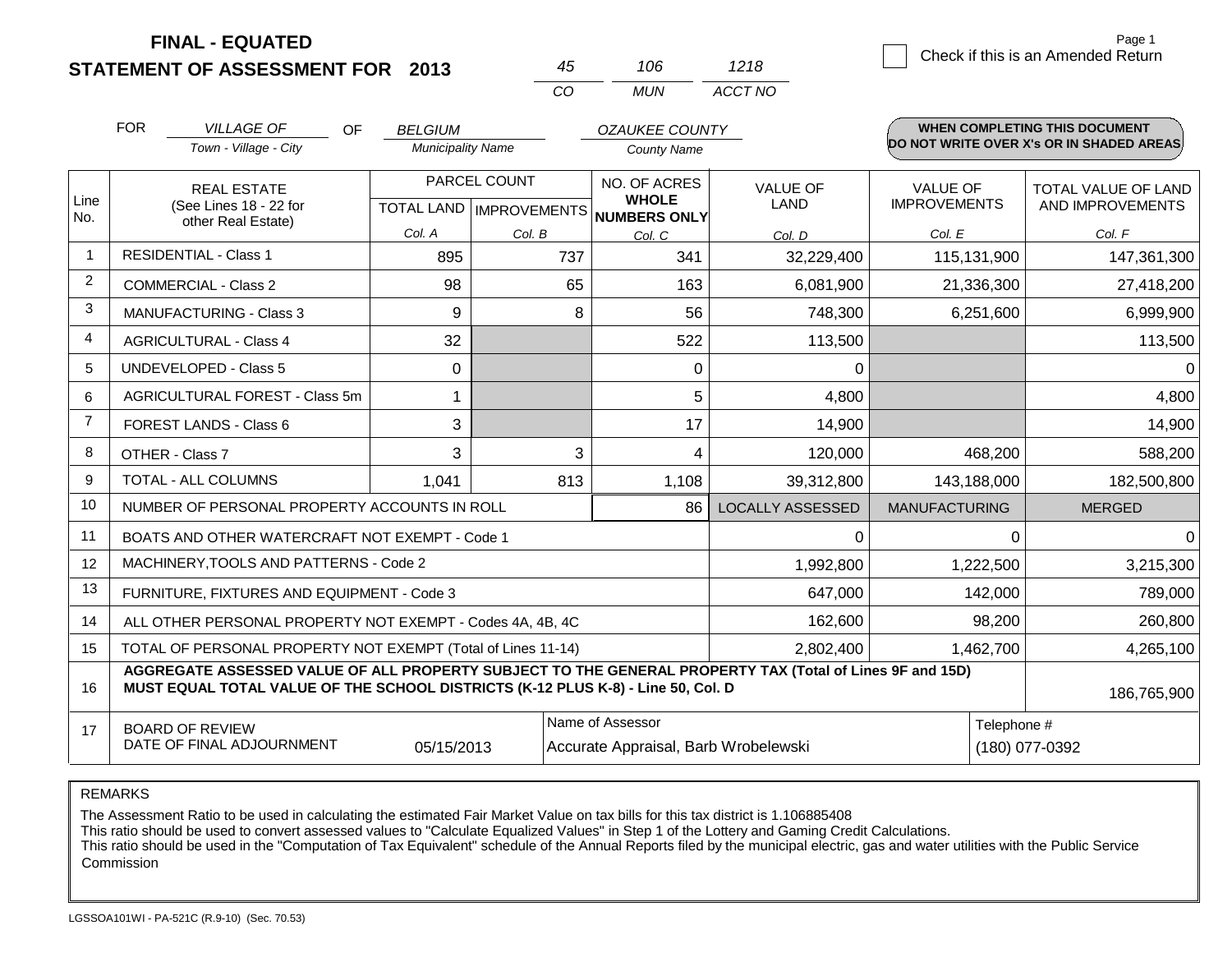**FINAL - EQUATED**

|      |                                    | Page 1 |
|------|------------------------------------|--------|
| 1219 | Check if this is an Amended Return |        |

|             | <b>FOR</b> | <b>VILLAGE OF</b><br><b>OF</b>                                                                                                                                                               | <b>FREDONIA</b>          |                           | <b>OZAUKEE COUNTY</b>        |                         |                      | <b>WHEN COMPLETING THIS DOCUMENT</b>     |  |
|-------------|------------|----------------------------------------------------------------------------------------------------------------------------------------------------------------------------------------------|--------------------------|---------------------------|------------------------------|-------------------------|----------------------|------------------------------------------|--|
|             |            | Town - Village - City                                                                                                                                                                        | <b>Municipality Name</b> |                           | <b>County Name</b>           |                         |                      | DO NOT WRITE OVER X's OR IN SHADED AREAS |  |
|             |            | <b>REAL ESTATE</b>                                                                                                                                                                           | PARCEL COUNT             |                           | NO. OF ACRES                 | <b>VALUE OF</b>         | <b>VALUE OF</b>      | TOTAL VALUE OF LAND                      |  |
| Line<br>No. |            | (See Lines 18 - 22 for<br>other Real Estate)                                                                                                                                                 |                          | TOTAL LAND   IMPROVEMENTS | <b>WHOLE</b><br>NUMBERS ONLY | LAND                    | <b>IMPROVEMENTS</b>  | AND IMPROVEMENTS                         |  |
|             |            |                                                                                                                                                                                              | Col. A                   | Col. B                    | Col. C                       | Col. D                  | Col. E               | Col. F                                   |  |
|             |            | <b>RESIDENTIAL - Class 1</b>                                                                                                                                                                 | 760                      | 660                       | 152                          | 35,964,800              | 95,821,600           | 131,786,400                              |  |
| 2           |            | <b>COMMERCIAL - Class 2</b>                                                                                                                                                                  | 121                      | 91                        | 42                           | 5,351,300               | 18,005,900           | 23,357,200                               |  |
| 3           |            | <b>MANUFACTURING - Class 3</b>                                                                                                                                                               | 14                       | 14                        | 68                           | 1,652,000               | 10,509,900           | 12,161,900                               |  |
| 4           |            | <b>AGRICULTURAL - Class 4</b>                                                                                                                                                                | 16                       |                           | 416                          | 82,700                  |                      | 82,700                                   |  |
| 5           |            | <b>UNDEVELOPED - Class 5</b>                                                                                                                                                                 | 8                        |                           | 47                           | 55,200                  |                      | 55,200                                   |  |
| 6           |            | AGRICULTURAL FOREST - Class 5m                                                                                                                                                               | 3                        |                           | 18                           | 69,400                  |                      | 69,400                                   |  |
| 7           |            | FOREST LANDS - Class 6                                                                                                                                                                       | $\overline{2}$           |                           | 34                           | 167,600                 |                      | 167,600                                  |  |
| 8           |            | OTHER - Class 7                                                                                                                                                                              | 0                        | $\Omega$                  | $\mathbf{0}$                 | 0                       |                      | $\mathbf 0$                              |  |
| 9           |            | TOTAL - ALL COLUMNS                                                                                                                                                                          | 924                      | 765                       | 777                          | 43,343,000              | 124,337,400          | 167,680,400                              |  |
| 10          |            | NUMBER OF PERSONAL PROPERTY ACCOUNTS IN ROLL                                                                                                                                                 |                          |                           | 71                           | <b>LOCALLY ASSESSED</b> | <b>MANUFACTURING</b> | <b>MERGED</b>                            |  |
| 11          |            | BOATS AND OTHER WATERCRAFT NOT EXEMPT - Code 1                                                                                                                                               |                          |                           |                              | $\Omega$                | $\Omega$             | $\Omega$                                 |  |
| 12          |            | MACHINERY, TOOLS AND PATTERNS - Code 2                                                                                                                                                       |                          |                           |                              | 292,601                 | 288,500              | 581,101                                  |  |
| 13          |            | FURNITURE, FIXTURES AND EQUIPMENT - Code 3                                                                                                                                                   |                          |                           |                              | 609,260                 | 178,100              | 787,360                                  |  |
| 14          |            | ALL OTHER PERSONAL PROPERTY NOT EXEMPT - Codes 4A, 4B, 4C                                                                                                                                    |                          |                           |                              | 400,224                 | 32,900               | 433,124                                  |  |
| 15          |            | TOTAL OF PERSONAL PROPERTY NOT EXEMPT (Total of Lines 11-14)                                                                                                                                 |                          |                           |                              | 1,302,085               | 499,500              | 1,801,585                                |  |
| 16          |            | AGGREGATE ASSESSED VALUE OF ALL PROPERTY SUBJECT TO THE GENERAL PROPERTY TAX (Total of Lines 9F and 15D)<br>MUST EQUAL TOTAL VALUE OF THE SCHOOL DISTRICTS (K-12 PLUS K-8) - Line 50, Col. D |                          |                           |                              |                         |                      | 169,481,985                              |  |
| 17          |            | <b>BOARD OF REVIEW</b>                                                                                                                                                                       |                          |                           | Name of Assessor             |                         | Telephone #          |                                          |  |
|             |            | DATE OF FINAL ADJOURNMENT                                                                                                                                                                    | 05/16/2013               |                           | Grota Appraisals, Mike Grota |                         | (262) 253-1142       |                                          |  |

*CO MUN*

*ACCT NO*

*45 126*

REMARKS

The Assessment Ratio to be used in calculating the estimated Fair Market Value on tax bills for this tax district is 1.155512315

This ratio should be used to convert assessed values to "Calculate Equalized Values" in Step 1 of the Lottery and Gaming Credit Calculations.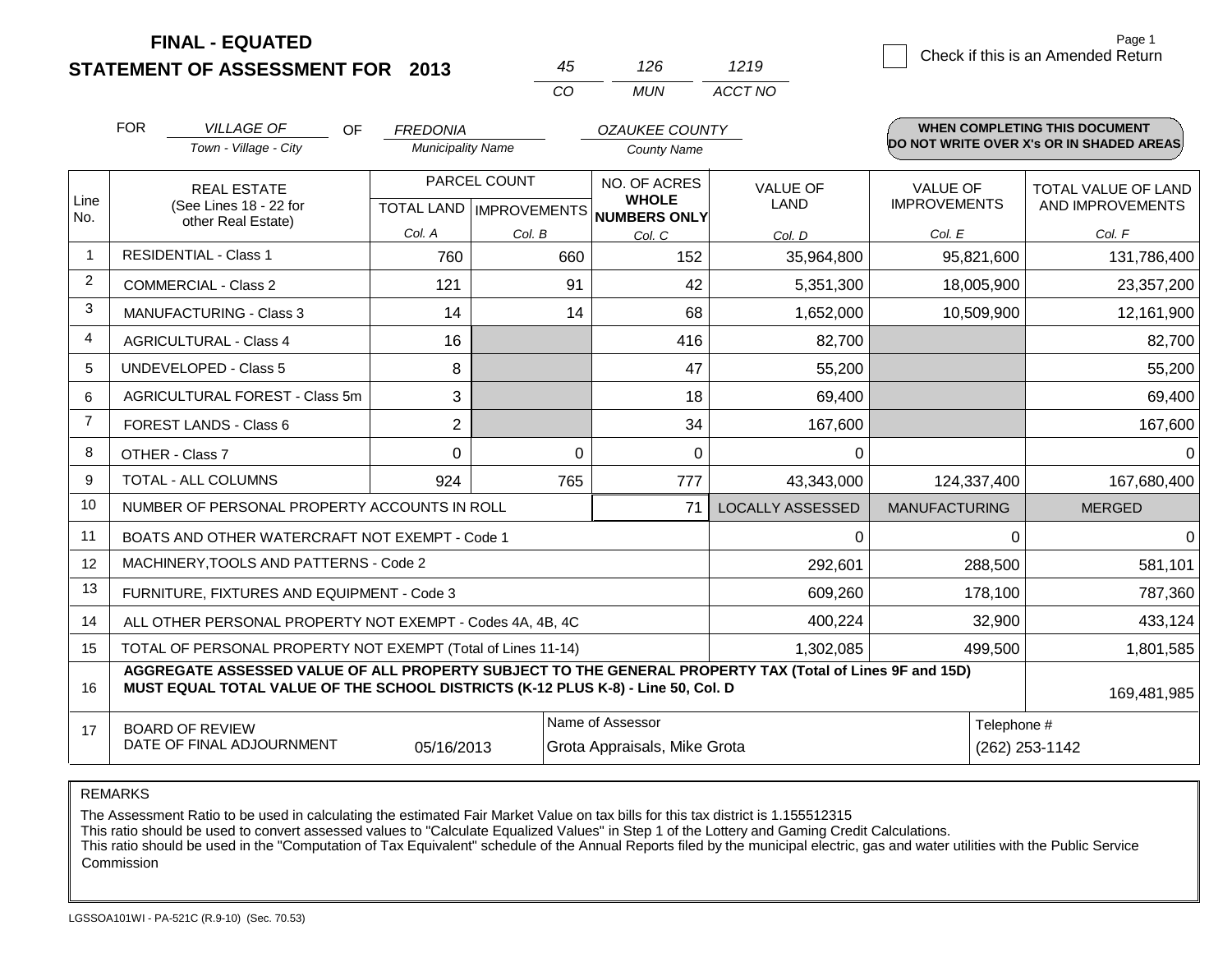**STATEMENT OF ASSESSMENT FOR 2013**

|     | 131   | 1220    |
|-----|-------|---------|
| CO. | MI IN | ACCT NO |

|                | <b>FOR</b>                                                                                                                         | <b>VILLAGE OF</b><br>OF<br>Town - Village - City                                 | <b>GRAFTON</b><br><b>Municipality Name</b> |                              | <b>OZAUKEE COUNTY</b><br><b>County Name</b> |                                                                                                          |                                                | <b>WHEN COMPLETING THIS DOCUMENT</b><br>DO NOT WRITE OVER X's OR IN SHADED AREAS |
|----------------|------------------------------------------------------------------------------------------------------------------------------------|----------------------------------------------------------------------------------|--------------------------------------------|------------------------------|---------------------------------------------|----------------------------------------------------------------------------------------------------------|------------------------------------------------|----------------------------------------------------------------------------------|
| Line<br>No.    | PARCEL COUNT<br><b>REAL ESTATE</b><br>(See Lines 18 - 22 for<br>TOTAL LAND MPROVEMENTS NUMBERS ONLY<br>other Real Estate)          |                                                                                  |                                            | NO. OF ACRES<br><b>WHOLE</b> | <b>VALUE OF</b><br><b>LAND</b>              | <b>VALUE OF</b><br><b>IMPROVEMENTS</b>                                                                   | <b>TOTAL VALUE OF LAND</b><br>AND IMPROVEMENTS |                                                                                  |
|                |                                                                                                                                    |                                                                                  | Col. A                                     | Col. B                       | Col. C                                      | Col. D                                                                                                   | Col. E                                         | Col. F                                                                           |
| $\overline{1}$ | <b>RESIDENTIAL - Class 1</b>                                                                                                       |                                                                                  | 3,807                                      | 3,674                        | 912                                         | 282,557,900                                                                                              | 554,788,800                                    | 837,346,700                                                                      |
| 2              | <b>COMMERCIAL - Class 2</b>                                                                                                        |                                                                                  | 294                                        | 259                          | 528                                         | 74,196,200                                                                                               | 217,334,200                                    | 291,530,400                                                                      |
| 3              | <b>MANUFACTURING - Class 3</b>                                                                                                     |                                                                                  | 41                                         | 40                           | 144                                         | 10,799,300                                                                                               | 36,107,300                                     | 46,906,600                                                                       |
| 4              | <b>AGRICULTURAL - Class 4</b>                                                                                                      |                                                                                  | 11                                         |                              | 245                                         | 56,200                                                                                                   |                                                | 56,200                                                                           |
| 5              | <b>UNDEVELOPED - Class 5</b>                                                                                                       |                                                                                  | 10                                         |                              | 62                                          | 682,500                                                                                                  |                                                | 682,500                                                                          |
| 6              |                                                                                                                                    | AGRICULTURAL FOREST - Class 5m                                                   | 3                                          |                              | 15                                          | 21,000                                                                                                   |                                                | 21,000                                                                           |
| $\overline{7}$ | FOREST LANDS - Class 6                                                                                                             |                                                                                  |                                            |                              | 31                                          | 229,100                                                                                                  |                                                | 229,100                                                                          |
| 8              | OTHER - Class 7                                                                                                                    |                                                                                  |                                            |                              |                                             | 40,400                                                                                                   | 85,700                                         | 126,100                                                                          |
| 9              | TOTAL - ALL COLUMNS                                                                                                                |                                                                                  | 4,168                                      | 3,974                        | 1,938                                       | 368,582,600                                                                                              | 808,316,000                                    | 1,176,898,600                                                                    |
| 10             |                                                                                                                                    | NUMBER OF PERSONAL PROPERTY ACCOUNTS IN ROLL                                     |                                            |                              | 339                                         | <b>LOCALLY ASSESSED</b>                                                                                  | <b>MANUFACTURING</b>                           | <b>MERGED</b>                                                                    |
| 11             |                                                                                                                                    | BOATS AND OTHER WATERCRAFT NOT EXEMPT - Code 1                                   |                                            |                              |                                             | 0                                                                                                        | 0                                              | $\Omega$                                                                         |
| 12             |                                                                                                                                    | MACHINERY, TOOLS AND PATTERNS - Code 2                                           |                                            |                              |                                             | 4,553,900                                                                                                | 1,561,300                                      | 6,115,200                                                                        |
| 13             |                                                                                                                                    | FURNITURE, FIXTURES AND EQUIPMENT - Code 3                                       |                                            |                              |                                             | 18,019,100                                                                                               | 2,983,100                                      | 21,002,200                                                                       |
| 14             |                                                                                                                                    | ALL OTHER PERSONAL PROPERTY NOT EXEMPT - Codes 4A, 4B, 4C                        |                                            |                              |                                             | 1,464,300                                                                                                | 591,700                                        | 2,056,000                                                                        |
| 15             |                                                                                                                                    | TOTAL OF PERSONAL PROPERTY NOT EXEMPT (Total of Lines 11-14)                     |                                            |                              |                                             | 24,037,300                                                                                               | 5,136,100                                      | 29,173,400                                                                       |
| 16             |                                                                                                                                    | MUST EQUAL TOTAL VALUE OF THE SCHOOL DISTRICTS (K-12 PLUS K-8) - Line 50, Col. D |                                            |                              |                                             | AGGREGATE ASSESSED VALUE OF ALL PROPERTY SUBJECT TO THE GENERAL PROPERTY TAX (Total of Lines 9F and 15D) |                                                | 1,206,072,000                                                                    |
| 17             | Name of Assessor<br>Telephone #<br><b>BOARD OF REVIEW</b><br>DATE OF FINAL ADJOURNMENT<br>06/06/2013<br><b>Mass Appraisals LLC</b> |                                                                                  |                                            |                              |                                             |                                                                                                          | (262) 375-5305                                 |                                                                                  |

REMARKS

The Assessment Ratio to be used in calculating the estimated Fair Market Value on tax bills for this tax district is 1.100849779

This ratio should be used to convert assessed values to "Calculate Equalized Values" in Step 1 of the Lottery and Gaming Credit Calculations.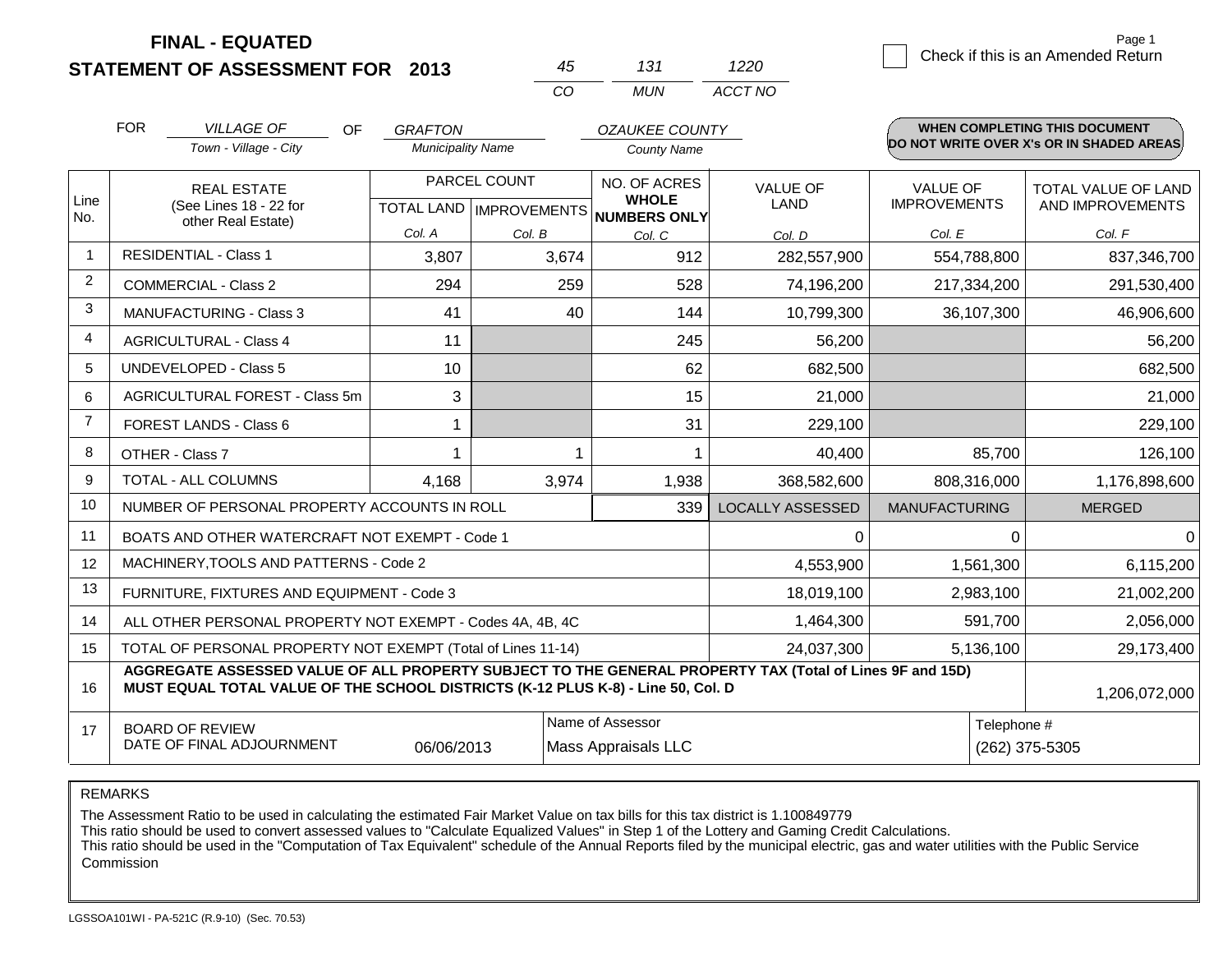**FINAL - EQUATED**

|                | <b>FOR</b> | <b>VILLAGE OF</b><br>OF                                                                                                                                                                      | <b>NEWBURG</b>           |                           | <b>OZAUKEE COUNTY</b>        |                         |                      | WHEN COMPLETING THIS DOCUMENT<br>DO NOT WRITE OVER X's OR IN SHADED AREAS. |
|----------------|------------|----------------------------------------------------------------------------------------------------------------------------------------------------------------------------------------------|--------------------------|---------------------------|------------------------------|-------------------------|----------------------|----------------------------------------------------------------------------|
|                |            | Town - Village - City                                                                                                                                                                        | <b>Municipality Name</b> |                           | <b>County Name</b>           |                         |                      |                                                                            |
|                |            | <b>REAL ESTATE</b>                                                                                                                                                                           |                          | PARCEL COUNT              | NO. OF ACRES                 | <b>VALUE OF</b>         | <b>VALUE OF</b>      | <b>TOTAL VALUE OF LAND</b>                                                 |
| Line<br>No.    |            | (See Lines 18 - 22 for<br>other Real Estate)                                                                                                                                                 |                          | TOTAL LAND   IMPROVEMENTS | <b>WHOLE</b><br>NUMBERS ONLY | LAND                    | <b>IMPROVEMENTS</b>  | AND IMPROVEMENTS                                                           |
|                |            |                                                                                                                                                                                              | Col. A                   | Col. B                    | Col. C                       | Col. D                  | Col. E               | Col. F                                                                     |
| $\overline{1}$ |            | <b>RESIDENTIAL - Class 1</b>                                                                                                                                                                 | 26                       | 21                        | 11                           | 1,132,600               | 2,827,200            | 3,959,800                                                                  |
| 2              |            | <b>COMMERCIAL - Class 2</b>                                                                                                                                                                  | 9                        | 8                         | 8                            | 419,600                 | 1,729,600            | 2,149,200                                                                  |
| 3              |            | <b>MANUFACTURING - Class 3</b>                                                                                                                                                               | $\Omega$                 | 0                         | $\Omega$                     | 0                       | 0                    | $\Omega$                                                                   |
| 4              |            | <b>AGRICULTURAL - Class 4</b>                                                                                                                                                                | $\Omega$                 |                           | $\Omega$                     | 0                       |                      |                                                                            |
| 5              |            | <b>UNDEVELOPED - Class 5</b>                                                                                                                                                                 | $\Omega$                 |                           | $\Omega$                     | $\Omega$                |                      | 0                                                                          |
| 6              |            | AGRICULTURAL FOREST - Class 5m                                                                                                                                                               | $\Omega$                 |                           | $\Omega$                     | $\mathbf 0$             |                      | $\Omega$                                                                   |
| $\overline{7}$ |            | <b>FOREST LANDS - Class 6</b>                                                                                                                                                                | $\Omega$                 |                           | $\mathbf 0$                  | 0                       |                      | $\mathbf 0$                                                                |
| 8              |            | OTHER - Class 7                                                                                                                                                                              | $\Omega$                 | $\Omega$                  | $\Omega$                     | $\Omega$                |                      | $\Omega$                                                                   |
| 9              |            | TOTAL - ALL COLUMNS                                                                                                                                                                          | 35                       | 29                        | 19                           | 1,552,200               | 4,556,800            | 6,109,000                                                                  |
| 10             |            | NUMBER OF PERSONAL PROPERTY ACCOUNTS IN ROLL                                                                                                                                                 |                          |                           | 6                            | <b>LOCALLY ASSESSED</b> | <b>MANUFACTURING</b> | <b>MERGED</b>                                                              |
| 11             |            | BOATS AND OTHER WATERCRAFT NOT EXEMPT - Code 1                                                                                                                                               |                          |                           |                              | $\Omega$                | 0                    | $\Omega$                                                                   |
| 12             |            | MACHINERY, TOOLS AND PATTERNS - Code 2                                                                                                                                                       |                          |                           |                              | 74,187                  | 3,400                | 77,587                                                                     |
| 13             |            | FURNITURE, FIXTURES AND EQUIPMENT - Code 3                                                                                                                                                   |                          |                           |                              | 24,577                  | 100                  | 24,677                                                                     |
| 14             |            | ALL OTHER PERSONAL PROPERTY NOT EXEMPT - Codes 4A, 4B, 4C                                                                                                                                    |                          |                           |                              | 273                     | 100                  | 373                                                                        |
| 15             |            | TOTAL OF PERSONAL PROPERTY NOT EXEMPT (Total of Lines 11-14)                                                                                                                                 |                          |                           |                              | 99,037                  | 3,600                | 102,637                                                                    |
| 16             |            | AGGREGATE ASSESSED VALUE OF ALL PROPERTY SUBJECT TO THE GENERAL PROPERTY TAX (Total of Lines 9F and 15D)<br>MUST EQUAL TOTAL VALUE OF THE SCHOOL DISTRICTS (K-12 PLUS K-8) - Line 50, Col. D |                          |                           |                              |                         |                      | 6,211,637                                                                  |
| 17             |            | <b>BOARD OF REVIEW</b>                                                                                                                                                                       |                          |                           | Name of Assessor             |                         | Telephone #          |                                                                            |
|                |            | DATE OF FINAL ADJOURNMENT                                                                                                                                                                    | 05/28/2013               |                           | Grota Appraisals, Mike Grota |                         |                      | (262) 253-1142                                                             |

*CO MUN*

*ACCT NO*

*45 161*

REMARKS

The Assessment Ratio to be used in calculating the estimated Fair Market Value on tax bills for this tax district is 1.163621488

This ratio should be used to convert assessed values to "Calculate Equalized Values" in Step 1 of the Lottery and Gaming Credit Calculations.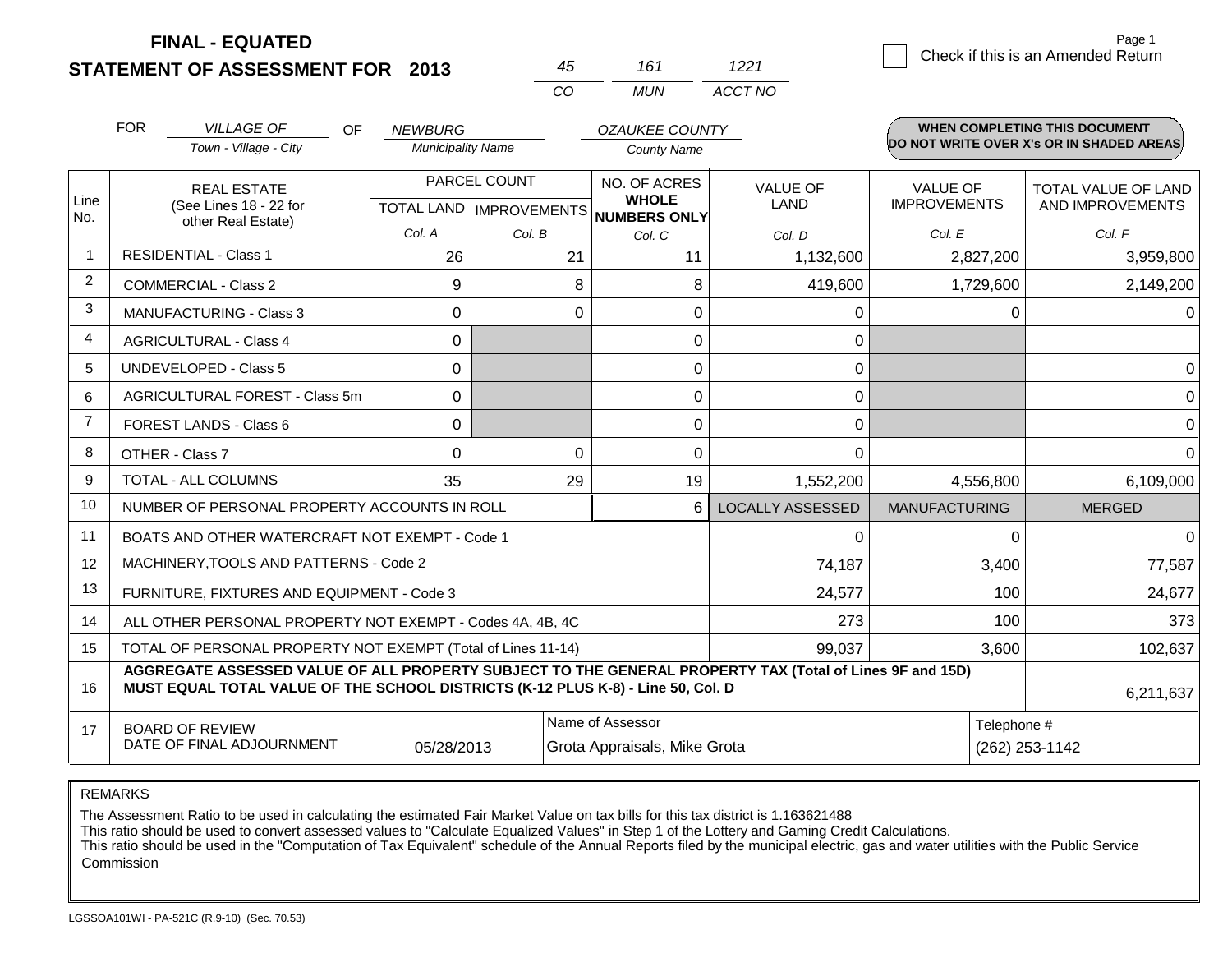**STATEMENT OF ASSESSMENT FOR 2013 FINAL - EQUATED**

1222 **Check if this is an Amended Return** Page 1

|                |                                                                                                                                                                                              |                          | CO           | <b>MUN</b>                                                                                | ACCT NO                 |                      |                                          |
|----------------|----------------------------------------------------------------------------------------------------------------------------------------------------------------------------------------------|--------------------------|--------------|-------------------------------------------------------------------------------------------|-------------------------|----------------------|------------------------------------------|
|                | <b>FOR</b><br><b>VILLAGE OF</b><br>OF.                                                                                                                                                       | <b>SAUKVILLE</b>         |              | <b>OZAUKEE COUNTY</b>                                                                     |                         |                      | <b>WHEN COMPLETING THIS DOCUMENT</b>     |
|                | Town - Village - City                                                                                                                                                                        | <b>Municipality Name</b> |              | <b>County Name</b>                                                                        |                         |                      | DO NOT WRITE OVER X's OR IN SHADED AREAS |
|                | <b>REAL ESTATE</b>                                                                                                                                                                           |                          | PARCEL COUNT |                                                                                           | <b>VALUE OF</b>         | <b>VALUE OF</b>      | TOTAL VALUE OF LAND                      |
| Line<br>No.    | (See Lines 18 - 22 for                                                                                                                                                                       | <b>TOTAL LAND</b>        | IMPROVEMENTS | <b>WHOLE</b><br>NUMBERS ONLY                                                              | <b>LAND</b>             | <b>IMPROVEMENTS</b>  | AND IMPROVEMENTS                         |
|                | other Real Estate)                                                                                                                                                                           | Col. A                   | Col. B       | Col. C                                                                                    | Col. D                  | Col. E               | Col. F                                   |
| $\mathbf{1}$   | <b>RESIDENTIAL - Class 1</b>                                                                                                                                                                 | 1,333                    | 1,281        | 533                                                                                       | 61,277,700              | 173,067,800          | 234,345,500                              |
| $\overline{2}$ | <b>COMMERCIAL - Class 2</b>                                                                                                                                                                  | 178                      | 125          | 402                                                                                       | 35,326,500              | 74,032,000           | 109,358,500                              |
| 3              | <b>MANUFACTURING - Class 3</b>                                                                                                                                                               | 26                       |              | 26<br>269                                                                                 | 6,404,000               | 33,299,300           | 39,703,300                               |
| 4              | <b>AGRICULTURAL - Class 4</b>                                                                                                                                                                | 149                      |              | 157                                                                                       | 39,400                  |                      | 39,400                                   |
| 5              | <b>UNDEVELOPED - Class 5</b>                                                                                                                                                                 | 18                       |              | 89                                                                                        | 48,700                  |                      | 48,700                                   |
| 6              | AGRICULTURAL FOREST - Class 5m                                                                                                                                                               | $\Omega$                 |              | $\Omega$                                                                                  | 0                       |                      | $\Omega$                                 |
| $\overline{7}$ | FOREST LANDS - Class 6                                                                                                                                                                       | $\overline{2}$           |              | 20                                                                                        | 59,600                  |                      | 59,600                                   |
| 8              | OTHER - Class 7                                                                                                                                                                              | 0                        |              | 0<br>$\mathbf 0$                                                                          | 0                       |                      | $\Omega$                                 |
| 9              | TOTAL - ALL COLUMNS                                                                                                                                                                          | 1,706                    | 1,432        | 1,470                                                                                     | 103,155,900             | 280,399,100          | 383,555,000                              |
| 10             | NUMBER OF PERSONAL PROPERTY ACCOUNTS IN ROLL                                                                                                                                                 |                          |              | 188                                                                                       | <b>LOCALLY ASSESSED</b> | <b>MANUFACTURING</b> | <b>MERGED</b>                            |
| 11             | BOATS AND OTHER WATERCRAFT NOT EXEMPT - Code 1                                                                                                                                               |                          |              |                                                                                           | 0                       |                      | 0<br>0                                   |
| 12             | MACHINERY, TOOLS AND PATTERNS - Code 2                                                                                                                                                       |                          |              |                                                                                           | 2,979,100               | 5,095,500            | 8,074,600                                |
| 13             | FURNITURE, FIXTURES AND EQUIPMENT - Code 3                                                                                                                                                   |                          |              |                                                                                           | 5,183,200               | 2,130,000            | 7,313,200                                |
| 14             | ALL OTHER PERSONAL PROPERTY NOT EXEMPT - Codes 4A, 4B, 4C                                                                                                                                    |                          |              |                                                                                           | 470,100                 | 2,188,200            | 2,658,300                                |
| 15             | TOTAL OF PERSONAL PROPERTY NOT EXEMPT (Total of Lines 11-14)                                                                                                                                 |                          |              |                                                                                           | 8,632,400               | 9,413,700            | 18,046,100                               |
| 16             | AGGREGATE ASSESSED VALUE OF ALL PROPERTY SUBJECT TO THE GENERAL PROPERTY TAX (Total of Lines 9F and 15D)<br>MUST EQUAL TOTAL VALUE OF THE SCHOOL DISTRICTS (K-12 PLUS K-8) - Line 50, Col. D |                          |              |                                                                                           |                         |                      | 401,601,100                              |
|                |                                                                                                                                                                                              |                          |              |                                                                                           |                         |                      |                                          |
| 17             | <b>BOARD OF REVIEW</b><br>DATE OF FINAL ADJOURNMENT                                                                                                                                          | 06/10/2013               |              | Name of Assessor<br>Telephone #<br>ACCURATE APPRAISAL, BARB WROBELEWSKI<br>(180) 077-0392 |                         |                      |                                          |

*45 181*

REMARKS

The Assessment Ratio to be used in calculating the estimated Fair Market Value on tax bills for this tax district is 1.013009060

This ratio should be used to convert assessed values to "Calculate Equalized Values" in Step 1 of the Lottery and Gaming Credit Calculations.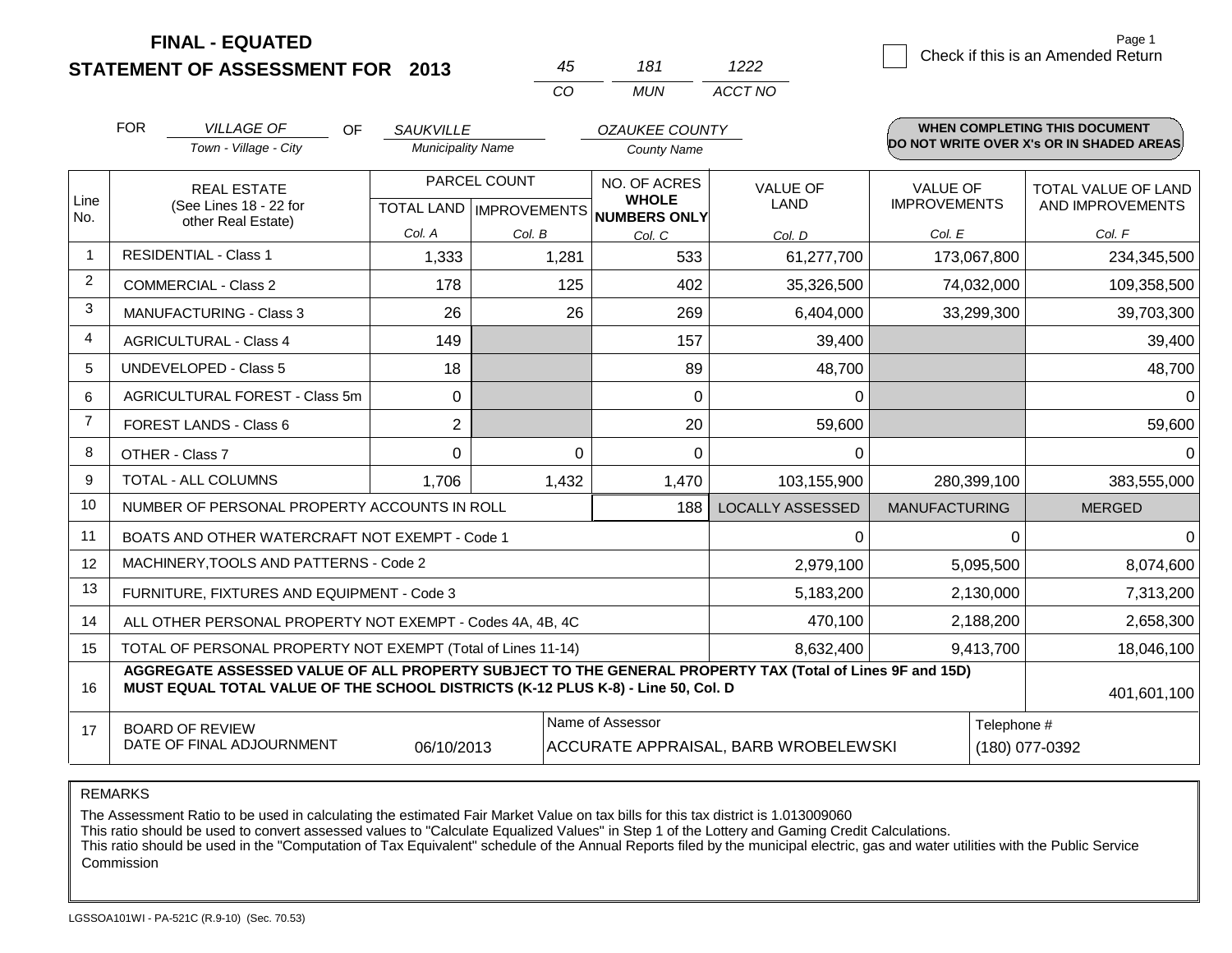| STATEMENT OF ASSESSMENT FOR 2013 |  |
|----------------------------------|--|

|                | <b>FOR</b> | <b>VILLAGE OF</b><br>OF.<br>Town - Village - City                                                                                                                                            | <b>THIENSVILLE</b><br><b>Municipality Name</b> |                           | <b>OZAUKEE COUNTY</b><br>County Name |                         |                      | <b>WHEN COMPLETING THIS DOCUMENT</b><br>DO NOT WRITE OVER X's OR IN SHADED AREAS |  |
|----------------|------------|----------------------------------------------------------------------------------------------------------------------------------------------------------------------------------------------|------------------------------------------------|---------------------------|--------------------------------------|-------------------------|----------------------|----------------------------------------------------------------------------------|--|
| Line           |            | <b>REAL ESTATE</b>                                                                                                                                                                           |                                                | PARCEL COUNT              | NO. OF ACRES<br><b>WHOLE</b>         | <b>VALUE OF</b>         | <b>VALUE OF</b>      | <b>TOTAL VALUE OF LAND</b>                                                       |  |
| No.            |            | (See Lines 18 - 22 for<br>other Real Estate)                                                                                                                                                 |                                                | TOTAL LAND   IMPROVEMENTS | <b>NUMBERS ONLY</b>                  | LAND                    | <b>IMPROVEMENTS</b>  | AND IMPROVEMENTS                                                                 |  |
|                |            |                                                                                                                                                                                              | Col. A                                         | Col. B                    | Col. C                               | Col. D                  | Col. E               | Col. F                                                                           |  |
| $\overline{1}$ |            | <b>RESIDENTIAL - Class 1</b>                                                                                                                                                                 | 1,189                                          | 1,163                     | 15                                   | 62,524,500              | 188,691,700          | 251,216,200                                                                      |  |
| 2              |            | <b>COMMERCIAL - Class 2</b>                                                                                                                                                                  | 127                                            | 121                       | 100                                  | 16,068,300              | 54,802,700           | 70,871,000                                                                       |  |
| 3              |            | <b>MANUFACTURING - Class 3</b>                                                                                                                                                               | $\Omega$                                       |                           | 0<br>0                               | 0                       | 0                    | 0                                                                                |  |
| 4              |            | <b>AGRICULTURAL - Class 4</b>                                                                                                                                                                | $\Omega$                                       |                           | $\Omega$                             | $\Omega$                |                      |                                                                                  |  |
| 5              |            | <b>UNDEVELOPED - Class 5</b>                                                                                                                                                                 | $\overline{7}$                                 |                           | 12                                   | 35,700                  |                      | 35,700                                                                           |  |
| 6              |            | AGRICULTURAL FOREST - Class 5m                                                                                                                                                               | 0                                              |                           | 0                                    | 0                       |                      |                                                                                  |  |
| $\overline{7}$ |            | <b>FOREST LANDS - Class 6</b>                                                                                                                                                                | $\Omega$                                       |                           | 0                                    | 0                       |                      | 0                                                                                |  |
| 8              |            | OTHER - Class 7                                                                                                                                                                              | $\Omega$                                       |                           | $\Omega$<br>$\Omega$                 | $\Omega$                |                      |                                                                                  |  |
| 9              |            | TOTAL - ALL COLUMNS                                                                                                                                                                          | 1,323                                          | 1,284                     | 127                                  | 78,628,500              | 243,494,400          | 322,122,900                                                                      |  |
| 10             |            | NUMBER OF PERSONAL PROPERTY ACCOUNTS IN ROLL                                                                                                                                                 |                                                |                           | 174                                  | <b>LOCALLY ASSESSED</b> | <b>MANUFACTURING</b> | <b>MERGED</b>                                                                    |  |
| 11             |            | BOATS AND OTHER WATERCRAFT NOT EXEMPT - Code 1                                                                                                                                               |                                                |                           |                                      | 2,295                   | $\Omega$             | 2,295                                                                            |  |
| 12             |            | MACHINERY, TOOLS AND PATTERNS - Code 2                                                                                                                                                       |                                                |                           |                                      | 651,552                 | 400                  | 651,952                                                                          |  |
| 13             |            | FURNITURE, FIXTURES AND EQUIPMENT - Code 3                                                                                                                                                   |                                                |                           |                                      | 1,740,603               | 3,600                | 1,744,203                                                                        |  |
| 14             |            | ALL OTHER PERSONAL PROPERTY NOT EXEMPT - Codes 4A, 4B, 4C                                                                                                                                    |                                                |                           |                                      | 408,187                 | 500                  | 408,687                                                                          |  |
| 15             |            | TOTAL OF PERSONAL PROPERTY NOT EXEMPT (Total of Lines 11-14)                                                                                                                                 |                                                |                           |                                      | 2,802,637               | 4,500                | 2,807,137                                                                        |  |
| 16             |            | AGGREGATE ASSESSED VALUE OF ALL PROPERTY SUBJECT TO THE GENERAL PROPERTY TAX (Total of Lines 9F and 15D)<br>MUST EQUAL TOTAL VALUE OF THE SCHOOL DISTRICTS (K-12 PLUS K-8) - Line 50, Col. D |                                                |                           |                                      |                         |                      | 324,930,037                                                                      |  |
| 17             |            | <b>BOARD OF REVIEW</b>                                                                                                                                                                       |                                                |                           | Name of Assessor                     |                         | Telephone #          |                                                                                  |  |
|                |            | DATE OF FINAL ADJOURNMENT                                                                                                                                                                    | 05/28/2013                                     |                           | Grota Appraisals, Mike Grota         |                         | (262) 253-1142       |                                                                                  |  |

*CO MUN*

*ACCT NO*

*45 186*

REMARKS

The Assessment Ratio to be used in calculating the estimated Fair Market Value on tax bills for this tax district is 1.088942180

This ratio should be used to convert assessed values to "Calculate Equalized Values" in Step 1 of the Lottery and Gaming Credit Calculations.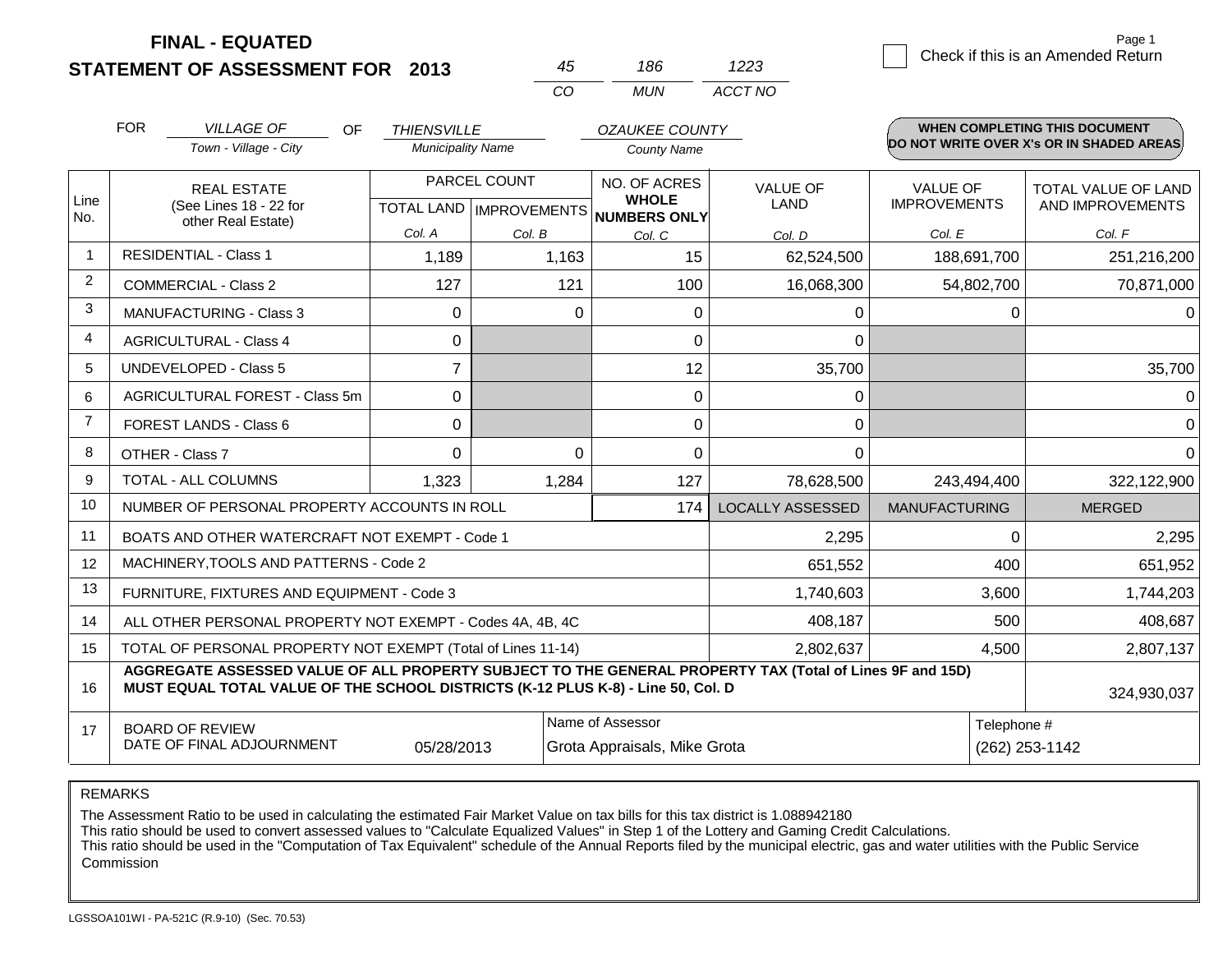**STATEMENT OF ASSESSMENT FOR 2013 FINAL - EQUATED**

1224 Check if this is an Amended Return

*ACCT NO*

Page 1

|             | <b>FOR</b><br>CITY OF<br>OF.                                                                                                                                                                 | <b>CEDARBURG</b>         |                | <b>OZAUKEE COUNTY</b>                               |                         |                      | <b>WHEN COMPLETING THIS DOCUMENT</b><br>DO NOT WRITE OVER X's OR IN SHADED AREAS |
|-------------|----------------------------------------------------------------------------------------------------------------------------------------------------------------------------------------------|--------------------------|----------------|-----------------------------------------------------|-------------------------|----------------------|----------------------------------------------------------------------------------|
|             | Town - Village - City                                                                                                                                                                        | <b>Municipality Name</b> |                | <b>County Name</b>                                  |                         |                      |                                                                                  |
|             | <b>REAL ESTATE</b>                                                                                                                                                                           |                          | PARCEL COUNT   | <b>NO. OF ACRES</b>                                 | <b>VALUE OF</b>         | <b>VALUE OF</b>      | TOTAL VALUE OF LAND                                                              |
| Line<br>No. | (See Lines 18 - 22 for<br>other Real Estate)                                                                                                                                                 |                          |                | <b>WHOLE</b><br>TOTAL LAND MPROVEMENTS NUMBERS ONLY | <b>LAND</b>             | <b>IMPROVEMENTS</b>  | AND IMPROVEMENTS                                                                 |
|             |                                                                                                                                                                                              | Col. A                   | Col. B         | Col. C                                              | Col. D                  | Col. E               | Col. F                                                                           |
| $\mathbf 1$ | <b>RESIDENTIAL - Class 1</b>                                                                                                                                                                 | 3,846                    | 3,648          | 1,092                                               | 271,204,100             | 691,731,100          | 962,935,200                                                                      |
| 2           | <b>COMMERCIAL - Class 2</b>                                                                                                                                                                  | 334                      | 276            | 285                                                 | 57,971,200              | 125,772,100          | 183,743,300                                                                      |
| 3           | <b>MANUFACTURING - Class 3</b>                                                                                                                                                               | 15                       | 14             | 82                                                  | 4,066,700               | 12,992,100           | 17,058,800                                                                       |
| 4           | <b>AGRICULTURAL - Class 4</b>                                                                                                                                                                | 15                       |                | 196                                                 | 44,400                  |                      | 44,400                                                                           |
| 5           | <b>UNDEVELOPED - Class 5</b>                                                                                                                                                                 | 4                        |                | 25                                                  | 8,800                   |                      | 8,800                                                                            |
| 6           | AGRICULTURAL FOREST - Class 5m                                                                                                                                                               | 3                        |                | 20                                                  | 41,500                  |                      | 41,500                                                                           |
| 7           | FOREST LANDS - Class 6                                                                                                                                                                       | $\Omega$                 |                | $\Omega$                                            | $\Omega$                |                      | 0                                                                                |
| 8           | OTHER - Class 7                                                                                                                                                                              | $\overline{2}$           | $\overline{2}$ | 8                                                   | 253,300                 | 199,400              | 452,700                                                                          |
| 9           | TOTAL - ALL COLUMNS                                                                                                                                                                          | 4,219                    | 3,940          | 1,708                                               | 333,590,000             | 830,694,700          | 1,164,284,700                                                                    |
| 10          | NUMBER OF PERSONAL PROPERTY ACCOUNTS IN ROLL                                                                                                                                                 |                          |                | 531                                                 | <b>LOCALLY ASSESSED</b> | <b>MANUFACTURING</b> | <b>MERGED</b>                                                                    |
| 11          | BOATS AND OTHER WATERCRAFT NOT EXEMPT - Code 1                                                                                                                                               |                          | 0              | $\Omega$                                            | $\Omega$                |                      |                                                                                  |
| 12          | MACHINERY, TOOLS AND PATTERNS - Code 2                                                                                                                                                       |                          | 3,891,550      | 2,781,500                                           | 6,673,050               |                      |                                                                                  |
| 13          | FURNITURE, FIXTURES AND EQUIPMENT - Code 3                                                                                                                                                   |                          | 7,159,240      | 394,600                                             | 7,553,840               |                      |                                                                                  |
| 14          | ALL OTHER PERSONAL PROPERTY NOT EXEMPT - Codes 4A, 4B, 4C                                                                                                                                    |                          | 4,458,270      | 440,900                                             | 4,899,170               |                      |                                                                                  |
| 15          | TOTAL OF PERSONAL PROPERTY NOT EXEMPT (Total of Lines 11-14)                                                                                                                                 |                          | 15,509,060     | 3,617,000                                           | 19,126,060              |                      |                                                                                  |
| 16          | AGGREGATE ASSESSED VALUE OF ALL PROPERTY SUBJECT TO THE GENERAL PROPERTY TAX (Total of Lines 9F and 15D)<br>MUST EQUAL TOTAL VALUE OF THE SCHOOL DISTRICTS (K-12 PLUS K-8) - Line 50, Col. D |                          |                |                                                     |                         |                      | 1,183,410,760                                                                    |
| 17          | <b>BOARD OF REVIEW</b>                                                                                                                                                                       |                          |                | Name of Assessor                                    |                         | Telephone #          |                                                                                  |
|             | DATE OF FINAL ADJOURNMENT                                                                                                                                                                    | 08/06/2013               |                | <b>CATHY TIMM</b>                                   |                         |                      | (262) 375-7608                                                                   |

*CO MUN*

*45 211*

REMARKS

The Assessment Ratio to be used in calculating the estimated Fair Market Value on tax bills for this tax district is 1.023017654

This ratio should be used to convert assessed values to "Calculate Equalized Values" in Step 1 of the Lottery and Gaming Credit Calculations.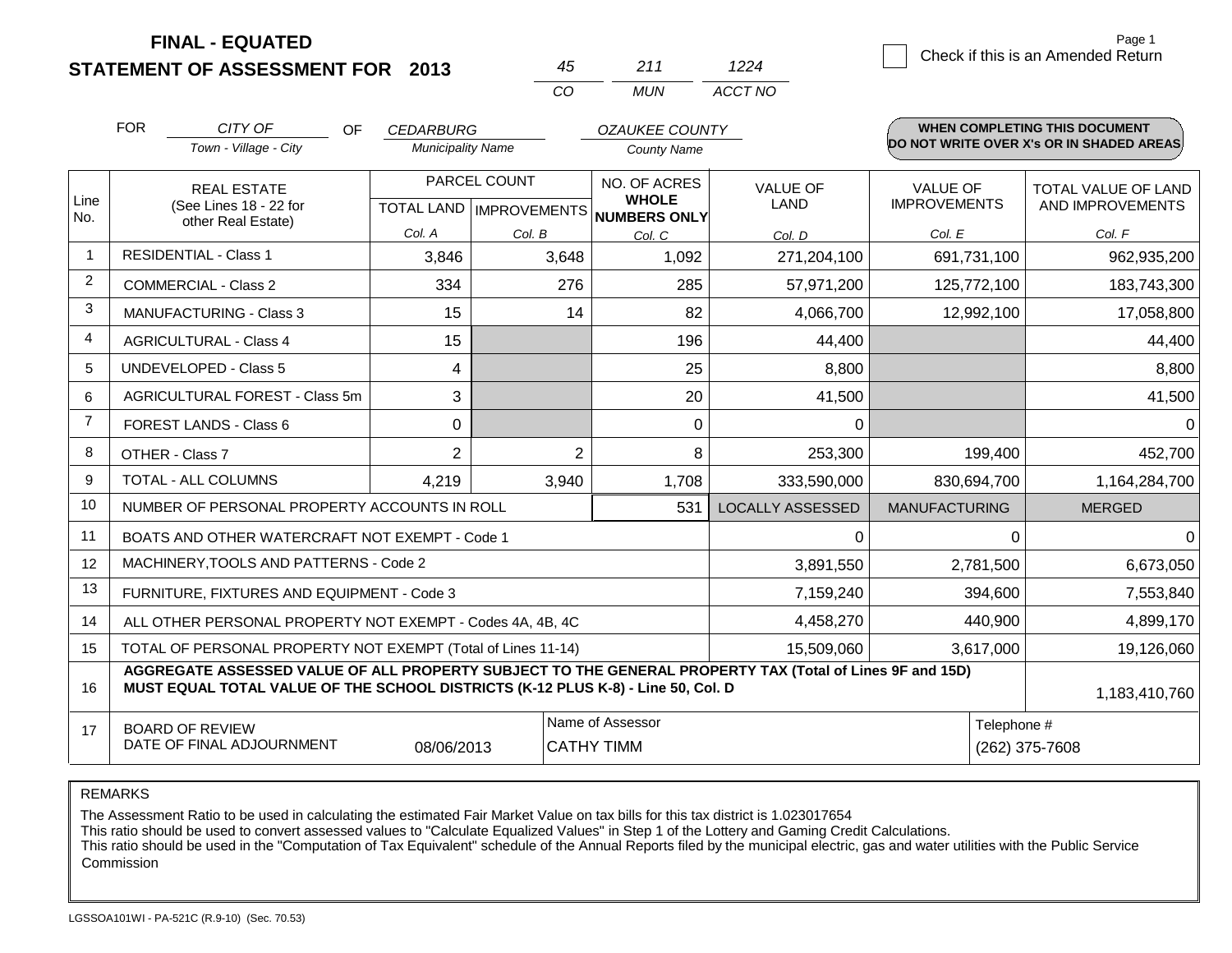**STATEMENT OF ASSESSMENT FOR 2013**

*CO MUN 45 255 ACCT NO*

1225 **Check if this is an Amended Return** Page 1

|                | <b>FOR</b>                                                                                                                                                                                   | CITY OF<br>OF<br>Town - Village - City         | <b>MEQUON</b><br><b>Municipality Name</b> |        | <b>OZAUKEE COUNTY</b><br>County Name |                                |                                        | <b>WHEN COMPLETING THIS DOCUMENT</b><br>DO NOT WRITE OVER X's OR IN SHADED AREAS. |
|----------------|----------------------------------------------------------------------------------------------------------------------------------------------------------------------------------------------|------------------------------------------------|-------------------------------------------|--------|--------------------------------------|--------------------------------|----------------------------------------|-----------------------------------------------------------------------------------|
| Line           |                                                                                                                                                                                              | <b>REAL ESTATE</b><br>(See Lines 18 - 22 for   | PARCEL COUNT<br>TOTAL LAND   IMPROVEMENTS |        | NO. OF ACRES<br><b>WHOLE</b>         | <b>VALUE OF</b><br><b>LAND</b> | <b>VALUE OF</b><br><b>IMPROVEMENTS</b> | TOTAL VALUE OF LAND<br>AND IMPROVEMENTS                                           |
| No.            |                                                                                                                                                                                              | other Real Estate)                             | Col. A                                    | Col. B | NUMBERS ONLY<br>Col. C               | Col. D                         | Col. E                                 | Col. F                                                                            |
| $\mathbf 1$    |                                                                                                                                                                                              | <b>RESIDENTIAL - Class 1</b>                   | 8,872                                     | 8,345  | 10,986                               | 1,260,254,050                  | 2,362,968,200                          | 3,623,222,250                                                                     |
| 2              |                                                                                                                                                                                              | <b>COMMERCIAL - Class 2</b>                    | 331                                       | 269    | 1,766                                | 159,697,800                    | 363,306,600                            | 523,004,400                                                                       |
| 3              |                                                                                                                                                                                              | MANUFACTURING - Class 3                        | 32                                        | 32     | 284                                  | 18,901,800                     | 64,278,400                             | 83,180,200                                                                        |
| 4              |                                                                                                                                                                                              | <b>AGRICULTURAL - Class 4</b>                  | 292                                       |        | 6,098                                | 2,186,700                      |                                        | 2,186,700                                                                         |
| 5              |                                                                                                                                                                                              | UNDEVELOPED - Class 5                          | 285                                       |        | 2,601                                | 9,793,800                      |                                        | 9,793,800                                                                         |
| 6              |                                                                                                                                                                                              | AGRICULTURAL FOREST - Class 5m                 | 94                                        |        | 665                                  | 1,698,100                      |                                        | 1,698,100                                                                         |
| $\overline{7}$ |                                                                                                                                                                                              | FOREST LANDS - Class 6                         | 18                                        |        | 113                                  | 426,000                        |                                        | 426,000                                                                           |
| 8              |                                                                                                                                                                                              | OTHER - Class 7                                | 66                                        | 66     | 219                                  | 7,873,800                      | 11,519,400                             | 19,393,200                                                                        |
| 9              |                                                                                                                                                                                              | TOTAL - ALL COLUMNS                            | 9,990                                     | 8,712  | 22,732                               | 1,460,832,050                  | 2,802,072,600                          | 4,262,904,650                                                                     |
| 10             | NUMBER OF PERSONAL PROPERTY ACCOUNTS IN ROLL<br>1,176                                                                                                                                        |                                                |                                           |        |                                      | <b>LOCALLY ASSESSED</b>        | <b>MANUFACTURING</b>                   | <b>MERGED</b>                                                                     |
| 11             |                                                                                                                                                                                              | BOATS AND OTHER WATERCRAFT NOT EXEMPT - Code 1 |                                           |        |                                      | 40,200                         | $\Omega$                               | 40,200                                                                            |
| 12             |                                                                                                                                                                                              | MACHINERY, TOOLS AND PATTERNS - Code 2         |                                           |        |                                      | 10,695,800                     | 10,141,100                             | 20,836,900                                                                        |
| 13             | FURNITURE, FIXTURES AND EQUIPMENT - Code 3                                                                                                                                                   |                                                |                                           |        |                                      | 30,596,900                     | 5,477,600                              | 36,074,500                                                                        |
| 14             | ALL OTHER PERSONAL PROPERTY NOT EXEMPT - Codes 4A, 4B, 4C                                                                                                                                    |                                                |                                           |        |                                      | 10,191,200                     | 3,055,400                              | 13,246,600                                                                        |
| 15             | TOTAL OF PERSONAL PROPERTY NOT EXEMPT (Total of Lines 11-14)                                                                                                                                 |                                                |                                           |        |                                      | 51,524,100                     | 18,674,100                             | 70,198,200                                                                        |
| 16             | AGGREGATE ASSESSED VALUE OF ALL PROPERTY SUBJECT TO THE GENERAL PROPERTY TAX (Total of Lines 9F and 15D)<br>MUST EQUAL TOTAL VALUE OF THE SCHOOL DISTRICTS (K-12 PLUS K-8) - Line 50, Col. D |                                                |                                           |        |                                      |                                | 4,333,102,850                          |                                                                                   |
| 17             | Name of Assessor<br>Telephone #<br><b>BOARD OF REVIEW</b><br>DATE OF FINAL ADJOURNMENT<br>08/28/2013<br>Tyler Technologies, Inc.                                                             |                                                |                                           |        |                                      |                                |                                        |                                                                                   |

REMARKS

The Assessment Ratio to be used in calculating the estimated Fair Market Value on tax bills for this tax district is 1.098389216

This ratio should be used to convert assessed values to "Calculate Equalized Values" in Step 1 of the Lottery and Gaming Credit Calculations.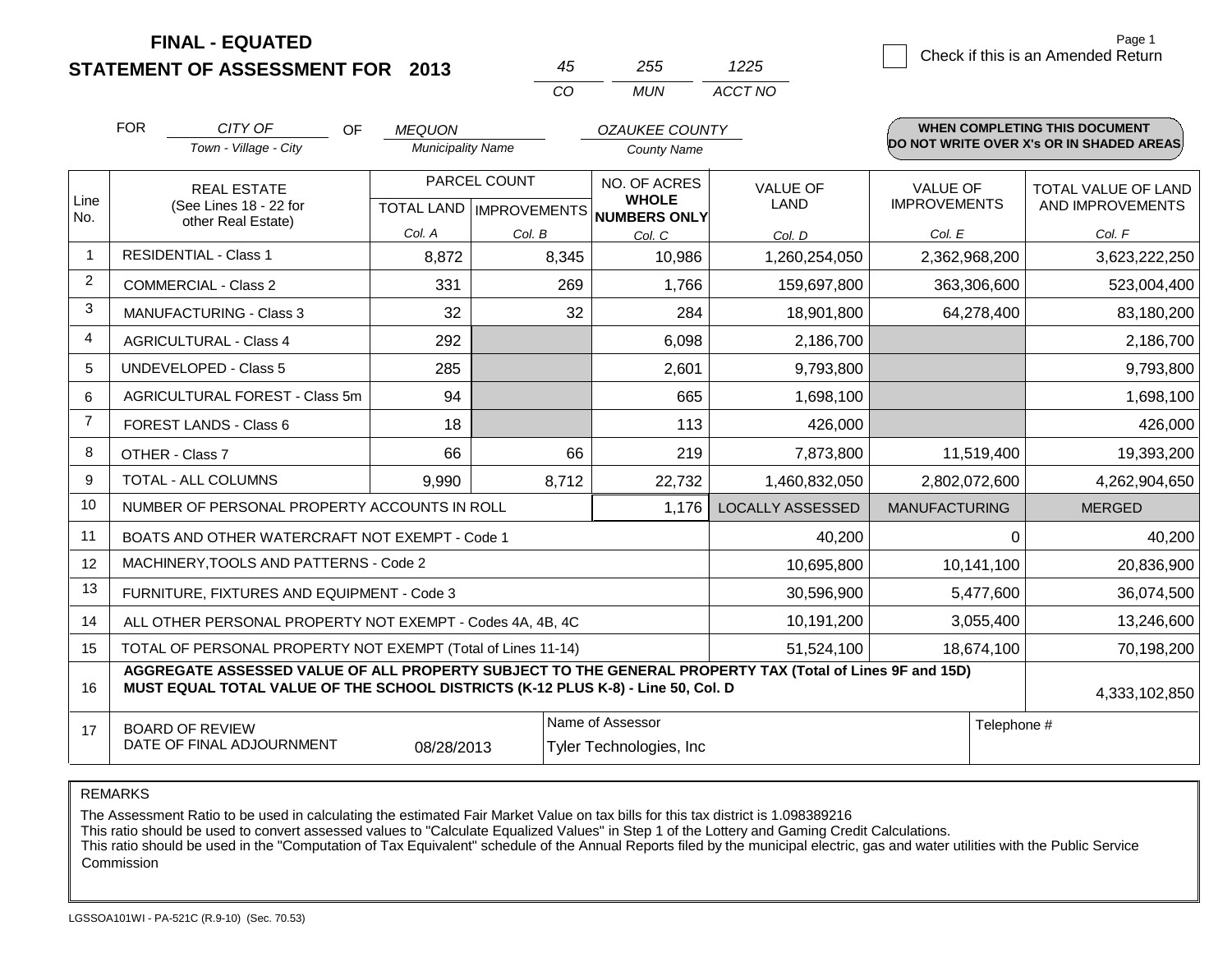| STATEMENT OF ASSESSMENT FOR 2013 |  |
|----------------------------------|--|
|                                  |  |

|                | <b>FOR</b>                                                                                                                                                                                   | CITY OF<br>OF<br>Town - Village - City         | <b>PORT WASHINGTON</b><br><b>Municipality Name</b> |                           | <b>OZAUKEE COUNTY</b><br><b>County Name</b> |                                |                                        | <b>WHEN COMPLETING THIS DOCUMENT</b><br>DO NOT WRITE OVER X's OR IN SHADED AREAS. |
|----------------|----------------------------------------------------------------------------------------------------------------------------------------------------------------------------------------------|------------------------------------------------|----------------------------------------------------|---------------------------|---------------------------------------------|--------------------------------|----------------------------------------|-----------------------------------------------------------------------------------|
| Line           |                                                                                                                                                                                              | <b>REAL ESTATE</b><br>(See Lines 18 - 22 for   |                                                    | PARCEL COUNT              | <b>NO. OF ACRES</b><br><b>WHOLE</b>         | <b>VALUE OF</b><br><b>LAND</b> | <b>VALUE OF</b><br><b>IMPROVEMENTS</b> | <b>TOTAL VALUE OF LAND</b><br>AND IMPROVEMENTS                                    |
| No.            |                                                                                                                                                                                              | other Real Estate)                             |                                                    | TOTAL LAND   IMPROVEMENTS | <b>NUMBERS ONLY</b>                         |                                |                                        |                                                                                   |
|                |                                                                                                                                                                                              |                                                | Col. A                                             | Col. B                    | Col. C                                      | Col. D                         | Col. E                                 | Col. F                                                                            |
| -1             |                                                                                                                                                                                              | <b>RESIDENTIAL - Class 1</b>                   | 3,908                                              | 3,624                     | 880                                         | 223,541,800                    | 427,625,200                            | 651,167,000                                                                       |
| 2              |                                                                                                                                                                                              | <b>COMMERCIAL - Class 2</b>                    | 318                                                | 270                       | 344                                         | 35,270,700                     | 116,476,800                            | 151,747,500                                                                       |
| 3              |                                                                                                                                                                                              | <b>MANUFACTURING - Class 3</b>                 | 24                                                 | 23                        | 129                                         | 4,200,600                      | 24,124,000                             | 28,324,600                                                                        |
| $\overline{4}$ |                                                                                                                                                                                              | <b>AGRICULTURAL - Class 4</b>                  | 34                                                 |                           | 725                                         | 159,000                        |                                        | 159,000                                                                           |
| 5              |                                                                                                                                                                                              | <b>UNDEVELOPED - Class 5</b>                   | 16                                                 |                           | 164                                         | 351,400                        |                                        | 351,400                                                                           |
| 6              |                                                                                                                                                                                              | AGRICULTURAL FOREST - Class 5m                 | 3                                                  |                           | 24                                          | 161,500                        |                                        | 161,500                                                                           |
| $\overline{7}$ |                                                                                                                                                                                              | FOREST LANDS - Class 6                         | $\Omega$                                           |                           | 0                                           | 0                              |                                        | 0                                                                                 |
| 8              |                                                                                                                                                                                              | OTHER - Class 7                                | $\Omega$                                           | $\Omega$                  | $\Omega$                                    | $\Omega$                       |                                        | $\Omega$                                                                          |
| 9              |                                                                                                                                                                                              | TOTAL - ALL COLUMNS                            | 4,303                                              | 3,917                     | 2,266                                       | 263,685,000                    | 568,226,000                            | 831,911,000                                                                       |
| 10             |                                                                                                                                                                                              | NUMBER OF PERSONAL PROPERTY ACCOUNTS IN ROLL   |                                                    |                           | 288                                         | <b>LOCALLY ASSESSED</b>        | <b>MANUFACTURING</b>                   | <b>MERGED</b>                                                                     |
| 11             |                                                                                                                                                                                              | BOATS AND OTHER WATERCRAFT NOT EXEMPT - Code 1 |                                                    |                           |                                             | 0                              | 81,900                                 | 81,900                                                                            |
| 12             |                                                                                                                                                                                              | MACHINERY, TOOLS AND PATTERNS - Code 2         |                                                    |                           |                                             | 2,607,800                      | 1,497,400                              | 4,105,200                                                                         |
| 13             | FURNITURE, FIXTURES AND EQUIPMENT - Code 3                                                                                                                                                   |                                                |                                                    |                           |                                             | 4,828,000                      | 1,220,600                              | 6,048,600                                                                         |
| 14             | ALL OTHER PERSONAL PROPERTY NOT EXEMPT - Codes 4A, 4B, 4C                                                                                                                                    |                                                |                                                    |                           |                                             | 1,481,500                      | 342,500                                | 1,824,000                                                                         |
| 15             | TOTAL OF PERSONAL PROPERTY NOT EXEMPT (Total of Lines 11-14)                                                                                                                                 |                                                |                                                    |                           | 8,917,300                                   | 3,142,400                      | 12,059,700                             |                                                                                   |
| 16             | AGGREGATE ASSESSED VALUE OF ALL PROPERTY SUBJECT TO THE GENERAL PROPERTY TAX (Total of Lines 9F and 15D)<br>MUST EQUAL TOTAL VALUE OF THE SCHOOL DISTRICTS (K-12 PLUS K-8) - Line 50, Col. D |                                                |                                                    |                           |                                             |                                | 843,970,700                            |                                                                                   |
| 17             |                                                                                                                                                                                              | <b>BOARD OF REVIEW</b>                         |                                                    |                           | Name of Assessor                            |                                | Telephone #                            |                                                                                   |
|                | DATE OF FINAL ADJOURNMENT<br>07/22/2013<br><b>MASS APPRAISALS, LLC</b>                                                                                                                       |                                                |                                                    |                           |                                             | (262) 338-9314                 |                                        |                                                                                   |

*CO MUN*

*ACCT NO*

*45 271*

REMARKS

The Assessment Ratio to be used in calculating the estimated Fair Market Value on tax bills for this tax district is 0.999159480

This ratio should be used to convert assessed values to "Calculate Equalized Values" in Step 1 of the Lottery and Gaming Credit Calculations.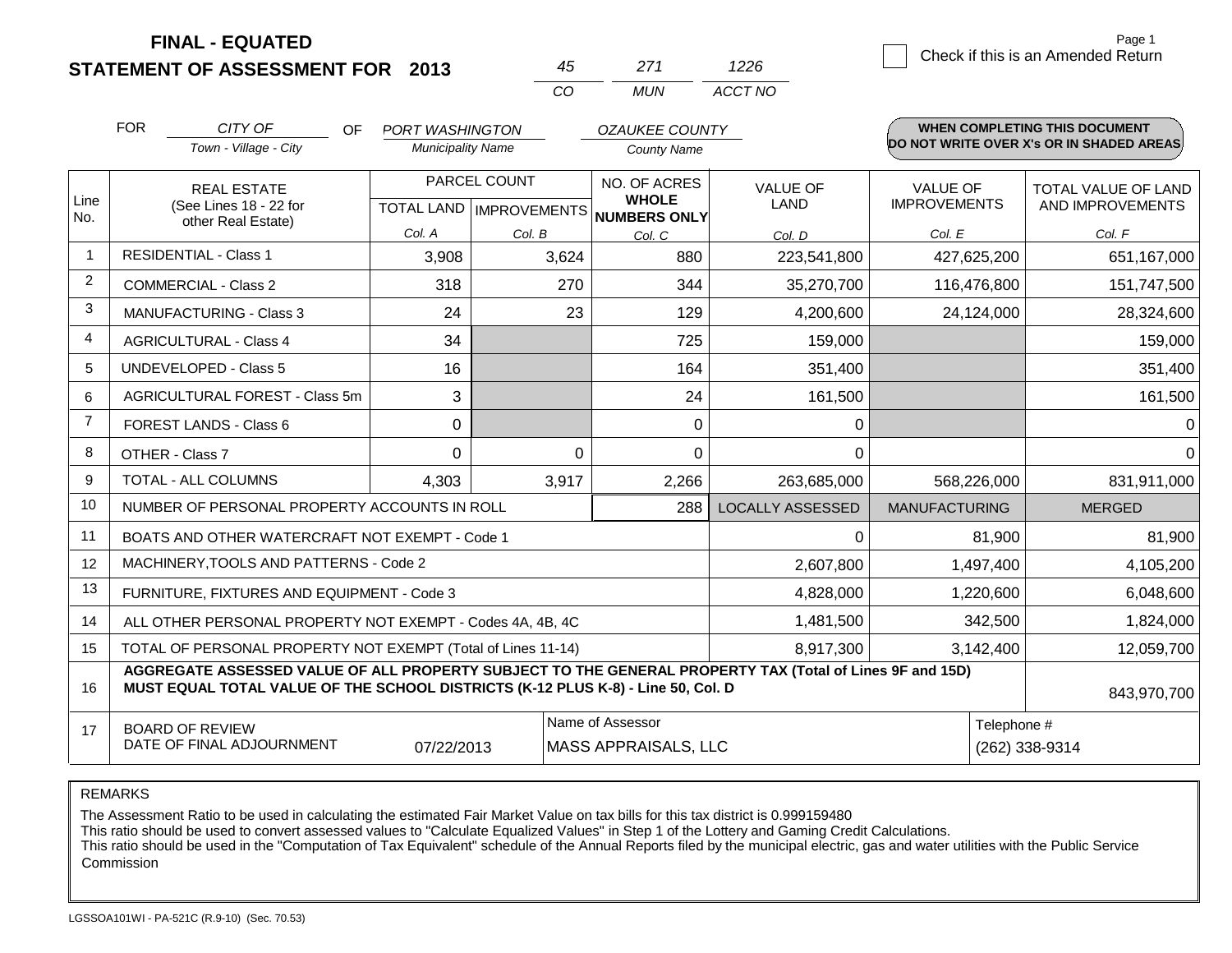| 08/15/2013<br><b>DATE</b> |     | 2013 STATEMENT OF MERGED EQUALIZED VALUES | EQVAL909WI |
|---------------------------|-----|-------------------------------------------|------------|
| <b>COUNTY</b>             | 45  | <b>OZAUKEE</b>                            |            |
| <b>TAXATION DISTRICT</b>  | 002 | <b>TOWN OF BELGIUM</b>                    |            |
| <b>EQADMIN</b>            | 77  | <b>MILWAUKEE</b>                          |            |

|    | <b>REAL ESTATE CLASSES</b> | <b>LAND</b> | <b>IMPROVEMENTS</b> | <b>TOTAL</b> |
|----|----------------------------|-------------|---------------------|--------------|
|    | <b>RESIDENTIAL</b>         | 121,613,200 | 100,548,800         | 222,162,000  |
| 2  | <b>COMMERCIAL</b>          | 914,200     | 1,988,500           | 2,902,700    |
| 3  | <b>MANUFACTURING</b>       | 114,300     | 252,500             | 366,800      |
| 4  | AGRICULTURAL               | 3,820,200   |                     | 3,820,200    |
| 5  | <b>UNDEVELOPED</b>         | 872,500     |                     | 872,500      |
| 5M | AG FOREST                  | 1,608,000   |                     | 1,608,000    |
| 6  | <b>FOREST</b>              | 564,000     |                     | 564,000      |
|    | <b>OTHER</b>               | 4,522,500   | 11,814,000          | 16,336,500   |
|    | <b>REAL ESTATE TOTALS</b>  | 134,028,900 | 114,603,800         | 248,632,700  |

| PERSONAL PROPERTY CATEGORIES     | <b>NON-MFG</b> | <b>MFG</b> | <b>TOTAL</b> |
|----------------------------------|----------------|------------|--------------|
| <b>WATERCRAFT</b>                |                |            |              |
| MACHINERY, TOOLS & PATTERNS      | 332,000        | 13,400     | 345,400      |
| FURNITURE, FIXTURES & EQUIPMENT  | 41,400         | 17,100     | 58,500       |
| ALL OTHER PERSONAL PROPERTY      | 275,400        | 125,000    | 400,400      |
| 70.57 COMPENSATION               |                |            |              |
| PERSONAL PROPERTY TOTAL          | 648,800        | 155,500    | 804,300      |
|                                  |                |            |              |
| <b>AGGREGATE EQUALIZED VALUE</b> | 248,914,700    | 522,300    | 249,437,000  |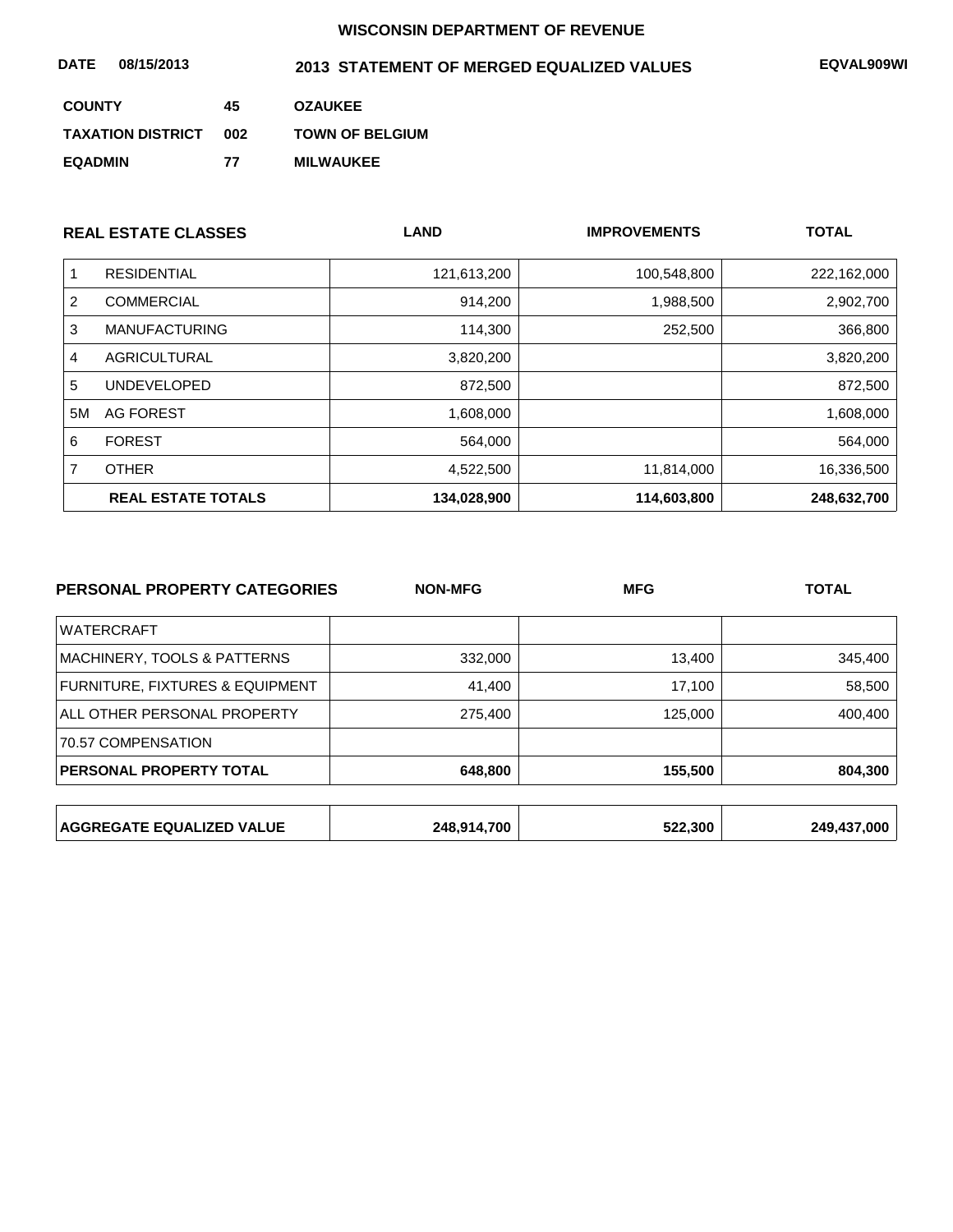| 08/15/2013<br>DATE       |     | 2013 STATEMENT OF MERGED EQUALIZED VALUES | EQVAL909WI |
|--------------------------|-----|-------------------------------------------|------------|
| <b>COUNTY</b>            | 45  | <b>OZAUKEE</b>                            |            |
| <b>TAXATION DISTRICT</b> | 004 | <b>TOWN OF CEDARBURG</b>                  |            |
| <b>EQADMIN</b>           | 77  | <b>MILWAUKEE</b>                          |            |

|    | <b>REAL ESTATE CLASSES</b> | <b>LAND</b> | <b>IMPROVEMENTS</b> | <b>TOTAL</b> |
|----|----------------------------|-------------|---------------------|--------------|
|    | <b>RESIDENTIAL</b>         | 215,136,400 | 508,978,400         | 724,114,800  |
| 2  | <b>COMMERCIAL</b>          | 7,408,500   | 20,928,400          | 28,336,900   |
| 3  | <b>MANUFACTURING</b>       | 563,900     | 2,817,200           | 3,381,100    |
| 4  | AGRICULTURAL               | 1,177,900   |                     | 1,177,900    |
| 5  | <b>UNDEVELOPED</b>         | 1,937,500   |                     | 1,937,500    |
| 5M | AG FOREST                  | 3,841,200   |                     | 3,841,200    |
| 6  | <b>FOREST</b>              | 1,574,100   |                     | 1,574,100    |
| 7  | <b>OTHER</b>               | 1,323,000   | 2,544,600           | 3,867,600    |
|    | <b>REAL ESTATE TOTALS</b>  | 232,962,500 | 535,268,600         | 768,231,100  |

| <b>PERSONAL PROPERTY CATEGORIES</b> | <b>NON-MFG</b> | <b>MFG</b> | <b>TOTAL</b> |
|-------------------------------------|----------------|------------|--------------|
| <b>WATERCRAFT</b>                   |                |            |              |
| MACHINERY, TOOLS & PATTERNS         | 1,485,700      | 277,600    | 1,763,300    |
| FURNITURE, FIXTURES & EQUIPMENT     | 1,117,500      | 172,500    | 1,290,000    |
| ALL OTHER PERSONAL PROPERTY         | 1,845,300      | 96,700     | 1,942,000    |
| 70.57 COMPENSATION                  |                |            |              |
| <b>PERSONAL PROPERTY TOTAL</b>      | 4,448,500      | 546,800    | 4,995,300    |
|                                     |                |            |              |
| <b>AGGREGATE EQUALIZED VALUE</b>    | 769,298,500    | 3,927,900  | 773,226,400  |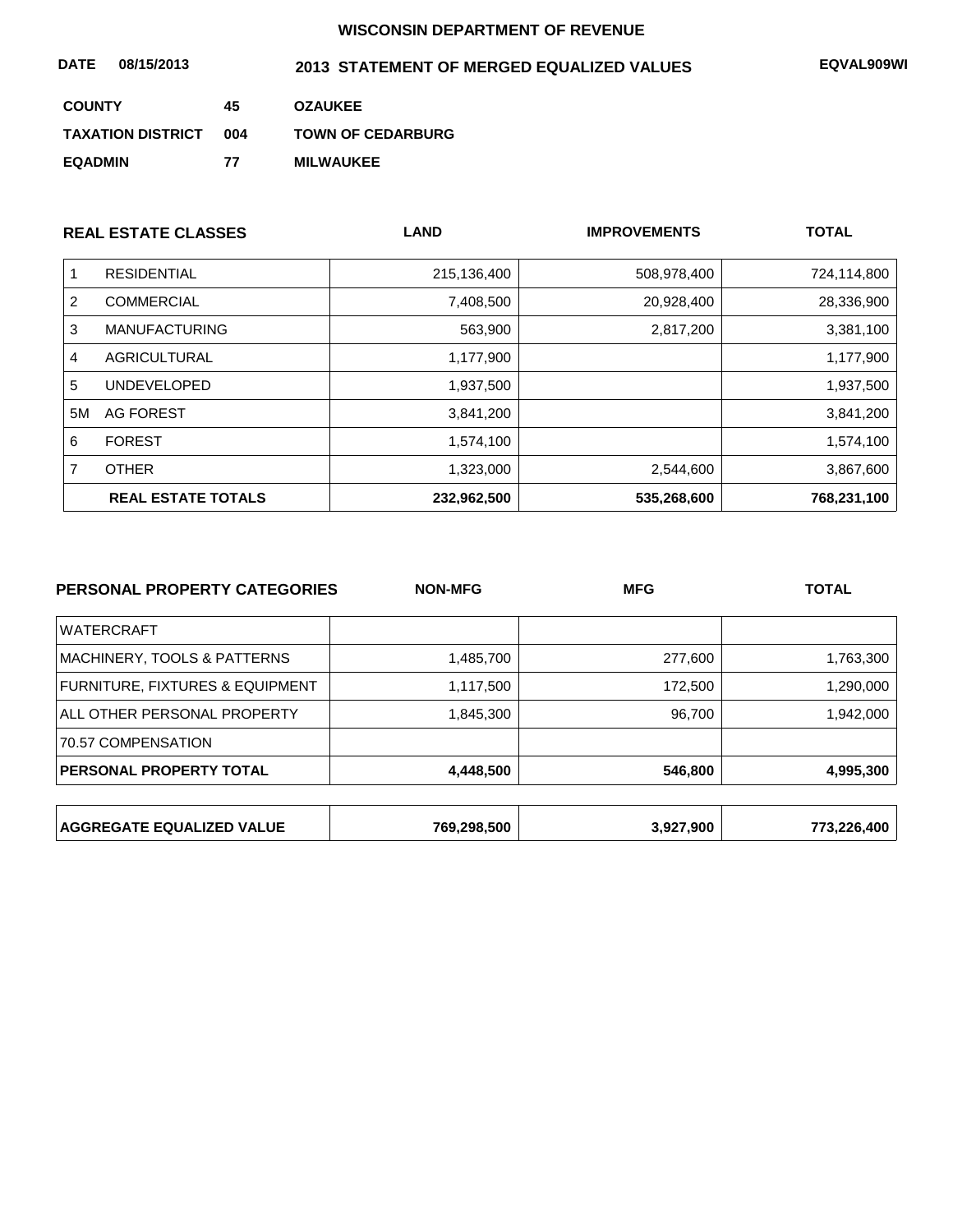| 08/15/2013<br><b>DATE</b> |     | 2013 STATEMENT OF MERGED EQUALIZED VALUES | EQVAL909WI |
|---------------------------|-----|-------------------------------------------|------------|
| <b>COUNTY</b>             | 45  | <b>OZAUKEE</b>                            |            |
| <b>TAXATION DISTRICT</b>  | 006 | <b>TOWN OF FREDONIA</b>                   |            |
| <b>EQADMIN</b>            | 77  | <b>MILWAUKEE</b>                          |            |

|    | <b>REAL ESTATE CLASSES</b> | <b>LAND</b> | <b>IMPROVEMENTS</b> | <b>TOTAL</b> |
|----|----------------------------|-------------|---------------------|--------------|
|    | <b>RESIDENTIAL</b>         | 53,479,500  | 117,640,300         | 171,119,800  |
| 2  | <b>COMMERCIAL</b>          | 2,708,100   | 6,695,600           | 9,403,700    |
| 3  | <b>MANUFACTURING</b>       | 64,400      | 2,676,000           | 2,740,400    |
| 4  | AGRICULTURAL               | 2,671,400   |                     | 2,671,400    |
| 5  | <b>UNDEVELOPED</b>         | 1,947,900   |                     | 1,947,900    |
| 5M | AG FOREST                  | 3,382,500   |                     | 3,382,500    |
| 6  | <b>FOREST</b>              | 480,000     |                     | 480,000      |
|    | <b>OTHER</b>               | 3,690,000   | 9,331,600           | 13,021,600   |
|    | <b>REAL ESTATE TOTALS</b>  | 68,423,800  | 136,343,500         | 204,767,300  |

| PERSONAL PROPERTY CATEGORIES     | <b>NON-MFG</b> | <b>MFG</b> | <b>TOTAL</b> |
|----------------------------------|----------------|------------|--------------|
| <b>WATERCRAFT</b>                | 1,000          |            | 1,000        |
| MACHINERY, TOOLS & PATTERNS      | 339,400        | 897,000    | 1,236,400    |
| FURNITURE, FIXTURES & EQUIPMENT  | 232,600        | 149,300    | 381,900      |
| ALL OTHER PERSONAL PROPERTY      | 226,100        | 12,700     | 238,800      |
| 70.57 COMPENSATION               |                |            |              |
| PERSONAL PROPERTY TOTAL          | 799,100        | 1,059,000  | 1,858,100    |
|                                  |                |            |              |
| <b>AGGREGATE EQUALIZED VALUE</b> | 202,826,000    | 3,799,400  | 206,625,400  |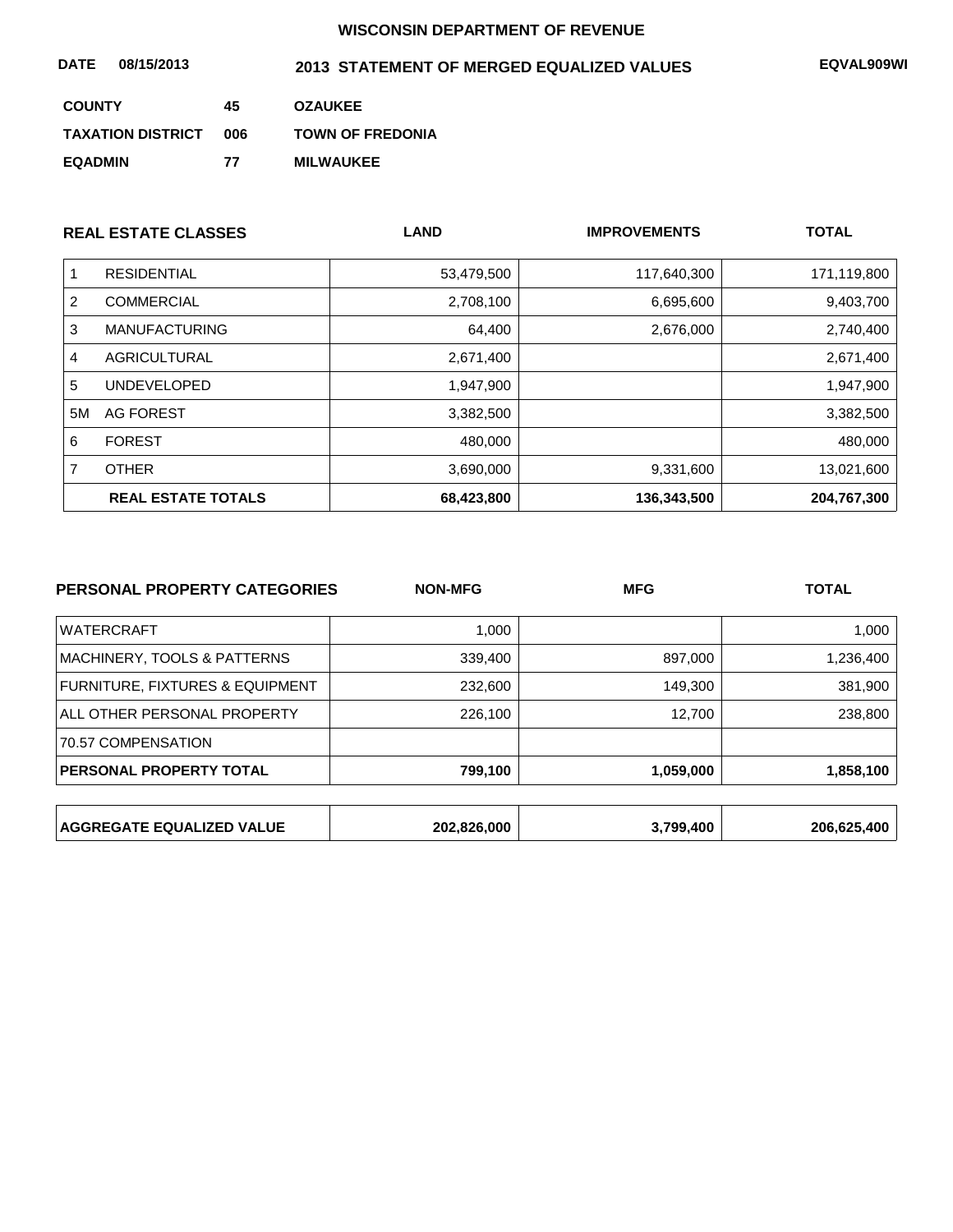| 08/15/2013<br><b>DATE</b> |     | 2013 STATEMENT OF MERGED EQUALIZED VALUES | EQVAL909WI |
|---------------------------|-----|-------------------------------------------|------------|
| <b>COUNTY</b>             | 45  | <b>OZAUKEE</b>                            |            |
| <b>TAXATION DISTRICT</b>  | 008 | <b>TOWN OF GRAFTON</b>                    |            |
| <b>EQADMIN</b>            | 77  | <b>MILWAUKEE</b>                          |            |

| <b>REAL ESTATE CLASSES</b> |                           | <b>LAND</b> | <b>IMPROVEMENTS</b> | <b>TOTAL</b> |
|----------------------------|---------------------------|-------------|---------------------|--------------|
|                            | <b>RESIDENTIAL</b>        | 161,722,400 | 317,666,800         | 479,389,200  |
| 2                          | <b>COMMERCIAL</b>         | 9,603,000   | 18,955,000          | 28,558,000   |
| 3                          | <b>MANUFACTURING</b>      | 946,200     | 4,593,400           | 5,539,600    |
| 4                          | AGRICULTURAL              | 674,800     |                     | 674,800      |
| 5                          | <b>UNDEVELOPED</b>        | 1,664,400   |                     | 1,664,400    |
| 5M                         | AG FOREST                 | 1,820,700   |                     | 1,820,700    |
| 6                          | <b>FOREST</b>             | 1,621,800   |                     | 1,621,800    |
| 7                          | <b>OTHER</b>              | 2,550,000   | 7,374,500           | 9,924,500    |
|                            | <b>REAL ESTATE TOTALS</b> | 180,603,300 | 348,589,700         | 529,193,000  |

| PERSONAL PROPERTY CATEGORIES     | <b>NON-MFG</b> | <b>MFG</b> | <b>TOTAL</b> |
|----------------------------------|----------------|------------|--------------|
| <b>WATERCRAFT</b>                |                |            |              |
| MACHINERY, TOOLS & PATTERNS      | 1,859,800      | 125,600    | 1,985,400    |
| FURNITURE, FIXTURES & EQUIPMENT  | 910,500        | 42,600     | 953,100      |
| ALL OTHER PERSONAL PROPERTY      | 1,893,200      | 45,700     | 1,938,900    |
| 70.57 COMPENSATION               |                | 190,300    | 190,300      |
| PERSONAL PROPERTY TOTAL          | 4,663,500      | 23,600     | 4,687,100    |
|                                  |                |            |              |
| <b>AGGREGATE EQUALIZED VALUE</b> | 528,316,900    | 5,563,200  | 533,880,100  |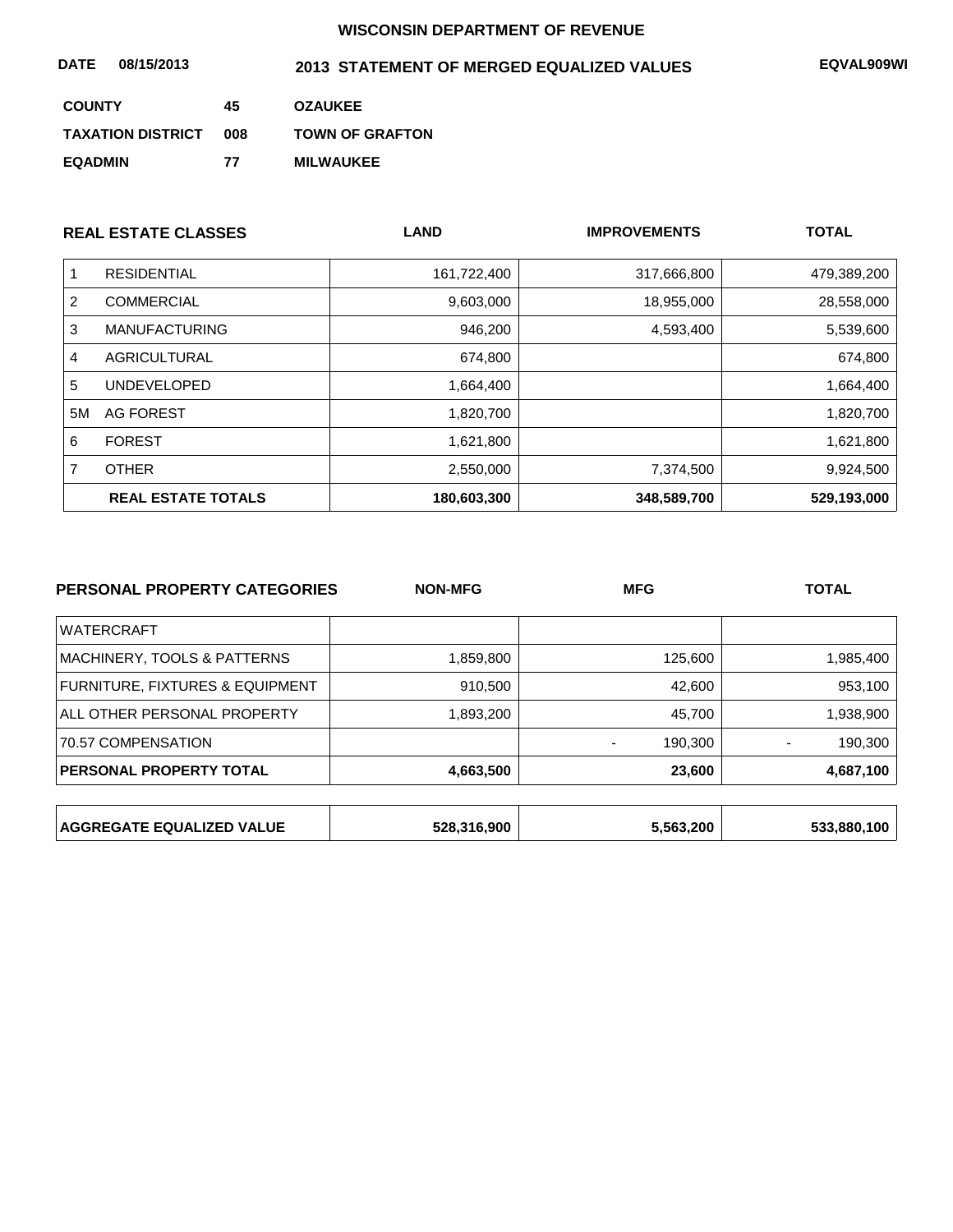| 08/15/2013<br><b>DATE</b> |     | 2013 STATEMENT OF MERGED EQUALIZED VALUES | EQVAL909WI |
|---------------------------|-----|-------------------------------------------|------------|
| <b>COUNTY</b>             | 45  | <b>OZAUKEE</b>                            |            |
| <b>TAXATION DISTRICT</b>  | 012 | <b>TOWN OF PORT WASHINGTON</b>            |            |
| <b>EQADMIN</b>            | 77  | <b>MILWAUKEE</b>                          |            |

| <b>REAL ESTATE CLASSES</b> |                           | <b>LAND</b> | <b>IMPROVEMENTS</b> | <b>TOTAL</b> |
|----------------------------|---------------------------|-------------|---------------------|--------------|
|                            | <b>RESIDENTIAL</b>        | 52,249,800  | 95,021,000          | 147,270,800  |
| 2                          | <b>COMMERCIAL</b>         | 5,533,000   | 10,507,500          | 16,040,500   |
| 3                          | <b>MANUFACTURING</b>      | 830,700     | 2,550,900           | 3,381,600    |
| 4                          | <b>AGRICULTURAL</b>       | 1,793,400   |                     | 1,793,400    |
| 5                          | <b>UNDEVELOPED</b>        | 628,100     |                     | 628,100      |
| 5M                         | AG FOREST                 | 490,000     |                     | 490,000      |
| 6                          | <b>FOREST</b>             | 170,000     |                     | 170,000      |
|                            | <b>OTHER</b>              | 3,250,000   | 11,883,300          | 15,133,300   |
|                            | <b>REAL ESTATE TOTALS</b> | 64,945,000  | 119,962,700         | 184,907,700  |

| PERSONAL PROPERTY CATEGORIES     | <b>NON-MFG</b> | <b>MFG</b> | <b>TOTAL</b> |
|----------------------------------|----------------|------------|--------------|
| <b>WATERCRAFT</b>                |                |            |              |
| MACHINERY, TOOLS & PATTERNS      | 573,700        | 112,600    | 686,300      |
| FURNITURE, FIXTURES & EQUIPMENT  | 112,800        | 35,400     | 148,200      |
| ALL OTHER PERSONAL PROPERTY      | 55,600         | 76,000     | 131,600      |
| 70.57 COMPENSATION               | 8.200          |            | 8,200        |
| PERSONAL PROPERTY TOTAL          | 750,300        | 224,000    | 974,300      |
|                                  |                |            |              |
| <b>AGGREGATE EQUALIZED VALUE</b> | 182,276,400    | 3,605,600  | 185,882,000  |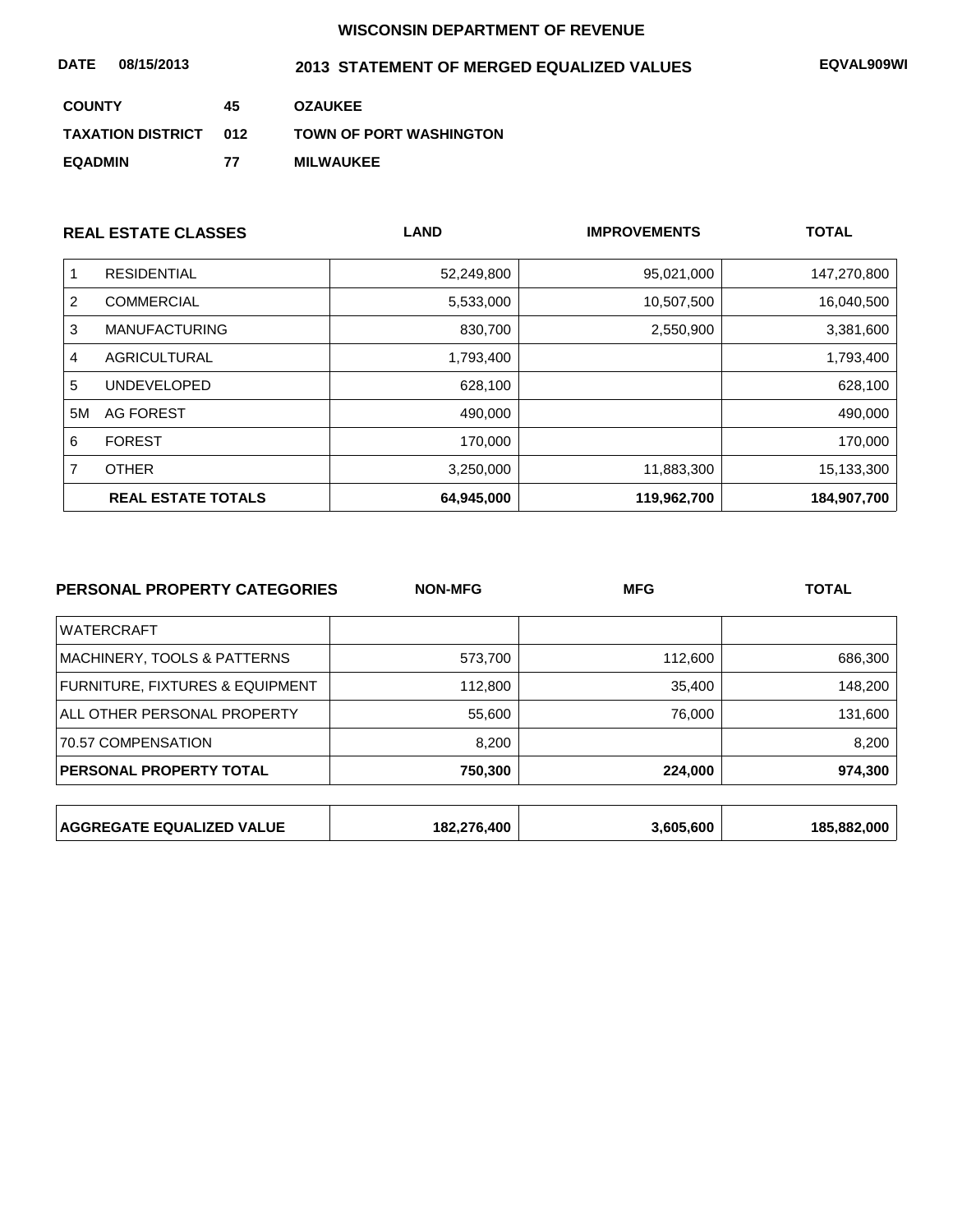| 08/15/2013<br><b>DATE</b> |     | 2013 STATEMENT OF MERGED EQUALIZED VALUES | <b>EQVAL909WI</b> |
|---------------------------|-----|-------------------------------------------|-------------------|
| <b>COUNTY</b>             | 45  | <b>OZAUKEE</b>                            |                   |
| <b>TAXATION DISTRICT</b>  | 014 | <b>TOWN OF SAUKVILLE</b>                  |                   |
| <b>EQADMIN</b>            | 77  | <b>MILWAUKEE</b>                          |                   |

| <b>REAL ESTATE CLASSES</b> |                           | <b>LAND</b> | <b>IMPROVEMENTS</b> | <b>TOTAL</b> |
|----------------------------|---------------------------|-------------|---------------------|--------------|
| 1                          | <b>RESIDENTIAL</b>        | 47,796,500  | 125,503,500         | 173,300,000  |
| 2                          | <b>COMMERCIAL</b>         | 1,931,300   | 6,285,700           | 8,217,000    |
| 3                          | <b>MANUFACTURING</b>      | 60,500      | 537,600             | 598,100      |
| 4                          | AGRICULTURAL              | 1,696,000   |                     | 1,696,000    |
| 5                          | <b>UNDEVELOPED</b>        | 3,243,000   |                     | 3,243,000    |
| 5M                         | AG FOREST                 | 2,772,500   |                     | 2,772,500    |
| 6                          | <b>FOREST</b>             | 710,000     |                     | 710,000      |
| 7                          | <b>OTHER</b>              |             | 3,745,900           | 3,745,900    |
|                            | <b>REAL ESTATE TOTALS</b> | 58,209,800  | 136.072.700         | 194,282,500  |

| PERSONAL PROPERTY CATEGORIES     | <b>NON-MFG</b> | <b>MFG</b> | <b>TOTAL</b> |
|----------------------------------|----------------|------------|--------------|
| <b>WATERCRAFT</b>                |                |            |              |
| MACHINERY, TOOLS & PATTERNS      | 1,000,900      | 22,300     | 1,023,200    |
| FURNITURE, FIXTURES & EQUIPMENT  | 141,400        | 5,700      | 147,100      |
| ALL OTHER PERSONAL PROPERTY      | 178,600        | 700        | 179,300      |
| 70.57 COMPENSATION               | 44,100         |            | 44,100       |
| <b>PERSONAL PROPERTY TOTAL</b>   | 1,276,800      | 28,700     | 1,305,500    |
|                                  |                |            |              |
| <b>AGGREGATE EQUALIZED VALUE</b> | 194,961,200    | 626,800    | 195,588,000  |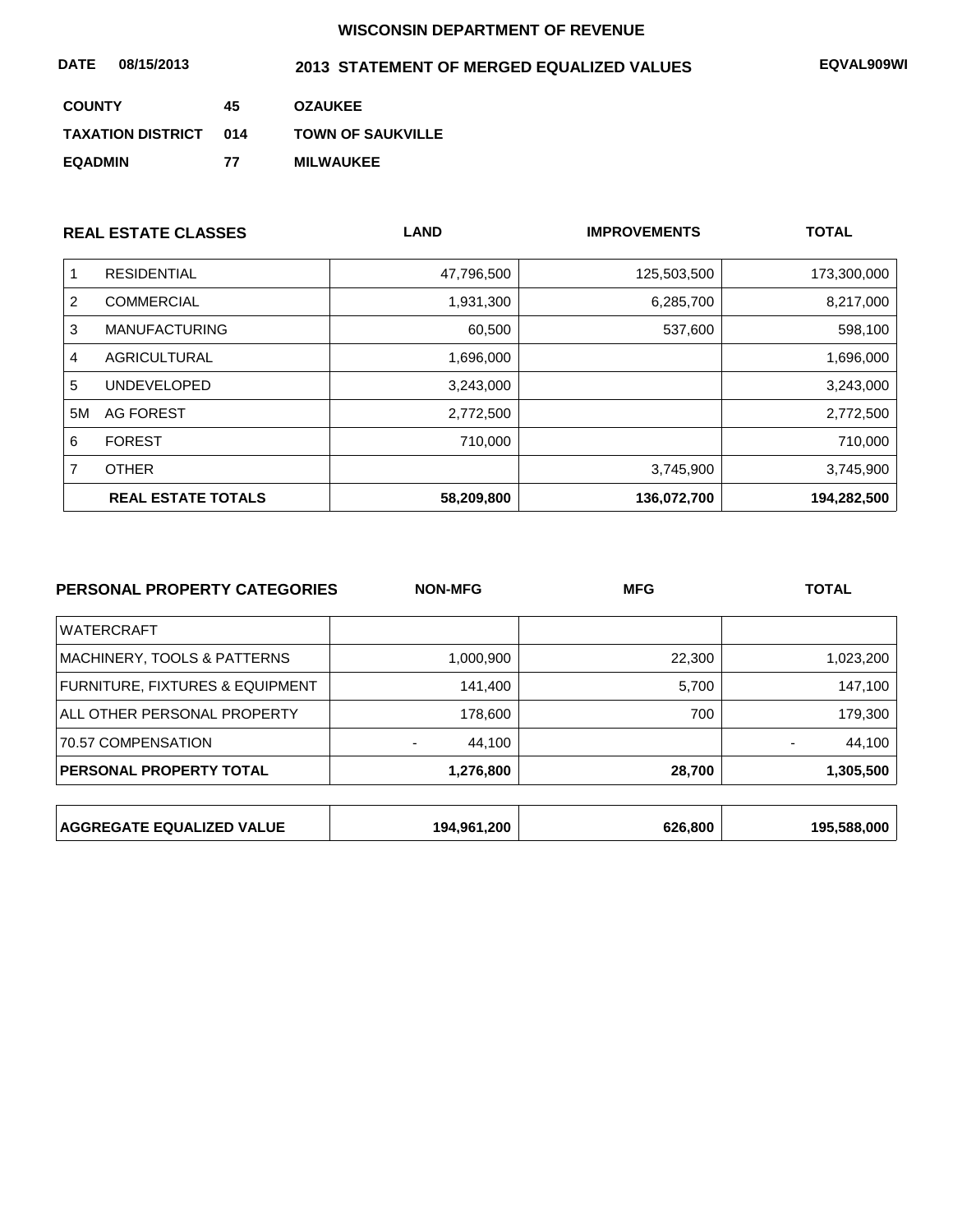| DATE<br>08/15/2013       |     | 2013 STATEMENT OF MERGED EQUALIZED VALUES | <b>EQVAL909WI</b> |
|--------------------------|-----|-------------------------------------------|-------------------|
| <b>COUNTY</b>            | 45  | <b>OZAUKEE</b>                            |                   |
| <b>TAXATION DISTRICT</b> | 105 | <b>VILLAGE OF BAYSIDE</b>                 |                   |
| <b>EQADMIN</b>           | 77  | <b>MILWAUKEE</b>                          |                   |

|    | <b>REAL ESTATE CLASSES</b> | <b>LAND</b> | <b>IMPROVEMENTS</b> | <b>TOTAL</b> |
|----|----------------------------|-------------|---------------------|--------------|
|    | <b>RESIDENTIAL</b>         | 13,718,200  | 9,618,000           | 23,336,200   |
| 2  | <b>COMMERCIAL</b>          |             |                     |              |
| 3  | <b>MANUFACTURING</b>       |             |                     |              |
| 4  | <b>AGRICULTURAL</b>        |             |                     |              |
| 5  | <b>UNDEVELOPED</b>         |             |                     |              |
| 5M | AG FOREST                  |             |                     |              |
| 6  | <b>FOREST</b>              |             |                     |              |
|    | <b>OTHER</b>               |             |                     |              |
|    | <b>REAL ESTATE TOTALS</b>  | 13,718,200  | 9,618,000           | 23,336,200   |

| <b>PERSONAL PROPERTY CATEGORIES</b> | <b>NON-MFG</b> | <b>MFG</b> | <b>TOTAL</b> |  |
|-------------------------------------|----------------|------------|--------------|--|
| <b>WATERCRAFT</b>                   |                |            |              |  |
| MACHINERY, TOOLS & PATTERNS         |                |            |              |  |
| FURNITURE, FIXTURES & EQUIPMENT     |                |            |              |  |
| ALL OTHER PERSONAL PROPERTY         |                |            |              |  |
| 70.57 COMPENSATION                  |                |            |              |  |
| PERSONAL PROPERTY TOTAL             |                |            |              |  |
|                                     |                |            |              |  |
| <b>AGGREGATE EQUALIZED VALUE</b>    | 23,336,200     |            | 23,336,200   |  |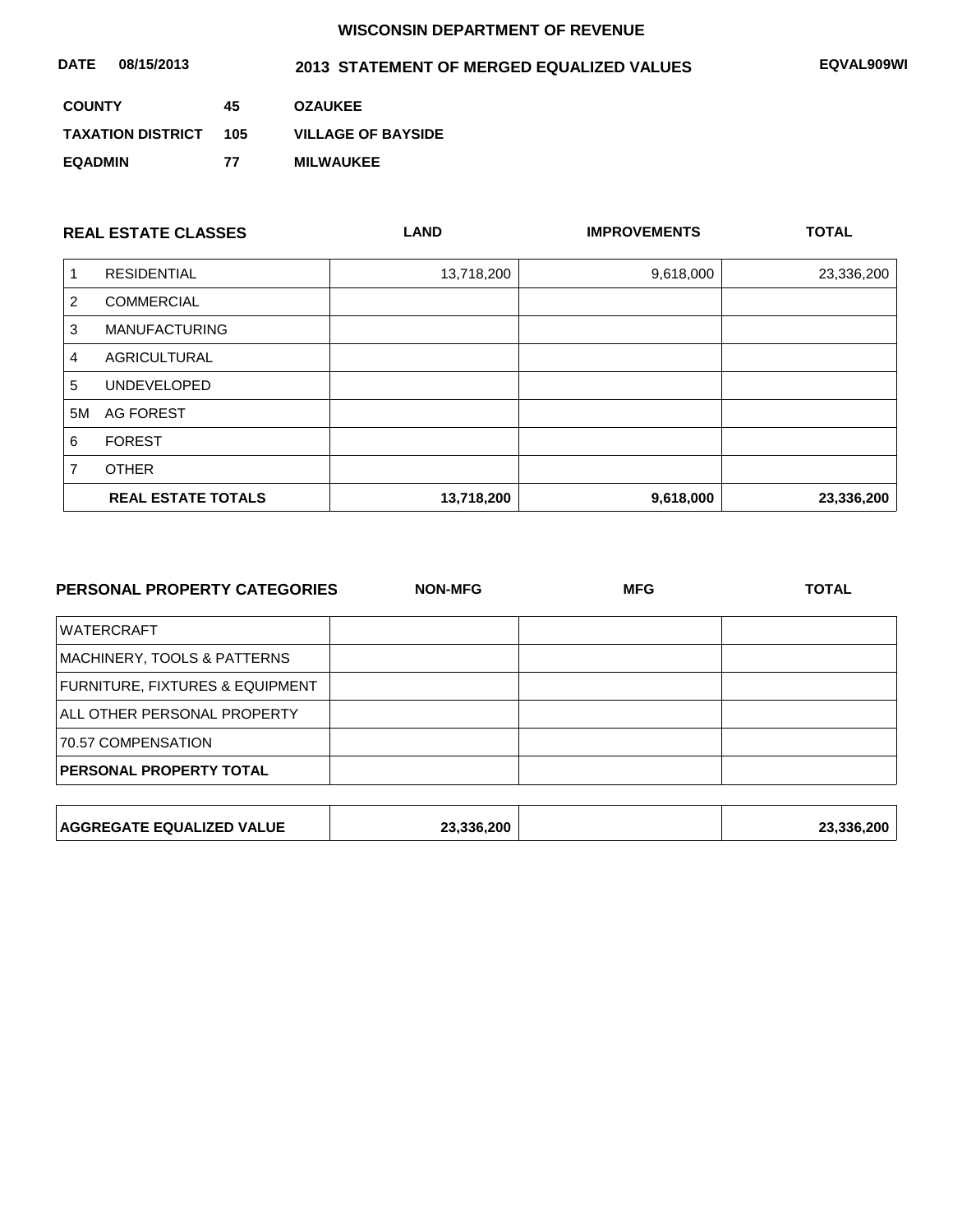| 08/15/2013<br><b>DATE</b> |     | 2013 STATEMENT OF MERGED EQUALIZED VALUES | <b>EQVAL909WI</b> |
|---------------------------|-----|-------------------------------------------|-------------------|
| <b>COUNTY</b>             | 45  | <b>OZAUKEE</b>                            |                   |
| <b>TAXATION DISTRICT</b>  | 106 | <b>VILLAGE OF BELGIUM</b>                 |                   |
| <b>EQADMIN</b>            | 77  | <b>MILWAUKEE</b>                          |                   |

|    | <b>REAL ESTATE CLASSES</b> | <b>LAND</b> | <b>IMPROVEMENTS</b> | <b>TOTAL</b> |
|----|----------------------------|-------------|---------------------|--------------|
|    | <b>RESIDENTIAL</b>         | 29,097,700  | 99,043,000          | 128,140,700  |
| 2  | <b>COMMERCIAL</b>          | 6,232,200   | 23,443,500          | 29,675,700   |
| 3  | <b>MANUFACTURING</b>       | 676,100     | 5,647,800           | 6,323,900    |
| 4  | <b>AGRICULTURAL</b>        | 113,100     |                     | 113,100      |
| 5  | <b>UNDEVELOPED</b>         |             |                     |              |
| 5M | <b>AG FOREST</b>           | 14,300      |                     | 14,300       |
| 6  | <b>FOREST</b>              | 96,900      |                     | 96,900       |
| 7  | <b>OTHER</b>               | 96,000      | 375,400             | 471,400      |
|    | <b>REAL ESTATE TOTALS</b>  | 36,326,300  | 128,509,700         | 164,836,000  |

| <b>PERSONAL PROPERTY CATEGORIES</b> | <b>NON-MFG</b> | <b>MFG</b> | <b>TOTAL</b> |
|-------------------------------------|----------------|------------|--------------|
| <b>WATERCRAFT</b>                   |                |            |              |
| MACHINERY, TOOLS & PATTERNS         | 1,829,900      | 1,104,500  | 2,934,400    |
| FURNITURE, FIXTURES & EQUIPMENT     | 594,100        | 128,400    | 722,500      |
| ALL OTHER PERSONAL PROPERTY         | 149,300        | 88,800     | 238,100      |
| 70.57 COMPENSATION                  | 100            |            | 100          |
| PERSONAL PROPERTY TOTAL             | 2,573,400      | 1,321,700  | 3,895,100    |
|                                     |                |            |              |
| <b>AGGREGATE EQUALIZED VALUE</b>    | 161,085,500    | 7,645,600  | 168,731,100  |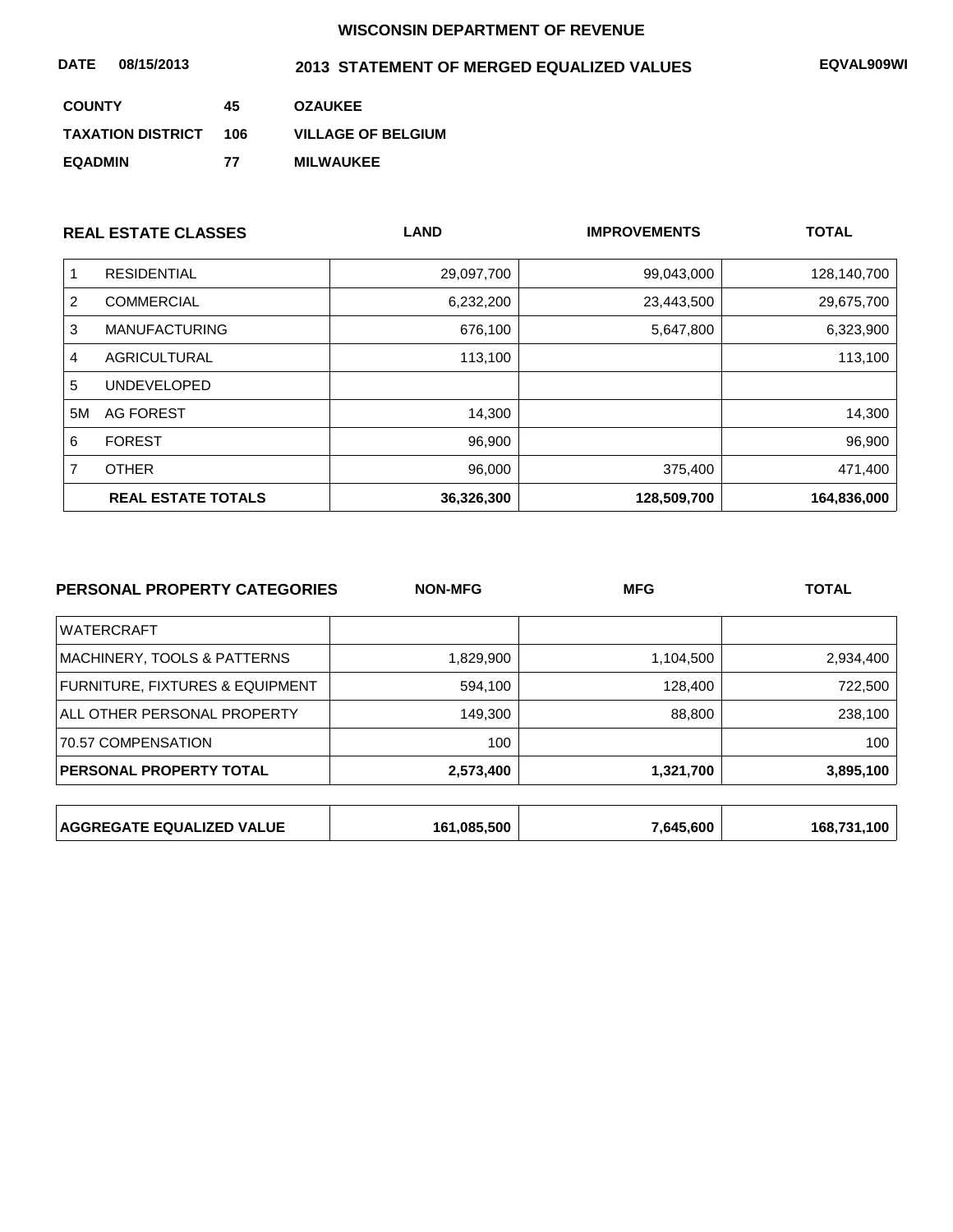| 08/15/2013<br><b>DATE</b> |     | 2013 STATEMENT OF MERGED EQUALIZED VALUES | EQVAL909WI |
|---------------------------|-----|-------------------------------------------|------------|
| <b>COUNTY</b>             | 45  | <b>OZAUKEE</b>                            |            |
| <b>TAXATION DISTRICT</b>  | 126 | <b>VILLAGE OF FREDONIA</b>                |            |
| <b>EQADMIN</b>            | 77  | <b>MILWAUKEE</b>                          |            |

| <b>REAL ESTATE CLASSES</b> |                           | <b>LAND</b> | <b>IMPROVEMENTS</b> | <b>TOTAL</b> |
|----------------------------|---------------------------|-------------|---------------------|--------------|
| 1                          | <b>RESIDENTIAL</b>        | 30,179,100  | 81,154,900          | 111,334,000  |
| 2                          | <b>COMMERCIAL</b>         | 5,431,300   | 17,347,500          | 22,778,800   |
| 3                          | <b>MANUFACTURING</b>      | 1,429,800   | 9,095,300           | 10,525,100   |
| 4                          | <b>AGRICULTURAL</b>       | 87,700      |                     | 87,700       |
| 5                          | <b>UNDEVELOPED</b>        | 63,500      |                     | 63,500       |
| 5M                         | AG FOREST                 | 63,900      |                     | 63,900       |
| 6                          | <b>FOREST</b>             | 241,400     |                     | 241,400      |
| 7                          | <b>OTHER</b>              |             |                     |              |
|                            | <b>REAL ESTATE TOTALS</b> | 37,496,700  | 107,597,700         | 145,094,400  |

| PERSONAL PROPERTY CATEGORIES     | <b>NON-MFG</b> | <b>MFG</b> | <b>TOTAL</b> |
|----------------------------------|----------------|------------|--------------|
| <b>WATERCRAFT</b>                |                |            |              |
| MACHINERY, TOOLS & PATTERNS      | 256,700        | 249,800    | 506,500      |
| FURNITURE, FIXTURES & EQUIPMENT  | 534,500        | 154,300    | 688,800      |
| ALL OTHER PERSONAL PROPERTY      | 351,100        | 28,500     | 379,600      |
| 70.57 COMPENSATION               |                |            |              |
| PERSONAL PROPERTY TOTAL          | 1,142,300      | 432,600    | 1,574,900    |
|                                  |                |            |              |
| <b>AGGREGATE EQUALIZED VALUE</b> | 135,711,600    | 10,957,700 | 146,669,300  |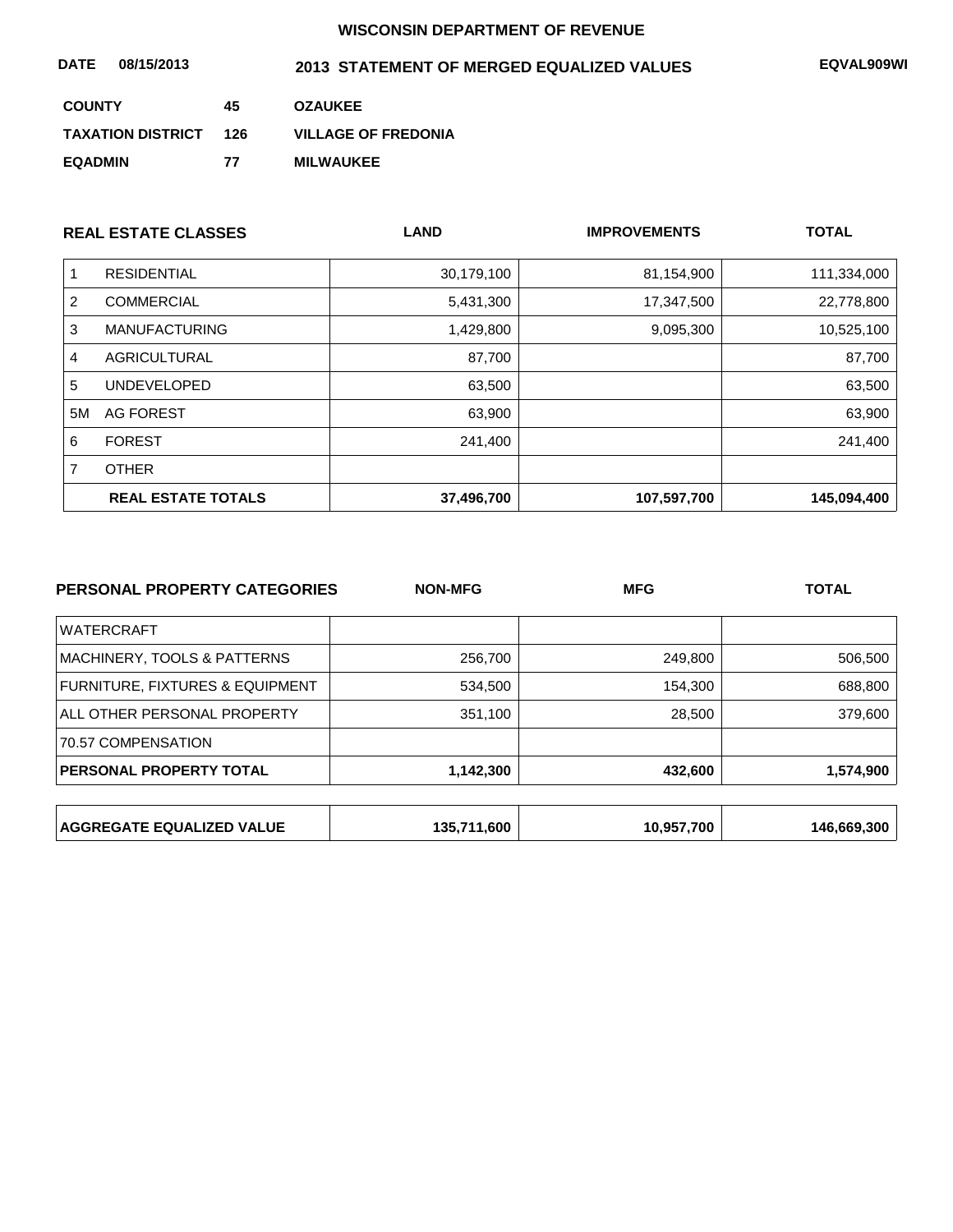| 08/15/2013<br><b>DATE</b> |     | 2013 STATEMENT OF MERGED EQUALIZED VALUES | <b>EQVAL909WI</b> |
|---------------------------|-----|-------------------------------------------|-------------------|
| <b>COUNTY</b>             | 45  | <b>OZAUKEE</b>                            |                   |
| <b>TAXATION DISTRICT</b>  | 131 | <b>VILLAGE OF GRAFTON</b>                 |                   |
| <b>EQADMIN</b>            | 77  | <b>MILWAUKEE</b>                          |                   |

|    | <b>REAL ESTATE CLASSES</b> | <b>LAND</b> | <b>IMPROVEMENTS</b> | <b>TOTAL</b>  |
|----|----------------------------|-------------|---------------------|---------------|
|    | <b>RESIDENTIAL</b>         | 241,468,800 | 493,684,400         | 735,153,200   |
| 2  | <b>COMMERCIAL</b>          | 73,969,800  | 215,645,900         | 289,615,700   |
| 3  | <b>MANUFACTURING</b>       | 9,810,200   | 32,524,600          | 42,334,800    |
| 4  | AGRICULTURAL               | 50,800      |                     | 50,800        |
| 5  | <b>UNDEVELOPED</b>         | 1,271,000   |                     | 1,271,000     |
| 5M | AG FOREST                  | 153,800     |                     | 153,800       |
| 6  | <b>FOREST</b>              | 635,500     |                     | 635,500       |
|    | <b>OTHER</b>               | 27,900      | 127,900             | 155,800       |
|    | <b>REAL ESTATE TOTALS</b>  | 327,387,800 | 741,982,800         | 1,069,370,600 |

| PERSONAL PROPERTY CATEGORIES     | <b>NON-MFG</b> | <b>MFG</b> | <b>TOTAL</b>  |
|----------------------------------|----------------|------------|---------------|
| <b>WATERCRAFT</b>                |                |            |               |
| MACHINERY, TOOLS & PATTERNS      | 4,030,000      | 1,418,200  | 5,448,200     |
| FURNITURE, FIXTURES & EQUIPMENT  | 15,946,100     | 2,650,800  | 18,596,900    |
| ALL OTHER PERSONAL PROPERTY      | 1,295,800      | 537,500    | 1,833,300     |
| 70.57 COMPENSATION               | 5,100          | 190,300    | 195,400       |
| PERSONAL PROPERTY TOTAL          | 21,277,000     | 4,796,800  | 26,073,800    |
|                                  |                |            |               |
| <b>AGGREGATE EQUALIZED VALUE</b> | 1,048,312,800  | 47,131,600 | 1,095,444,400 |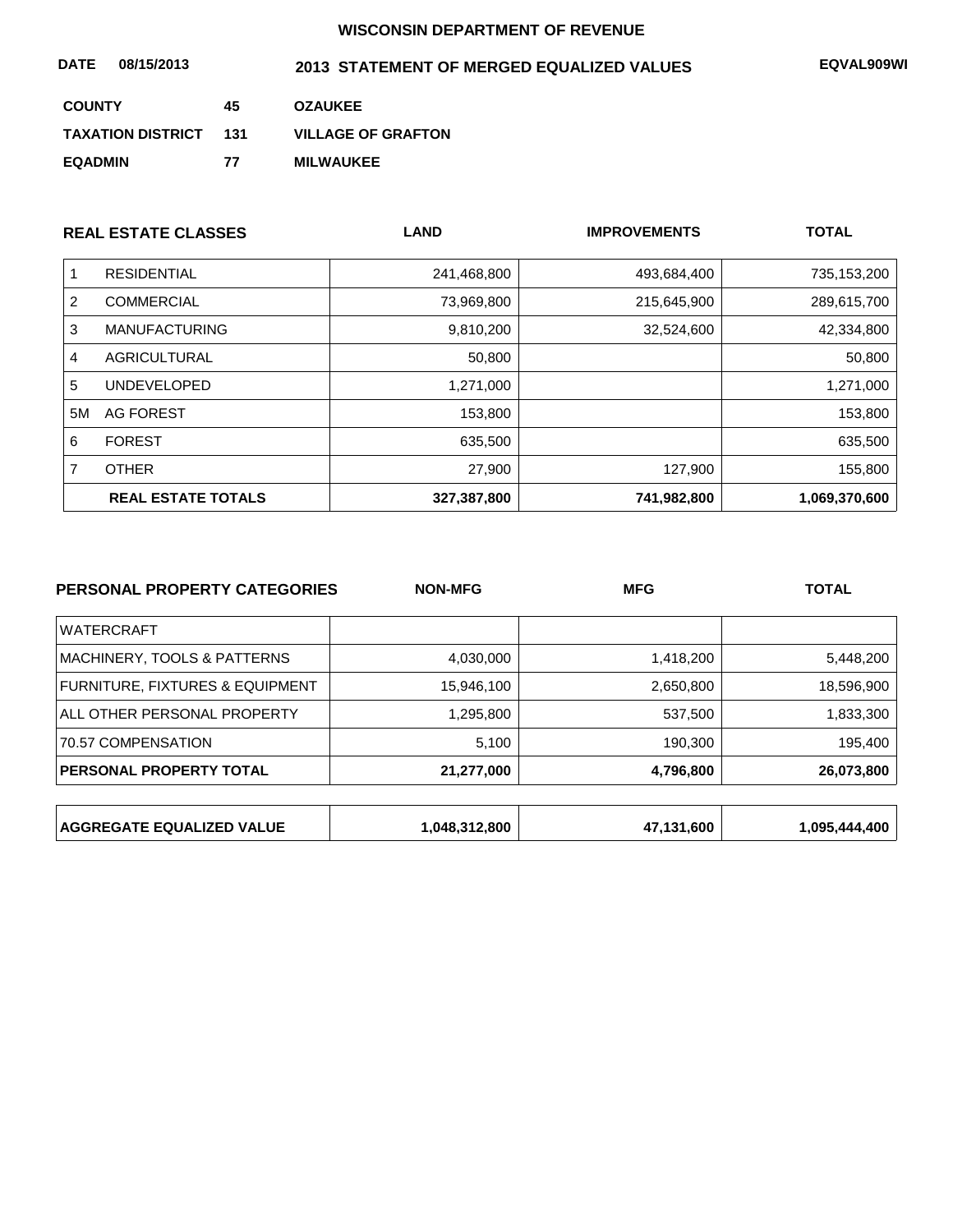| 08/15/2013<br><b>DATE</b> |     | 2013 STATEMENT OF MERGED EQUALIZED VALUES | EQVAL909WI |
|---------------------------|-----|-------------------------------------------|------------|
| <b>COUNTY</b>             | 45  | <b>OZAUKEE</b>                            |            |
| <b>TAXATION DISTRICT</b>  | 161 | <b>VILLAGE OF NEWBURG</b>                 |            |
| <b>EQADMIN</b>            | 77  | <b>MILWAUKEE</b>                          |            |

| <b>REAL ESTATE CLASSES</b> |                           | <b>LAND</b> | <b>IMPROVEMENTS</b> | <b>TOTAL</b> |
|----------------------------|---------------------------|-------------|---------------------|--------------|
|                            | <b>RESIDENTIAL</b>        | 915,600     | 2,311,200           | 3,226,800    |
| 2                          | <b>COMMERCIAL</b>         | 391,200     | 1,626,100           | 2,017,300    |
| 3                          | <b>MANUFACTURING</b>      |             |                     |              |
| 4                          | AGRICULTURAL              |             |                     |              |
| 5                          | <b>UNDEVELOPED</b>        |             |                     |              |
| 5M                         | AG FOREST                 |             |                     |              |
| 6                          | <b>FOREST</b>             |             |                     |              |
| 7                          | <b>OTHER</b>              |             |                     |              |
|                            | <b>REAL ESTATE TOTALS</b> | 1,306,800   | 3,937,300           | 5,244,100    |

| PERSONAL PROPERTY CATEGORIES     | <b>NON-MFG</b> | <b>MFG</b> | <b>TOTAL</b> |
|----------------------------------|----------------|------------|--------------|
| <b>WATERCRAFT</b>                |                |            |              |
| MACHINERY, TOOLS & PATTERNS      | 68,100         | 2,900      | 71,000       |
| FURNITURE, FIXTURES & EQUIPMENT  | 22,600         | 100        | 22,700       |
| ALL OTHER PERSONAL PROPERTY      | 300            | 100        | 400          |
| 70.57 COMPENSATION               |                |            |              |
| PERSONAL PROPERTY TOTAL          | 91,000         | 3,100      | 94,100       |
|                                  |                |            |              |
| <b>AGGREGATE EQUALIZED VALUE</b> | 5,335,100      | 3,100      | 5,338,200    |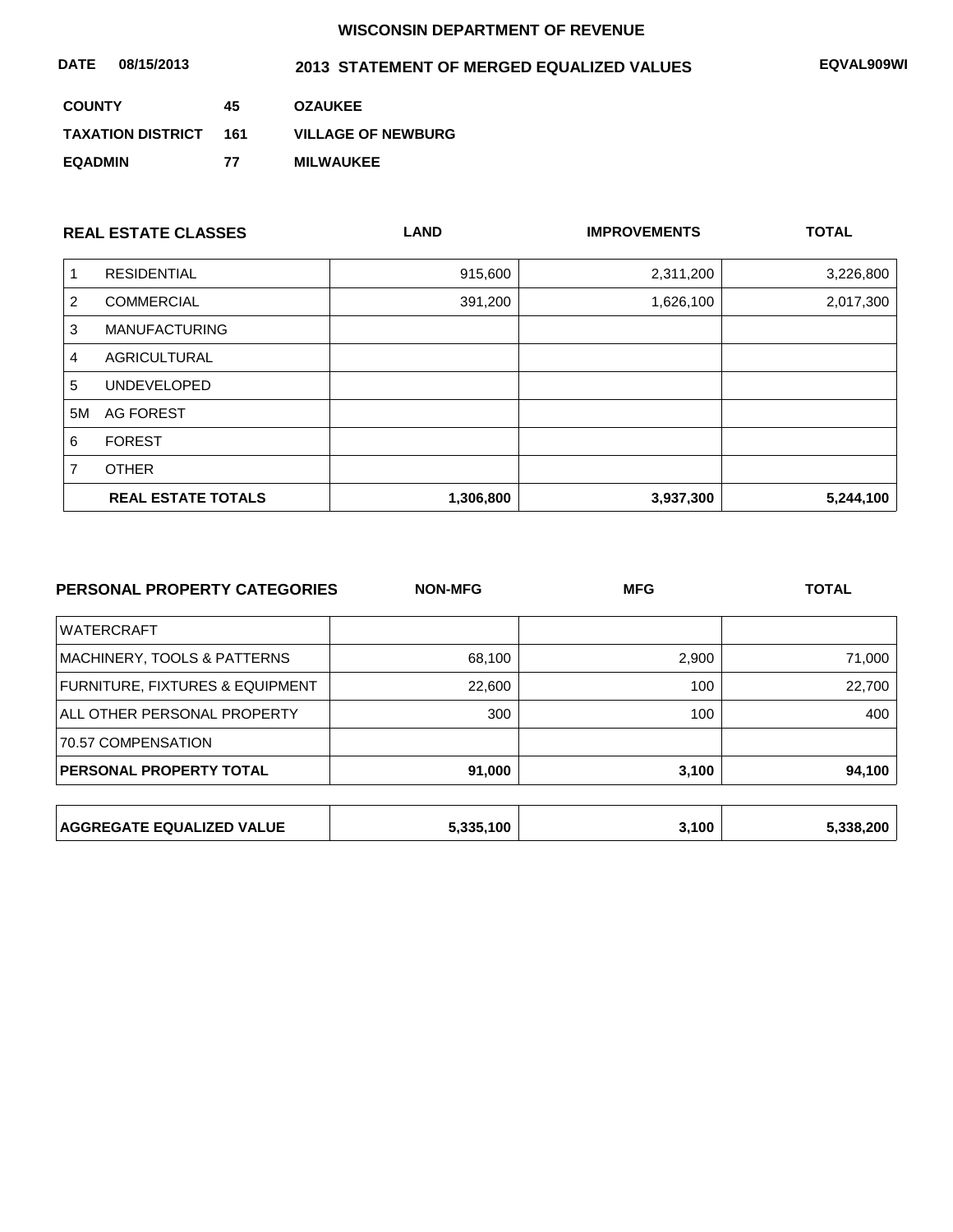| 08/15/2013<br>DATE       |     | 2013 STATEMENT OF MERGED EQUALIZED VALUES | EQVAL909WI |
|--------------------------|-----|-------------------------------------------|------------|
| <b>COUNTY</b>            | 45  | <b>OZAUKEE</b>                            |            |
| <b>TAXATION DISTRICT</b> | 181 | <b>VILLAGE OF SAUKVILLE</b>               |            |
| <b>EQADMIN</b>           | 77  | <b>MILWAUKEE</b>                          |            |

| <b>REAL ESTATE CLASSES</b> |                           | <b>LAND</b> | <b>IMPROVEMENTS</b> | <b>TOTAL</b> |
|----------------------------|---------------------------|-------------|---------------------|--------------|
|                            | <b>RESIDENTIAL</b>        | 54,654,500  | 171,622,500         | 226,277,000  |
| 2                          | <b>COMMERCIAL</b>         | 35,961,000  | 76,236,900          | 112,197,900  |
| 3                          | <b>MANUFACTURING</b>      | 6,321,700   | 32,907,200          | 39,228,900   |
| 4                          | AGRICULTURAL              | 47,200      |                     | 47,200       |
| 5                          | <b>UNDEVELOPED</b>        | 591,100     |                     | 591,100      |
| 5M                         | AG FOREST                 |             |                     |              |
| 6                          | <b>FOREST</b>             | 198,000     |                     | 198,000      |
| 7                          | <b>OTHER</b>              |             |                     |              |
|                            | <b>REAL ESTATE TOTALS</b> | 97,773,500  | 280,766,600         | 378,540,100  |

| PERSONAL PROPERTY CATEGORIES     | <b>NON-MFG</b> | <b>MFG</b> | <b>TOTAL</b> |
|----------------------------------|----------------|------------|--------------|
| <b>WATERCRAFT</b>                |                |            |              |
| MACHINERY, TOOLS & PATTERNS      | 3,031,900      | 5,030,100  | 8,062,000    |
| FURNITURE, FIXTURES & EQUIPMENT  | 5,275,000      | 2,102,800  | 7,377,800    |
| ALL OTHER PERSONAL PROPERTY      | 478,400        | 2,160,300  | 2,638,700    |
| 70.57 COMPENSATION               |                |            |              |
| PERSONAL PROPERTY TOTAL          | 8,785,300      | 9,293,200  | 18,078,500   |
|                                  |                |            |              |
| <b>AGGREGATE EQUALIZED VALUE</b> | 348,096,500    | 48,522,100 | 396,618,600  |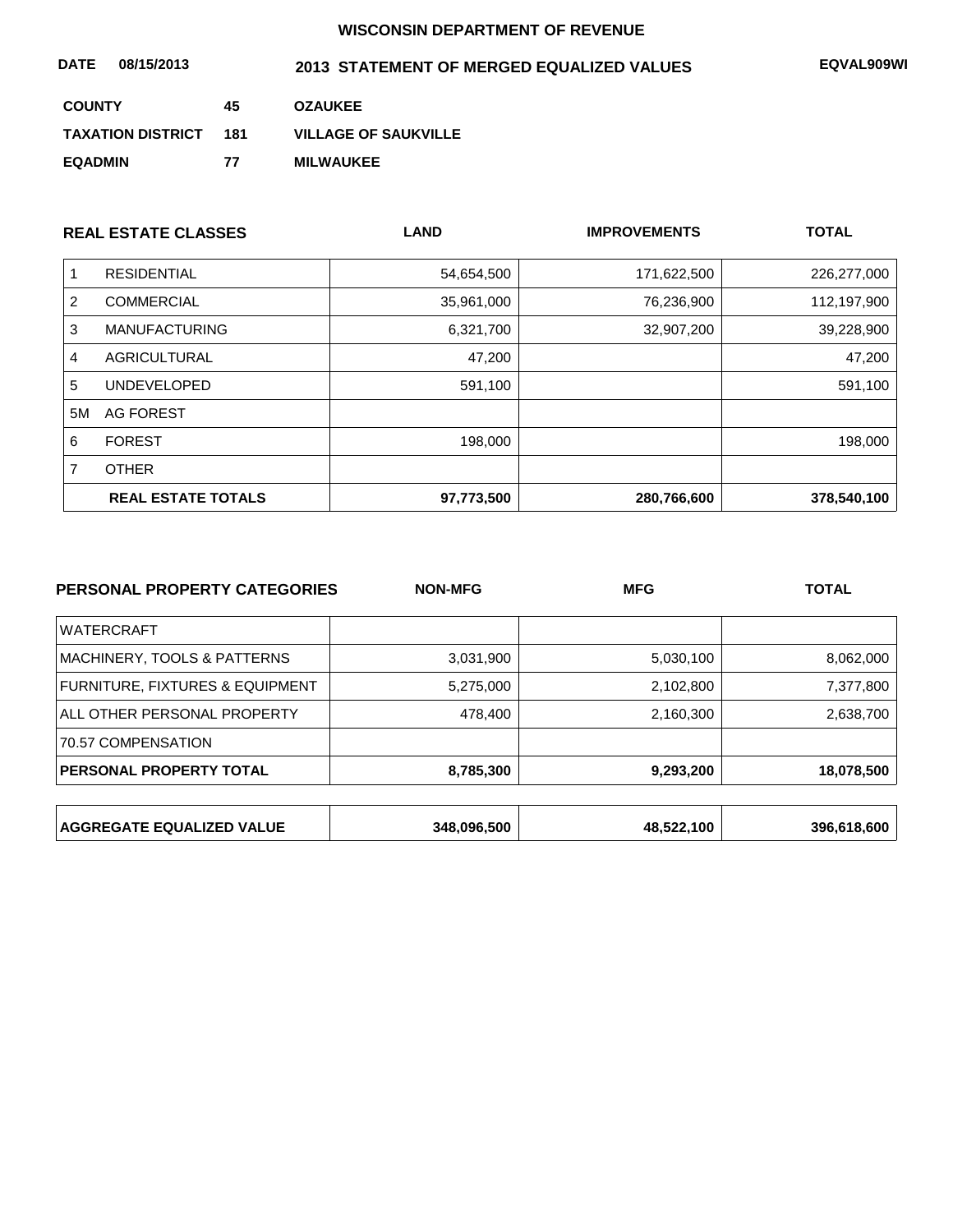| 08/15/2013<br><b>DATE</b> |     | 2013 STATEMENT OF MERGED EQUALIZED VALUES | EQVAL909WI |
|---------------------------|-----|-------------------------------------------|------------|
| <b>COUNTY</b>             | 45  | <b>OZAUKEE</b>                            |            |
| <b>TAXATION DISTRICT</b>  | 186 | <b>VILLAGE OF THIENSVILLE</b>             |            |
| <b>EQADMIN</b>            | 77  | <b>MILWAUKEE</b>                          |            |

|                | <b>REAL ESTATE CLASSES</b> | <b>LAND</b> | <b>IMPROVEMENTS</b> | <b>TOTAL</b> |
|----------------|----------------------------|-------------|---------------------|--------------|
| 1              | <b>RESIDENTIAL</b>         | 55,884,200  | 168,538,700         | 224,422,900  |
| $\overline{2}$ | <b>COMMERCIAL</b>          | 16,153,100  | 55,191,300          | 71,344,400   |
| 3              | <b>MANUFACTURING</b>       |             |                     |              |
| 4              | <b>AGRICULTURAL</b>        |             |                     |              |
| 5              | <b>UNDEVELOPED</b>         | 24,000      |                     | 24,000       |
| 5M             | AG FOREST                  |             |                     |              |
| 6              | <b>FOREST</b>              |             |                     |              |
| 7              | <b>OTHER</b>               |             |                     |              |
|                | <b>REAL ESTATE TOTALS</b>  | 72,061,300  | 223,730,000         | 295,791,300  |

| PERSONAL PROPERTY CATEGORIES     | <b>NON-MFG</b> | <b>MFG</b> | <b>TOTAL</b> |  |
|----------------------------------|----------------|------------|--------------|--|
| <b>WATERCRAFT</b>                | 2,100          |            | 2,100        |  |
| MACHINERY, TOOLS & PATTERNS      | 603,300        | 400        | 603,700      |  |
| FURNITURE, FIXTURES & EQUIPMENT  | 1,611,700      | 3,300      | 1,615,000    |  |
| ALL OTHER PERSONAL PROPERTY      | 378,000        | 500        | 378,500      |  |
| 70.57 COMPENSATION               |                |            |              |  |
| PERSONAL PROPERTY TOTAL          | 2,595,100      | 4,200      | 2,599,300    |  |
|                                  |                |            |              |  |
| <b>AGGREGATE EQUALIZED VALUE</b> | 298,386,400    | 4,200      | 298,390,600  |  |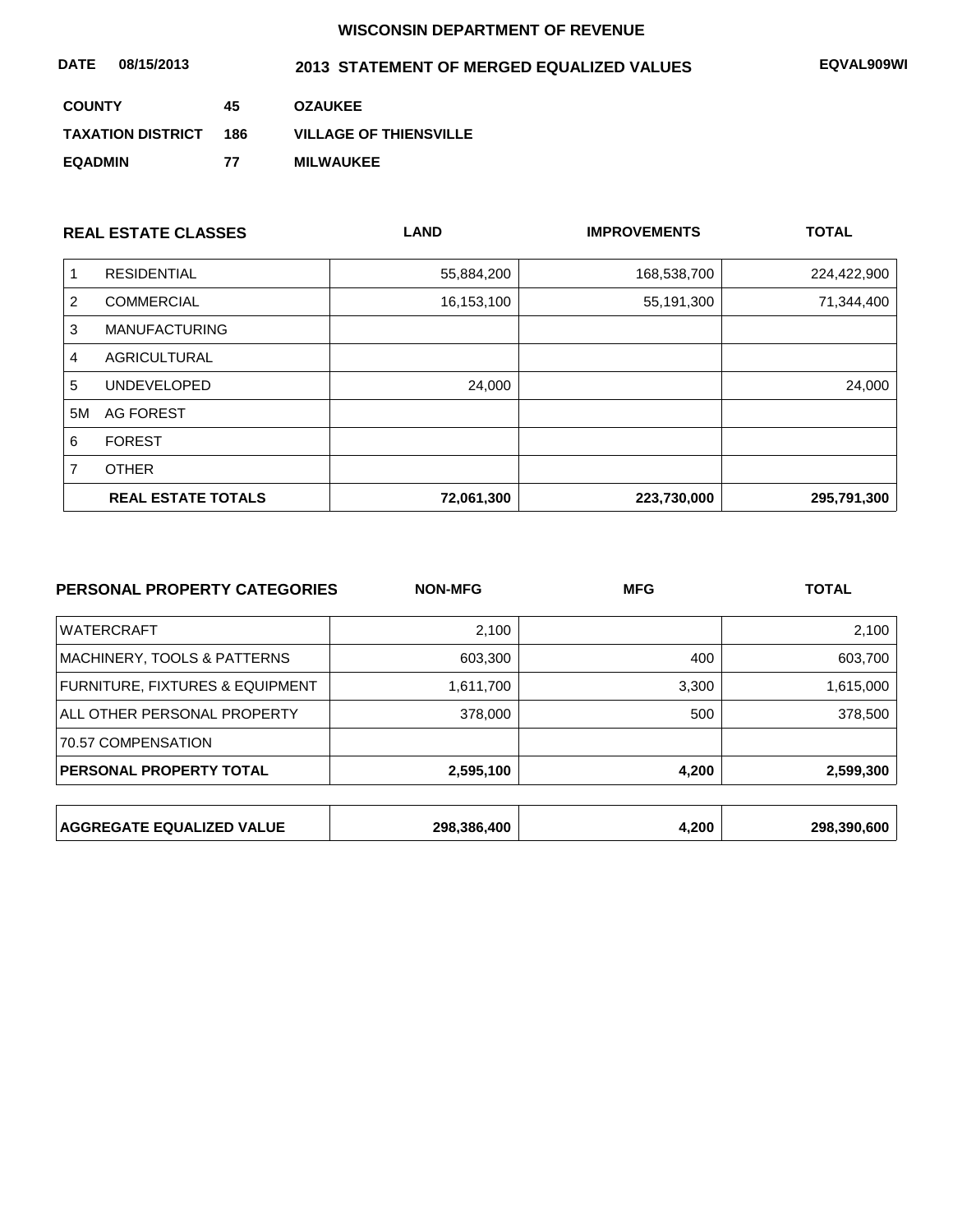| 08/15/2013<br><b>DATE</b> |     | 2013 STATEMENT OF MERGED EQUALIZED VALUES | <b>EQVAL909WI</b> |
|---------------------------|-----|-------------------------------------------|-------------------|
| <b>COUNTY</b>             | 45  | <b>OZAUKEE</b>                            |                   |
| <b>TAXATION DISTRICT</b>  | 211 | <b>CITY OF CEDARBURG</b>                  |                   |
| <b>EQADMIN</b>            | 77  | <b>MILWAUKEE</b>                          |                   |

| <b>REAL ESTATE CLASSES</b> |                           | <b>LAND</b> | <b>IMPROVEMENTS</b> | <b>TOTAL</b>  |
|----------------------------|---------------------------|-------------|---------------------|---------------|
|                            | <b>RESIDENTIAL</b>        | 261,126,600 | 670,636,500         | 931,763,100   |
| 2                          | <b>COMMERCIAL</b>         | 48,494,800  | 140,136,300         | 188,631,100   |
| 3                          | <b>MANUFACTURING</b>      | 3,975,400   | 12,699,900          | 16,675,300    |
| 4                          | AGRICULTURAL              | 44,500      |                     | 44,500        |
| 5                          | <b>UNDEVELOPED</b>        | 46,300      |                     | 46,300        |
| 5M                         | AG FOREST                 | 122,000     |                     | 122,000       |
| 6                          | <b>FOREST</b>             |             |                     |               |
| 7                          | <b>OTHER</b>              | 230,300     | 164,900             | 395,200       |
|                            | <b>REAL ESTATE TOTALS</b> | 314,039,900 | 823,637,600         | 1,137,677,500 |

| PERSONAL PROPERTY CATEGORIES     | <b>NON-MFG</b> | <b>MFG</b> | <b>TOTAL</b>  |
|----------------------------------|----------------|------------|---------------|
| <b>WATERCRAFT</b>                |                |            |               |
| MACHINERY, TOOLS & PATTERNS      | 3,911,600      | 2,719,100  | 6,630,700     |
| FURNITURE, FIXTURES & EQUIPMENT  | 7,158,000      | 385,900    | 7,543,900     |
| ALL OTHER PERSONAL PROPERTY      | 4,469,000      | 431,100    | 4,900,100     |
| 70.57 COMPENSATION               |                |            |               |
| <b>PERSONAL PROPERTY TOTAL</b>   | 15,538,600     | 3,536,100  | 19,074,700    |
|                                  |                |            |               |
| <b>AGGREGATE EQUALIZED VALUE</b> | 1,136,540,800  | 20,211,400 | 1,156,752,200 |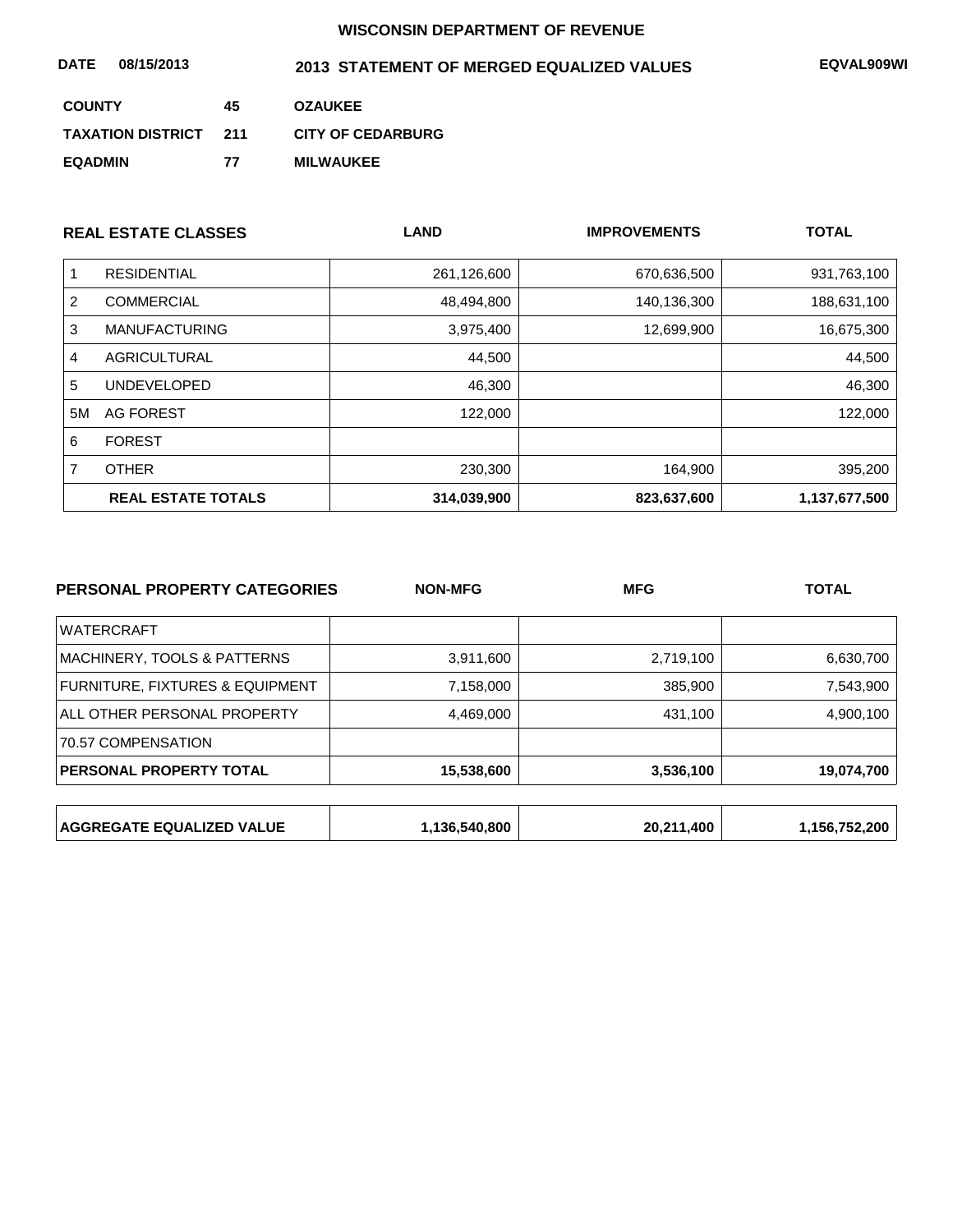| 08/15/2013<br><b>DATE</b> |     | 2013 STATEMENT OF MERGED EQUALIZED VALUES | EQVAL909WI |
|---------------------------|-----|-------------------------------------------|------------|
| <b>COUNTY</b>             | 45  | <b>OZAUKEE</b>                            |            |
| <b>TAXATION DISTRICT</b>  | 255 | <b>CITY OF MEQUON</b>                     |            |
| <b>EQADMIN</b>            | 77  | <b>MILWAUKEE</b>                          |            |

| <b>REAL ESTATE CLASSES</b> |                           | <b>LAND</b>   | <b>IMPROVEMENTS</b> | <b>TOTAL</b>  |
|----------------------------|---------------------------|---------------|---------------------|---------------|
|                            | <b>RESIDENTIAL</b>        | 1,145,606,200 | 2,142,209,900       | 3,287,816,100 |
| 2                          | <b>COMMERCIAL</b>         | 130,072,100   | 363,525,500         | 493,597,600   |
| 3                          | <b>MANUFACTURING</b>      | 17,208,600    | 58,520,700          | 75,729,300    |
| 4                          | <b>AGRICULTURAL</b>       | 1,247,400     |                     | 1,247,400     |
| 5                          | <b>UNDEVELOPED</b>        | 5,216,000     |                     | 5,216,000     |
| 5M                         | AG FOREST                 | 4,068,700     |                     | 4,068,700     |
| 6                          | <b>FOREST</b>             | 1,390,800     |                     | 1,390,800     |
|                            | <b>OTHER</b>              | 7,630,000     | 10,430,200          | 18,060,200    |
|                            | <b>REAL ESTATE TOTALS</b> | 1,312,439,800 | 2,574,686,300       | 3,887,126,100 |

| PERSONAL PROPERTY CATEGORIES     | <b>NON-MFG</b> | <b>MFG</b><br><b>TOTAL</b> |               |
|----------------------------------|----------------|----------------------------|---------------|
| <b>WATERCRAFT</b>                | 36,600         |                            | 36,600        |
| MACHINERY, TOOLS & PATTERNS      | 8,844,800      | 9,232,800                  | 18,077,600    |
| FURNITURE, FIXTURES & EQUIPMENT  | 25,061,700     | 4,987,300                  | 30,049,000    |
| ALL OTHER PERSONAL PROPERTY      | 9,694,500      | 2,782,100                  | 12,476,600    |
| 70.57 COMPENSATION               | 1,702,600      |                            | 1,702,600     |
| PERSONAL PROPERTY TOTAL          | 45,340,200     | 17,002,200                 | 62,342,400    |
|                                  |                |                            |               |
| <b>AGGREGATE EQUALIZED VALUE</b> | 3,856,737,000  | 92,731,500                 | 3,949,468,500 |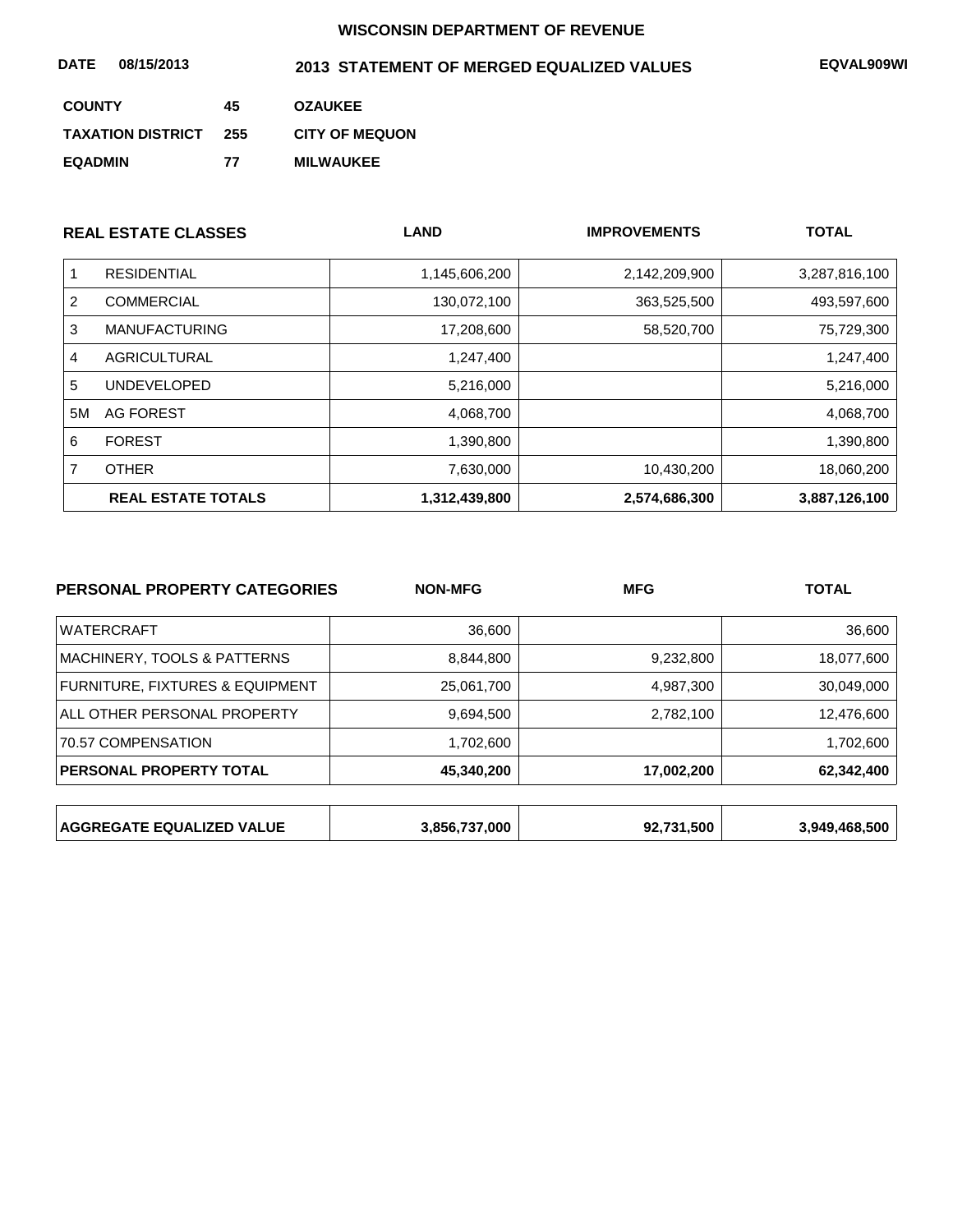| 08/15/2013<br><b>DATE</b> |       | 2013 STATEMENT OF MERGED EQUALIZED VALUES | EQVAL909WI |
|---------------------------|-------|-------------------------------------------|------------|
| <b>COUNTY</b>             | 45    | <b>OZAUKEE</b>                            |            |
| <b>TAXATION DISTRICT</b>  | - 271 | <b>CITY OF PORT WASHINGTON</b>            |            |
| <b>EQADMIN</b>            | 77    | <b>MILWAUKEE</b>                          |            |

|    | <b>REAL ESTATE CLASSES</b> | <b>LAND</b> | <b>IMPROVEMENTS</b> | <b>TOTAL</b> |
|----|----------------------------|-------------|---------------------|--------------|
|    | <b>RESIDENTIAL</b>         | 220,568,900 | 421,230,100         | 641,799,000  |
| 2  | <b>COMMERCIAL</b>          | 35,804,500  | 120,795,600         | 156,600,100  |
| 3  | <b>MANUFACTURING</b>       | 4,203,800   | 24,825,600          | 29,029,400   |
| 4  | <b>AGRICULTURAL</b>        | 155,500     |                     | 155,500      |
| 5  | <b>UNDEVELOPED</b>         | 1,430,800   |                     | 1,430,800    |
| 5M | AG FOREST                  | 158,400     |                     | 158,400      |
| 6  | <b>FOREST</b>              |             |                     |              |
|    | <b>OTHER</b>               |             |                     |              |
|    | <b>REAL ESTATE TOTALS</b>  | 262,321,900 | 566,851,300         | 829,173,200  |

| PERSONAL PROPERTY CATEGORIES     | <b>NON-MFG</b> | <b>TOTAL</b><br><b>MFG</b> |             |
|----------------------------------|----------------|----------------------------|-------------|
| <b>WATERCRAFT</b>                |                | 82,000                     | 82,000      |
| MACHINERY, TOOLS & PATTERNS      | 2,545,100      | 1,498,400                  | 4,043,500   |
| FURNITURE, FIXTURES & EQUIPMENT  | 4,716,300      | 1,221,500                  | 5,937,800   |
| ALL OTHER PERSONAL PROPERTY      | 1,452,400      | 342.700                    | 1,795,100   |
| 70.57 COMPENSATION               | 36,500         |                            | 36,500      |
| PERSONAL PROPERTY TOTAL          | 8,750,300      | 3,144,600                  | 11,894,900  |
|                                  |                |                            |             |
| <b>AGGREGATE EQUALIZED VALUE</b> | 808,894,100    | 32,174,000                 | 841,068,100 |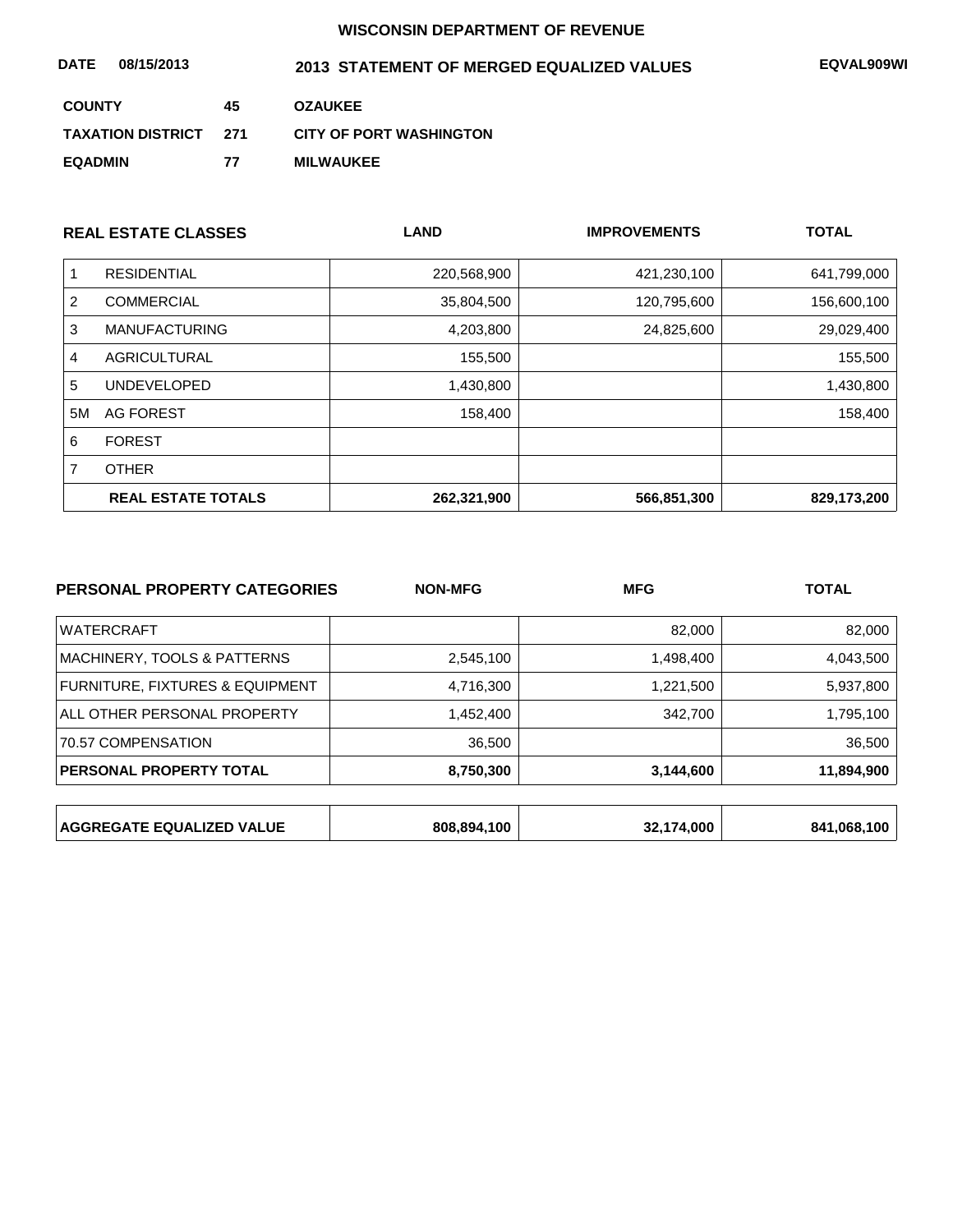#### **DATE 08/15/2013 EQVAL909WI 2013 STATEMENT OF MERGED EQUALIZED VALUES**

**COUNTY 45 OZAUKEE** 

**EQADMIN 77 MILWAUKEE**

#### **COUNTY TOTAL**

|    | <b>REAL ESTATE CLASSES</b> | <b>LAND</b>   | <b>IMPROVEMENTS</b> | <b>TOTAL</b>   |
|----|----------------------------|---------------|---------------------|----------------|
|    | <b>RESIDENTIAL</b>         | 2,705,217,600 | 5,525,408,000       | 8,230,625,600  |
| 2  | <b>COMMERCIAL</b>          | 380,608,100   | 1,079,309,300       | 1,459,917,400  |
| 3  | <b>MANUFACTURING</b>       | 46,205,600    | 189,648,700         | 235,854,300    |
| 4  | AGRICULTURAL               | 13,579,900    |                     | 13,579,900     |
| 5  | <b>UNDEVELOPED</b>         | 18,936,100    |                     | 18,936,100     |
| 5M | AG FOREST                  | 18,496,000    |                     | 18,496,000     |
| 6  | <b>FOREST</b>              | 7,682,500     |                     | 7,682,500      |
|    | <b>OTHER</b>               | 23,319,700    | 57,792,300          | 81,112,000     |
|    | <b>REAL ESTATE TOTALS</b>  | 3,214,045,500 | 6,852,158,300       | 10,066,203,800 |

| PERSONAL PROPERTY CATEGORIES               | <b>NON-MFG</b> | <b>MFG</b> | <b>TOTAL</b> |
|--------------------------------------------|----------------|------------|--------------|
| <b>WATERCRAFT</b>                          | 39.700         | 82,000     | 121,700      |
| MACHINERY, TOOLS & PATTERNS                | 30,712,900     | 22,704,700 | 53,417,600   |
| <b>FURNITURE, FIXTURES &amp; EQUIPMENT</b> | 63,476,200     | 12,057,000 | 75,533,200   |
| ALL OTHER PERSONAL PROPERTY                | 22,743,000     | 6,728,400  | 29,471,400   |
| 70.57 COMPENSATION                         | 1,708,400      |            | 1,708,400    |
| <b>PERSONAL PROPERTY TOTAL</b>             | 118,680,200    | 41,572,100 | 160,252,300  |

| <b>AGGREGATE EQUALIZED VALUE</b> | 9,949,029,700 | ,426,400 | ْ 100.<br>10,226,456, |
|----------------------------------|---------------|----------|-----------------------|
|----------------------------------|---------------|----------|-----------------------|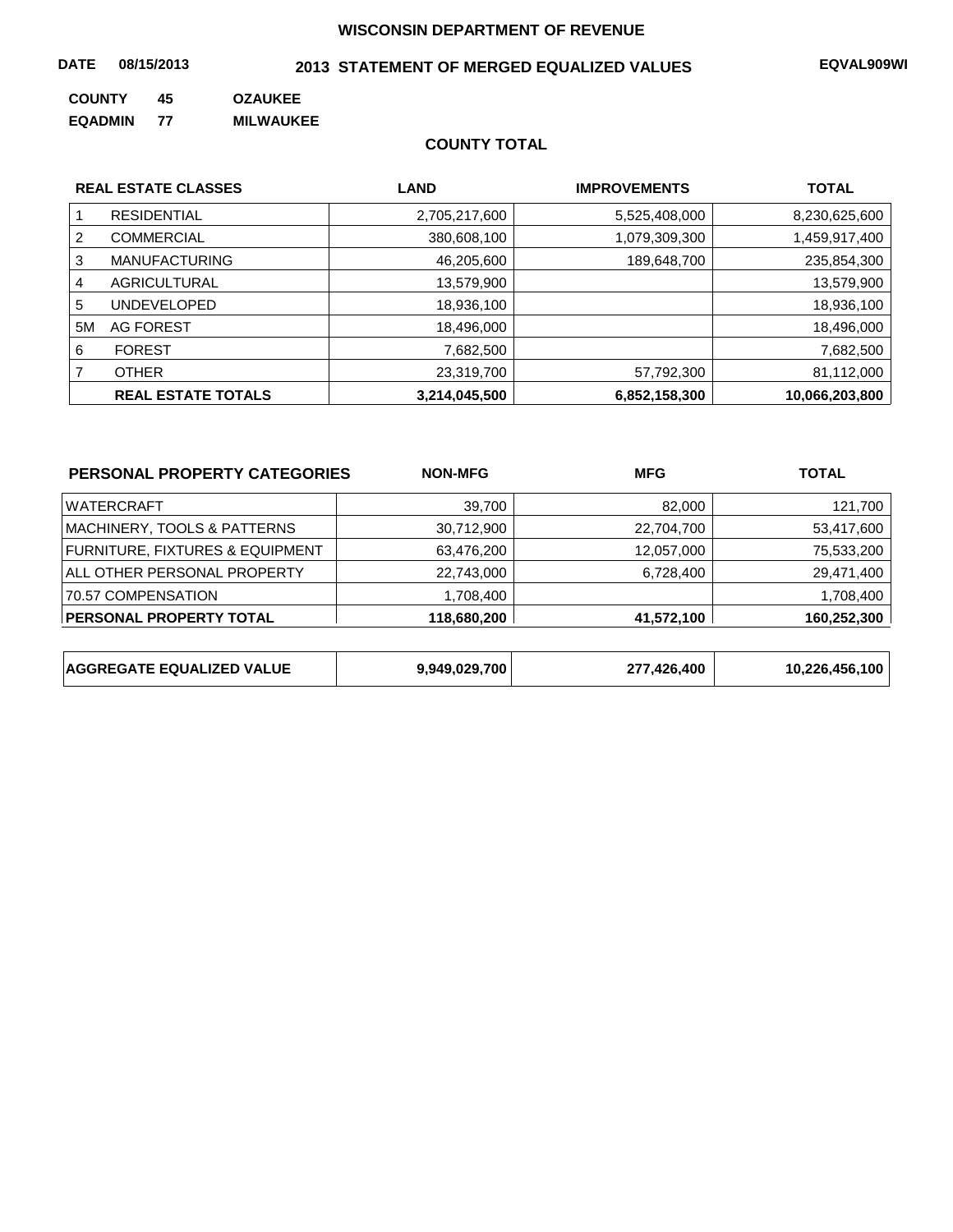| CoMuni<br>Code | Dist<br><b>Type</b> | County / Municipal Name | Aggregate Ratio |
|----------------|---------------------|-------------------------|-----------------|
| 45             |                     | <b>Ozaukee County</b>   |                 |
| 45002          | Τ                   | Belgium                 | 1.133959730     |
| 45004          | Τ                   | Cedarburg               | 1.049805006     |
| 45006          | т                   | Fredonia                | 1.165976172     |
| 45008          | т                   | Grafton                 | 0.966150748     |
| 45012          | т                   | Port Washington         | 1.093134473     |
| 45014          | Τ                   | Saukville               | 0.975351955     |
| 45105          | ٧                   | Bayside                 | 0.992700605     |
| 45106          | v                   | Belgium                 | 1.106885408     |
| 45126          | V                   | Fredonia                | 1.155512315     |
| 45131          | v                   | Grafton                 | 1.100849779     |
| 45161          | v                   | Newburg                 | 1.163621488     |
| 45181          | v                   | Saukville               | 1.013009060     |
| 45186          | v                   | <b>Thiensville</b>      | 1.088942180     |
| 45211          | С                   | Cedarburg               | 1.023017654     |
| 45255          | С                   | Mequon                  | 1.098389216     |
| 45271          | С                   | Port Washington         | 0.999159480     |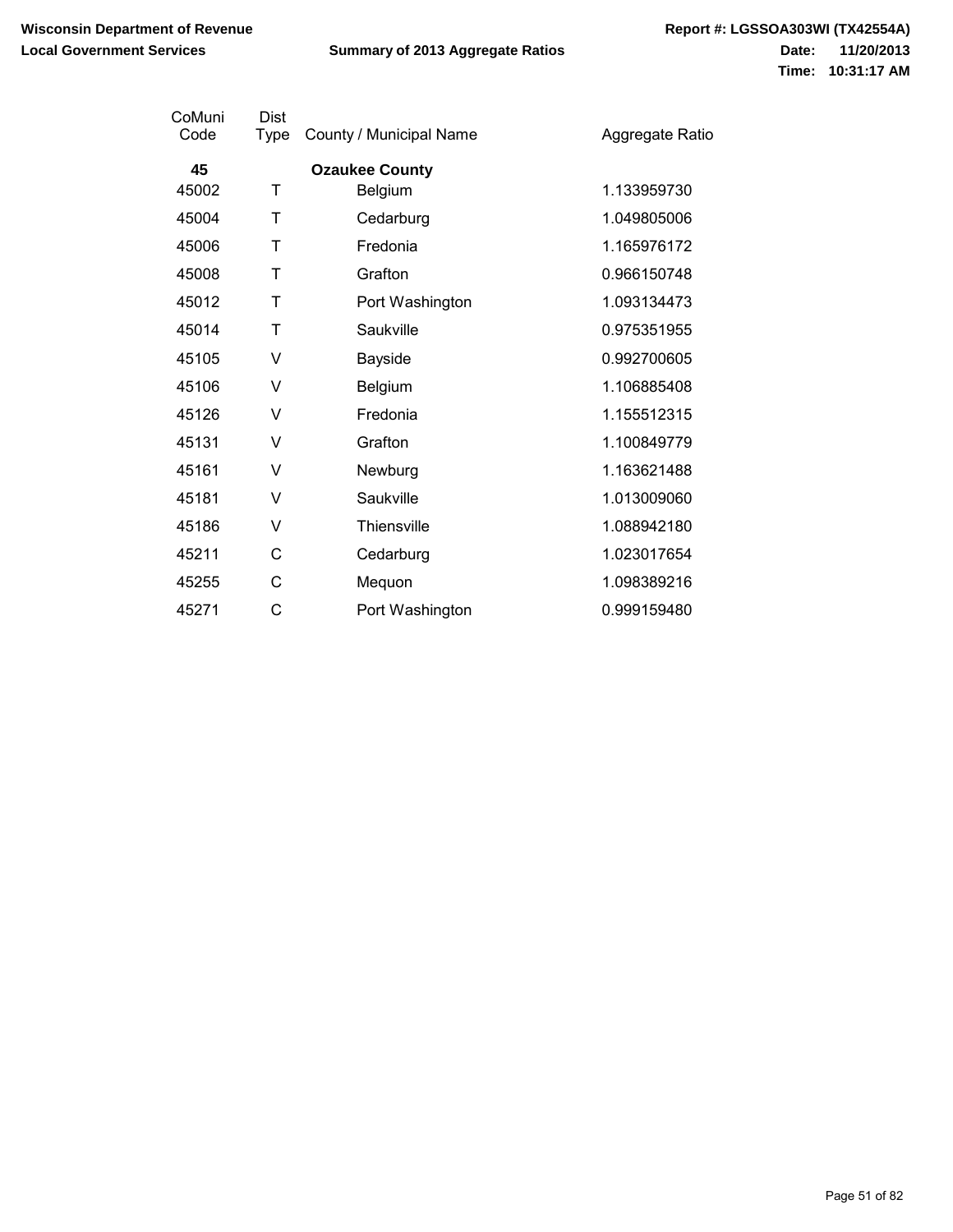**OZAUKEE County**

2013 County Apportionment

| District        | Equalized Value Reduced<br>by TID Value Increment | % to Total  |
|-----------------|---------------------------------------------------|-------------|
| Belgium         | 249,437,000                                       | .024771709  |
| Cedarburg       | 773, 226, 400                                     | .076789486  |
| Fredonia        | 206,625,400                                       | .020520068  |
| Grafton         | 533,880,100                                       | .053019890  |
| Port Washington | 185,882,000                                       | .018460031  |
| Saukville       | 195,588,000                                       | .019423938  |
| Town Total      | 2,144,638,900                                     | .212985122  |
| Bayside         | 23, 336, 200                                      | .002317529  |
| Belgium         | 140,808,500                                       | .013983760  |
| Fredonia        | 146,669,300                                       | .014565799  |
| Grafton         | 1,015,957,900                                     | .100895268  |
| Newburg         | 5,338,200                                         | .000530139  |
| Saukville       | 392,949,000                                       | .039023954  |
| Thiensville     | 265,992,500                                       | .026415843  |
| Village Total   | 1,991,051,600                                     | .197732293  |
| Cedarburg       | 1,156,752,200                                     | .114877618  |
| Mequon          | 3,937,133,800                                     | .390998653  |
| Port Washington | 839,854,100                                       | .083406315  |
| City Total      | 5,933,740,100                                     | .589282586  |
| County Total    | 10,069,430,600                                    | 1.000000000 |